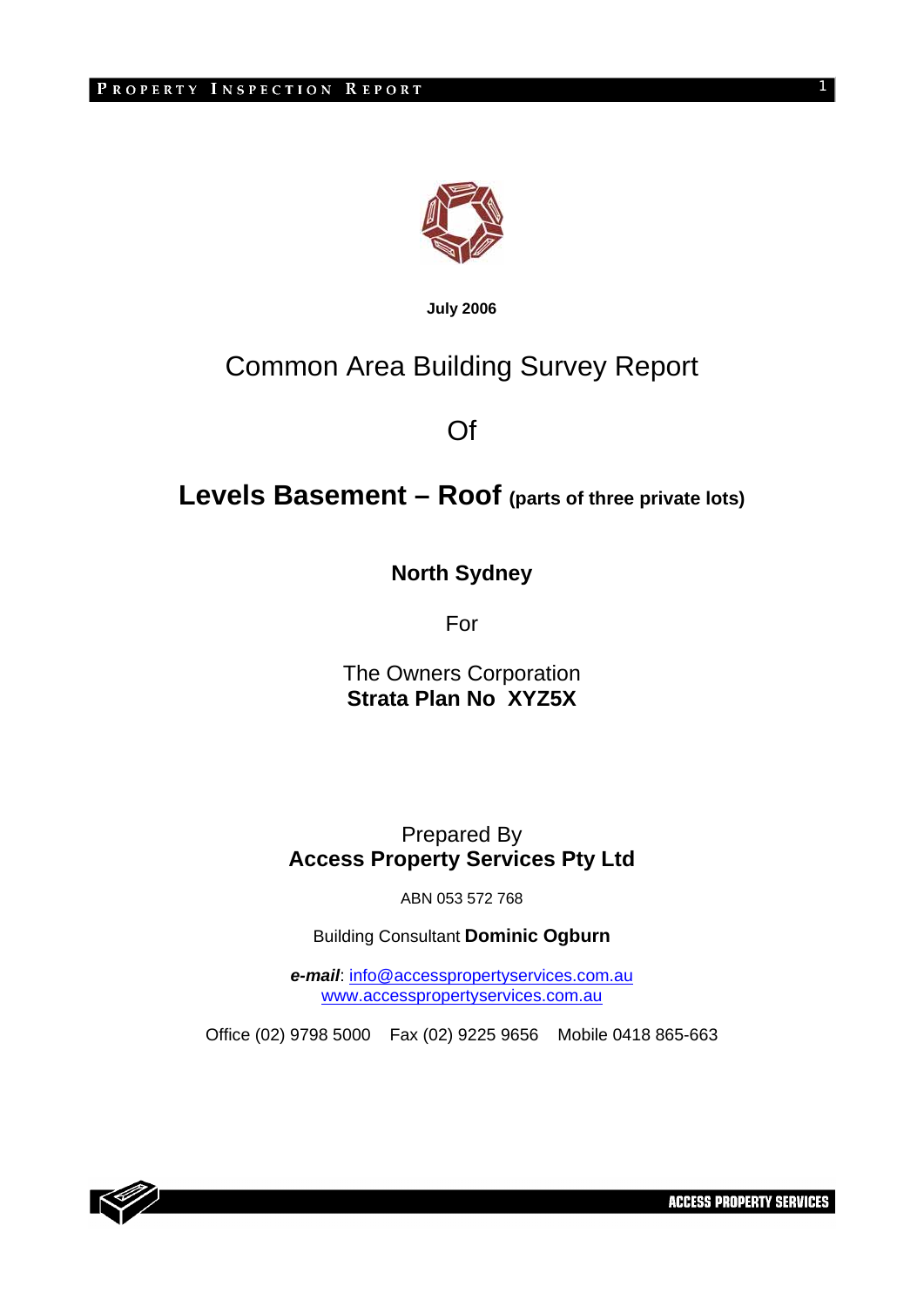#### **PART 1 REPORT INDEX**

#### **Table Of Contents:**

| $\overline{11}$ |
|-----------------|
|                 |
| 21              |
|                 |
|                 |
|                 |
|                 |
|                 |
|                 |
|                 |
|                 |
|                 |

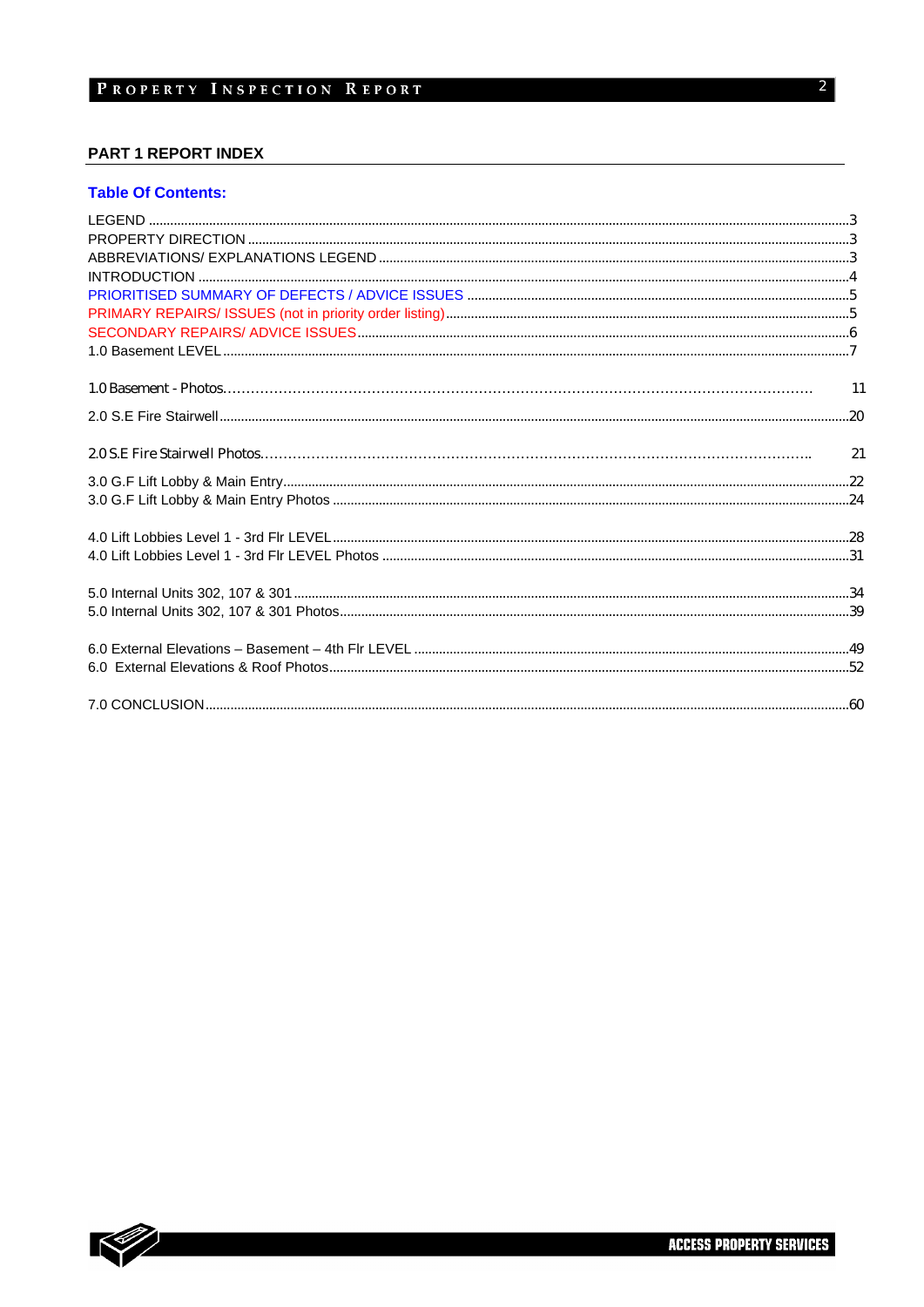## PROPERTY INSPECTION REPORT

## **LEGEND**

| Poor | $=$ Inferior and in most cases requires significant repair / replacement.        |  |  |  |  |
|------|----------------------------------------------------------------------------------|--|--|--|--|
| Fair | = Moderately good and in most cases either minor or smaller repairs will suffice |  |  |  |  |
| Good | $=$ Most advantageous, dose not require further work.                            |  |  |  |  |

The **weather** just prior to and/ or during our inspections was;

Dry Sunny **Light Showers Example 3** Raining

## **PROPERTY DIRECTION**

#### **The Miller St frontage of the property faces:**



## **ABBREVIATIONS/ EXPLANATIONS LEGEND**

| A.C.         | $=$ Asbestos Cement                    | H/wd           | $=$ Hardwood                                              |
|--------------|----------------------------------------|----------------|-----------------------------------------------------------|
| A/C          | $=$ Air Conditioner                    | <b>H.W.S.</b>  | $=$ Hot Water Service                                     |
| AL           | $=$ Aluminium                          | L.H.S.         | $=$ Left Hand Side                                        |
| <b>Br/Wk</b> | $=$ Brickwork                          | L.m.           | = Linear Metre                                            |
| Co-ax        | $=$ Coaxial Cable                      | M.D.F.         | = Medium Density Fibreboard                               |
| <b>BCA</b>   | = Building Code Of Australia           | M.C.           | = moisture content (expressed as %)                       |
| C.I.         | $=$ Cast Iron                          | м              | $=$ Metre                                                 |
| C/W          | $=$ Cold Water                         | m <sup>2</sup> | = Square Metre                                            |
| D/P          | = Down Pipe                            | mm             | $=$ Millimetre                                            |
| D.P.C.       | = Damp Proof Course                    | P/Brd          | = Plaster Board                                           |
| D/W          | $=$ Dishwasher                         | Perps          | $=$ Perpends                                              |
| E.L.C.B.     | = Earth Leakage Circuit Breaker        | R.C.D.         | $=$ Residual Current Device                               |
| F.C.         | $=$ Fibre Cement                       |                |                                                           |
| <b>FIB</b>   | $=$ Fire Indicator Board               |                | <b>R.H.S.</b> = Right Hand Side or Rolled Hollow Section. |
| F.R.L        | $=$ Fire Resistance Level              |                |                                                           |
| F.F.L.       | $=$ Finished Floor Level / Line        | S.C.           | $=$ Solid Core                                            |
| F.R.         | $=$ Fire Rated/ Resistance             | <b>S.H.S.</b>  | = Square Hollow Section                                   |
| F.W.         | $=$ Floor Waste                        | S.t.           | $=$ steel trowel                                          |
| G.I.         | $=$ Galvanised Iron                    | <b>S/W</b>     | $=$ Stormwater                                            |
| G.P.O.       | = General Purpose Outlet               | W/M            | = Washing Machine                                         |
| G.F.         | = Ground Floor. (L.G.F) = Lower Ground | W/P            | = Waterproof                                              |
| <b>H.C.</b>  | $=$ Hollow Core                        | <b>P.V.C.</b>  | = Poly Vinyl Chloride                                     |
| H /W         | $=$ Hot Water                          | <b>F.I.B.</b>  | $=$ Fire Indicator Board                                  |

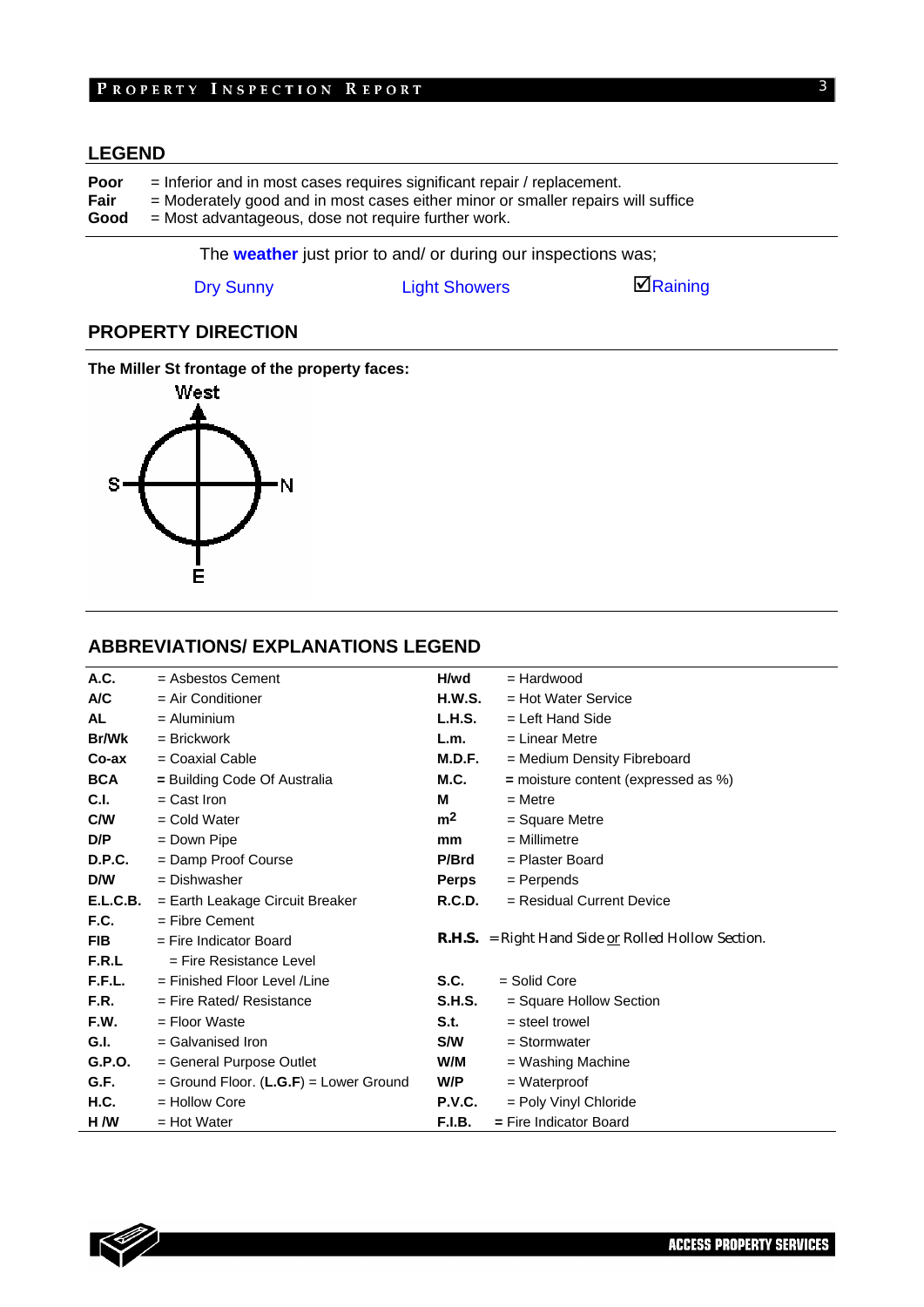#### **INTRODUCTION**

As per my 16.5.06 fee proposal we have undertaken and completed a detailed building survey of the accessible *common areas* (and within three private lots), for the client *Owners Corporation of SP No XYZ5X*.

This building inspection report complies with *AS 4349.1* (Inspection of buildings - residential) and is based on the inspection of accessible and visible structures only and does not include the condition of inaccessible or concealed areas of buildings, nor the existence of pests or asbestos.

The report does not include specific reviews of the fire safety, mechanical, hydraulic, lift, electrical services and most structural and acoustic elements however I have nonetheless made some basic overviews and recommendations of some of these services.

No responsibility can be accepted for defects, which are latent or otherwise not reasonably detected on a visual inspection without interference with or removal of the structures, coverings or fittings of the building. I have not inspected woodwork on other parts of the structure which are covered, unexposed or inaccessible and we are therefore unable to report that any such part of the structure is free from defect. I have not inspected commercial spaces within the building or the basement level.

I referenced the builder supplied (to owners) handover documents which include certification and waterproofing warranty documents, however we were unable to obtain any project specification.

I undertook two inspections during June & July 2006 - commencing from basement level upwards. The weather on the first inspection date 5.6.06 was continuance rain and was dry and sunny during the inspection of the building external façade on 9.7.06.

I have not been made aware of the terms of the parties contract pertaining to the property however our overview relies on industry accepted *good building practice*, the BCA and A.S. minimum requirements.

The summary of 'essential and non major repairs' at the front of this report is *not a definitive listing of all major and non major repairs* as the *whole of this report must be read* to fully determine same. I have attempted to list the various repairs in order of priority as requested by the chairman.

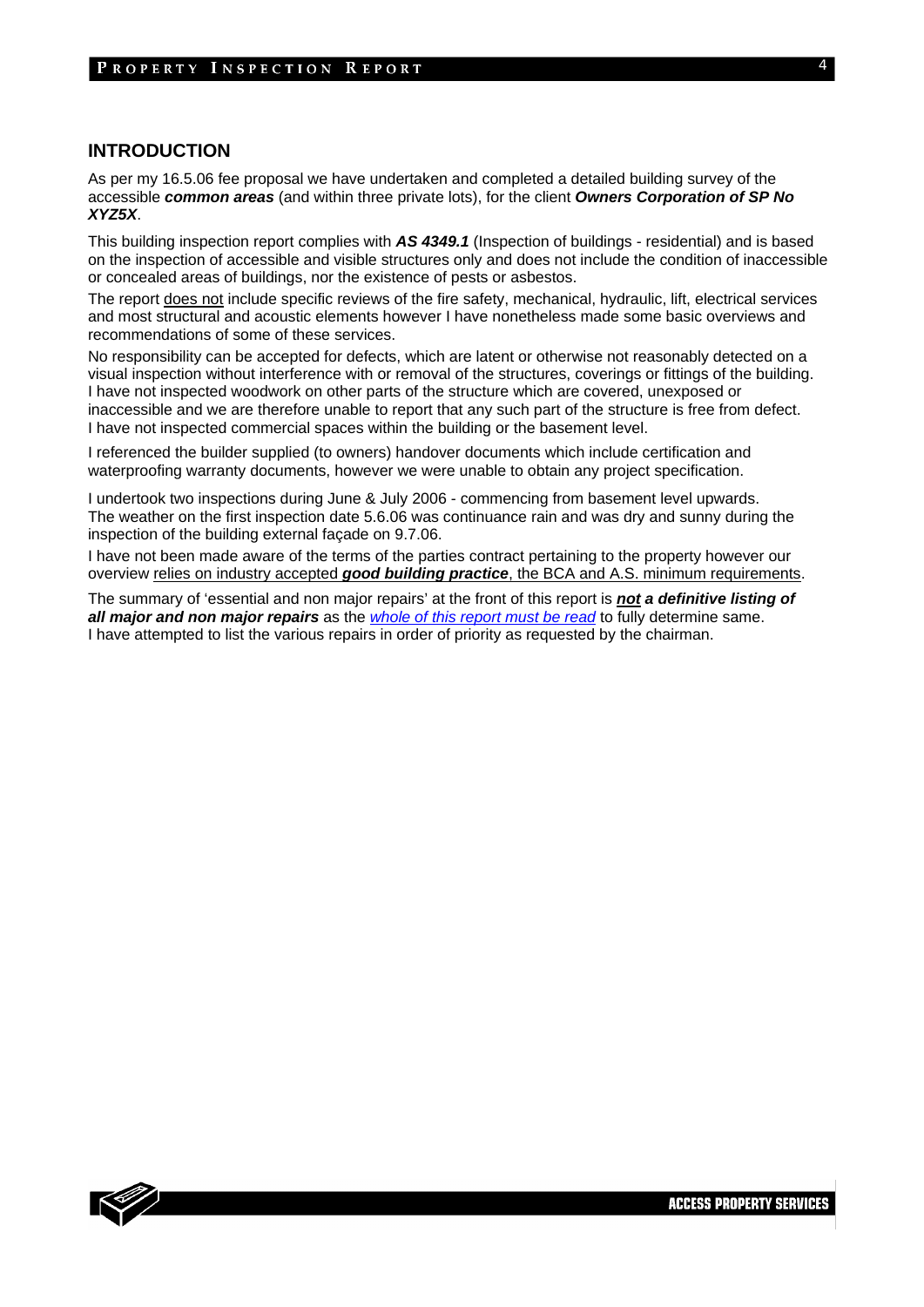## **PRIORITISED SUMMARY OF DEFECTS / ADVICE ISSUES**

#### **PRIMARY REPAIRS/ ISSUES (not in priority order listing)**

**1. Fire Safety Services***;* recommend appointment of a fire engineer, to more comprehensively inspect the fire safety services, including *wall and slab penetrations* and determine *timber flooring* F.R.L acceptability, as noted. Rectification on non complying *fire doors* including, correct F.R.L tagging of doors, installation of rubber buffers, rectification of unacceptable gaps and/ or door warpage, so that compliance with **AS 1905.1 1997** is achieved. Removal of *builder's debris* from some service cupboard enclosures.

Noted potentially non complying (for STC or Rw) *unit separating wall* penetration issues are likely to be rectified as part of fire safety services repairs.

- **2. Unit 302 West balcony** *balustrade rectification* for compliance with the BCA as noted. Recommend other similarly built balcony balustrades also be checked for compliance and that this issue be taken up with Council and/or the Principal Certifying Authority (PCA).
- **3. Unit 302 Bathroom** repairs as noted including *leaking shower area.* Suggest other showers be inspected for similar leaks e.g. refer *Photo No43*.
- **4.** I recommend Owners Corporation to undertake independent *dye flood testing* and reporting on noted seemingly defective balconies (waterproof membranes) and then the issue be taken up with the builder for rectification.
- **5. Unit 302 noted balcony repairs** for leakages into eaves and weather fascia as noted
- **6. Miscellaneous Maintenance**; *remedial works* required to *G.F rear passage way,*  behind commercial premises, including rectification of *floor potential trip* edge as noted.
- **7. Leakages & Damp;** Potentially *significant damp remedial works required* to *falling damp/ leakages* beneath *G.F eastern balconies*, into garbage rooms and over head of Garage entry hall wall and damp/ leaking basement *retaining wall/s* and as noted. Review/ rectify potentially *inadequate drainage* on above noted balconies.
- **8. Unit 107**; Rectify *falling damp* in balcony slab soffit and *defectively drummy* and cracked render.
- **9. External Facade**; Potentially *significant remedial works required* to offset *moisture ingress behind protective external paint film* of the external facade walls, by sealing cracks and replacing drummy render, which had only be done after rectification of the above noted drummy render.
- **10.** Recommend flood testing (for potential leaks) small *flat membrane roof* as noted in *Photo No 68*
- **11. Doors**; Paint sealing top and bottom edges of some internal doors (including fire doors) in accordance with manufacturers warranty requirements. Various noted damaged door replacements and miscellaneous door hardware repairs.
- **12. Unit 302** internal and remaining noted repairs.
- **13.** Suggest the Owners Corporation engaged a structural engineer to look at and report on noted cracking to the *SE lower height retaining wall*.

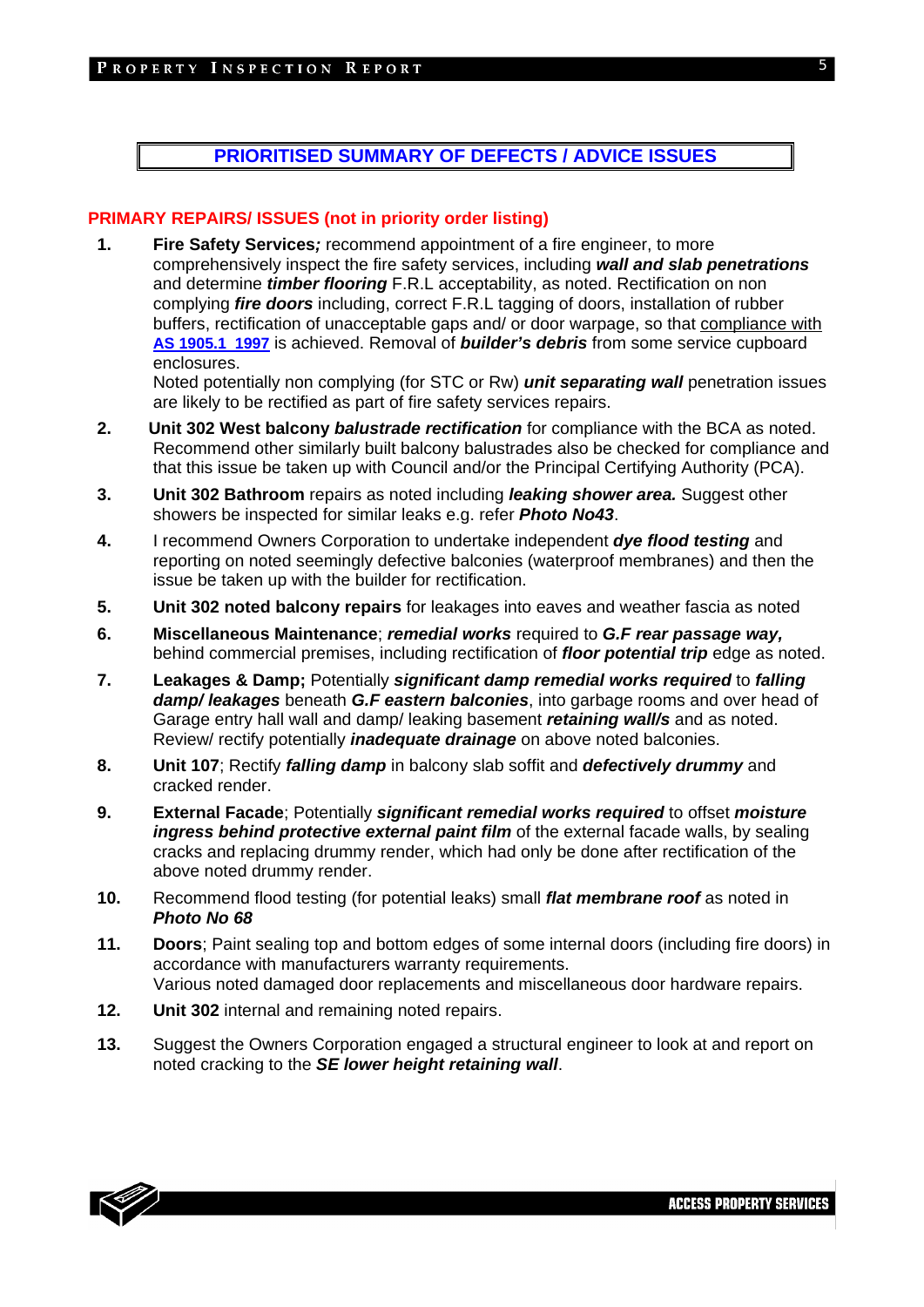#### **SECONDARY REPAIRS/ ADVICE ISSUES**

- **1. Warranty Provision;** Vendor to provide *external paint film warranty*.
- **2. Unit 302** internal repairs as noted including Study, Sitting Rm and Dinning Rm.
- **3. Internal Painting**; noted painting/ plaster patching (including noted lift lobby). This excludes paint sealing top and bottom of doors.
- **4.** Consider relocating Penthouse shade sail supports if they are found to be contributing to balustrade wall cracking.

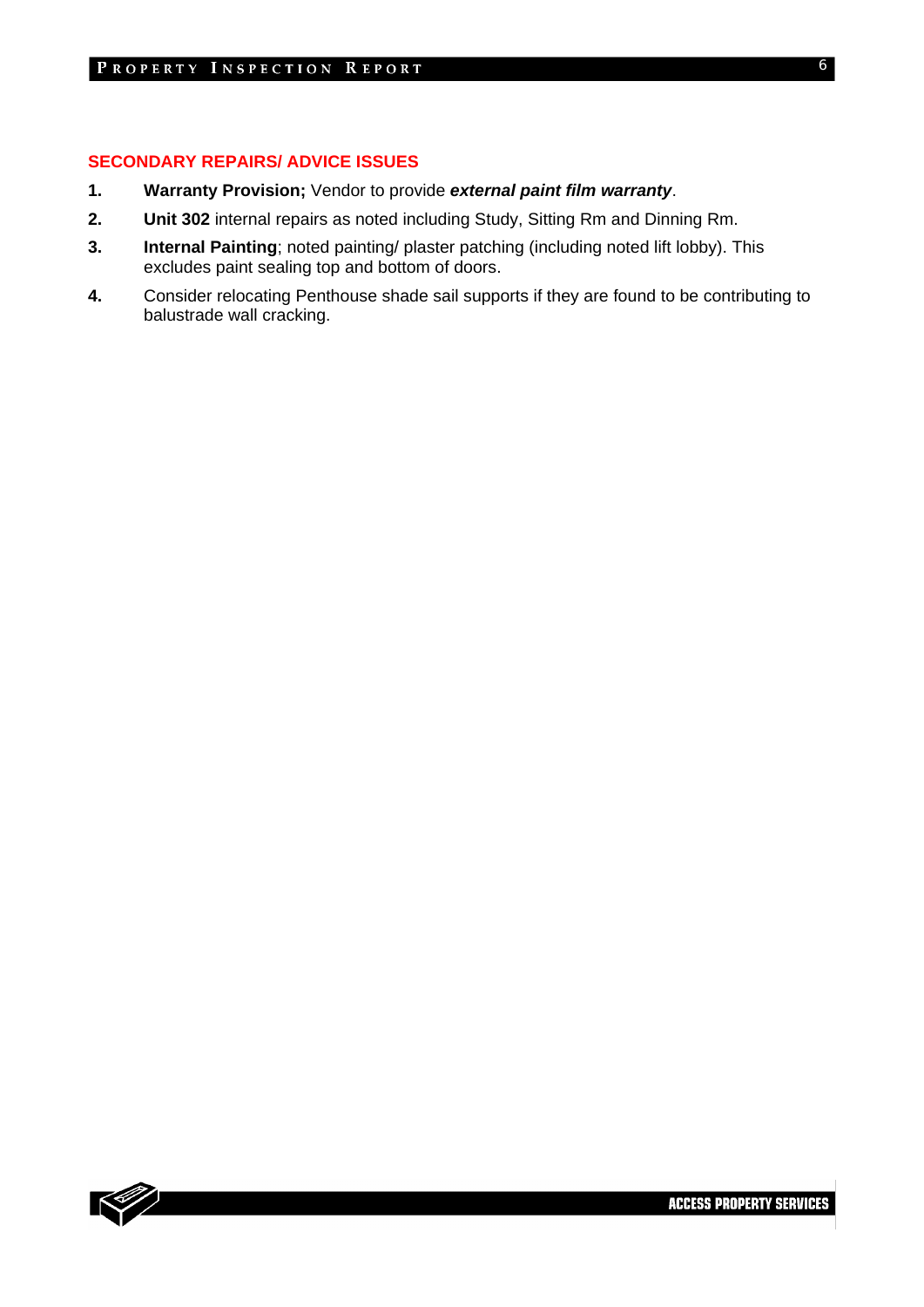## **1.0 Basement LEVEL**

### **1.1 General Comments & Requirements**

#### **Comments:**

The basement is the lowest floor inspected in the building and essentially incorporates private lot car parking spaces, many of which incorporate garage doors and enclosing walls and were locked at the time of inspection. Basement level also includes two garbage rooms, bicycles storage room, cleaners room, lift lobby, common area W.C., main switch room.

**1.2 Note: Doors; Door manufacturer** (of both fire and standard doors), state in their *conditional warranty* requirements that all their doors "*must receive two coats of paint" or sealer,* including "*the top and bottom edges"*, "prior to hanging".

A similar sealing requirement is stated for their fire doors.

This requirement is to prevent excessive moisture gain, which can cause warpage and cupping. Most manufacturers warrant to replace doors (up to 2100mm high) where **warpage is >5mm** but only when their requirements are met.

We refer you to the enclosed sample 'Corinthian 'door guarantee within **Annexure No 1**.

*A.S 2689 1984 ~ (Timber Door Sets)* allows a *maximum gap* between door and jamb of **3mm** all round with 8 -10 mm @ base unless undercut for ventilation.

**1.3 Note: Fire Door Installation Requirements;** The fire door sets have been tag certified by the installation contractor to comply with the minimum requirements of **A.S 1905.1 1997**. In order that compliance with this minimum Standard is achieved, the following (not limited to) are required;

\* Fire door & frame are to be separately tagged noting the specific Fire Resistance Level (F.R.L)

\* Fire door frames are to be solid grouted (full perimeter).

\* Rubber door buffers are to be installed on the door frames.

\* Automatic door closers are required and must fully close the door.

\* Gaps at base of doors cannot be *>10mm* and perimeter gaps cannot exceed maximum **3mm**. Refer *Annexure No1* **A.S 1905.1 1997 extract**.

**N.B\* Refer example Photo A** of a fire door FRL tag

**1.4 Note: Floor Slabs & Penetrations;** We are not fire engineers and **recommend** that a fire engineer be appointed by the O.C to inspect this important service however we understand the various floors that separate one area from another (horizontal separation) are essentially required to achieve a specified Fire Resistant Level (F.R.L).

In order to do so all penetrations are typically required to be thoroughly sealed using approved fire resistant grout or fire pillows unless they are located within a fire isolated compartment. It is good practice to provide some fire stopping at floor levels in addition to the fire enclosure.

**1.5 Note: Separating Walls & Penetrations;** We are not fire engineers and understand the various walls that separate one area from another (vertical separation) are essentially required to achieve a specified F.R.L.

In order to do so the walls are required to be continuous from slab to underside of slab and all penetrations should be adequately sealed using approved fire resistant grout, sealant or fire pillows.

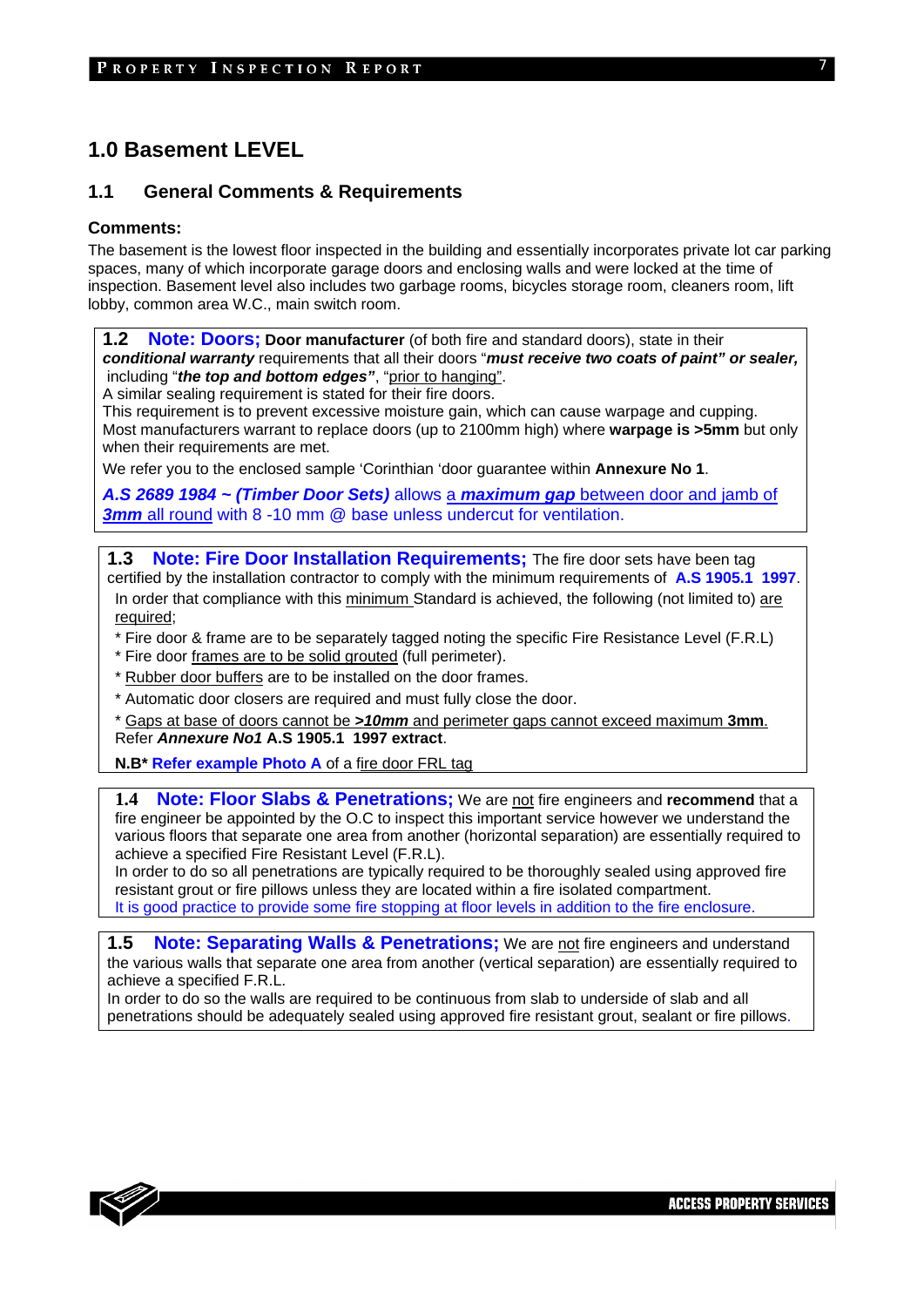### **1.7 Basement Level Common Area Comments Observations**

#### **1.8 Basement carpark roof slab soffit;**

**Comments and Noted Defects**; we are not fire engineers however it appears that there are numerous service *pipe penetrations* within the basement slab soffit, which do not appear to have been adequately sealed for F. R. L. as follows;

*Refer example Photo No1* at the end of car space No 304.

*Refer example Photo No2* at the end of car space No 105, which has been sealed with cardboard. 50 mm diameter waste pipe over Main garage entry

*Refer example Photo No3* of various redundant 20mm diameter penetrations at the southern end of car space No 305.

Various electrical cable penetrations through roof slab and southern end of car space No 205

Large mechanical *ventilation duct penetration* in slab soffit opposite basement lift lobby– *Refer example Photo No4*.

100 mm diameter *PVC pipe penetration* in slab soffit opposite basement lift lobby – *Refer example Photo No5*.

Multiple *electrical cable penetrations* in slab soffit over car space No 302— *Refer example Photo No6.*  Copper water pipe penetration in slab soffit outside main switch room— *Refer example Photo No7.*

Various *A/C condensate and service lines* in slab soffit adjacent to lift—*Refer example Photo No8* Large roof slab penetration at southern end of car space 102

Large roof slab penetration (partly foam filled) at southern end of car space 202. —*Refer example Photo No9*

**Recommendations**; I **recommend** that a fire engineer be engaged to comment further on the adequacy of vertical and horizontal fire separation and provide recommendations.

## **1.9 Basement car park separating walls;**

**Comments and Noted Defects**; we are not fire engineers however it appears that there are numerous service *pipe penetrations* within many of the basement separating walls, which do not appear to have been adequately sealed for F. R. L. as follows;

*Refer example Photo No10* of various *electrical cable penetrations* in the upper separating wall at the southern end of car space No 304.

Various 50 mm diameter c*opper pipe penetrations* in the upper separating wall at the southern end of car space 106 – *Refer example Photo No11*.

Large mechanical *ventilation duct penetration* in the upper separating wall at the southern end of car space 106 – *Refer example Photo No12*.

Various *pipe penetrations* through the upper southern separating wall of car space No 205 (locked at time of inspection).

*Refer example Photo No13* of various *electrical cable penetrations* in the upper separating wall at the northern end of car space No 102.

**Recommendations**; I **recommend** that a fire engineer being engaged to comment further on the adequacy of vertical and horizontal fire separation issues.

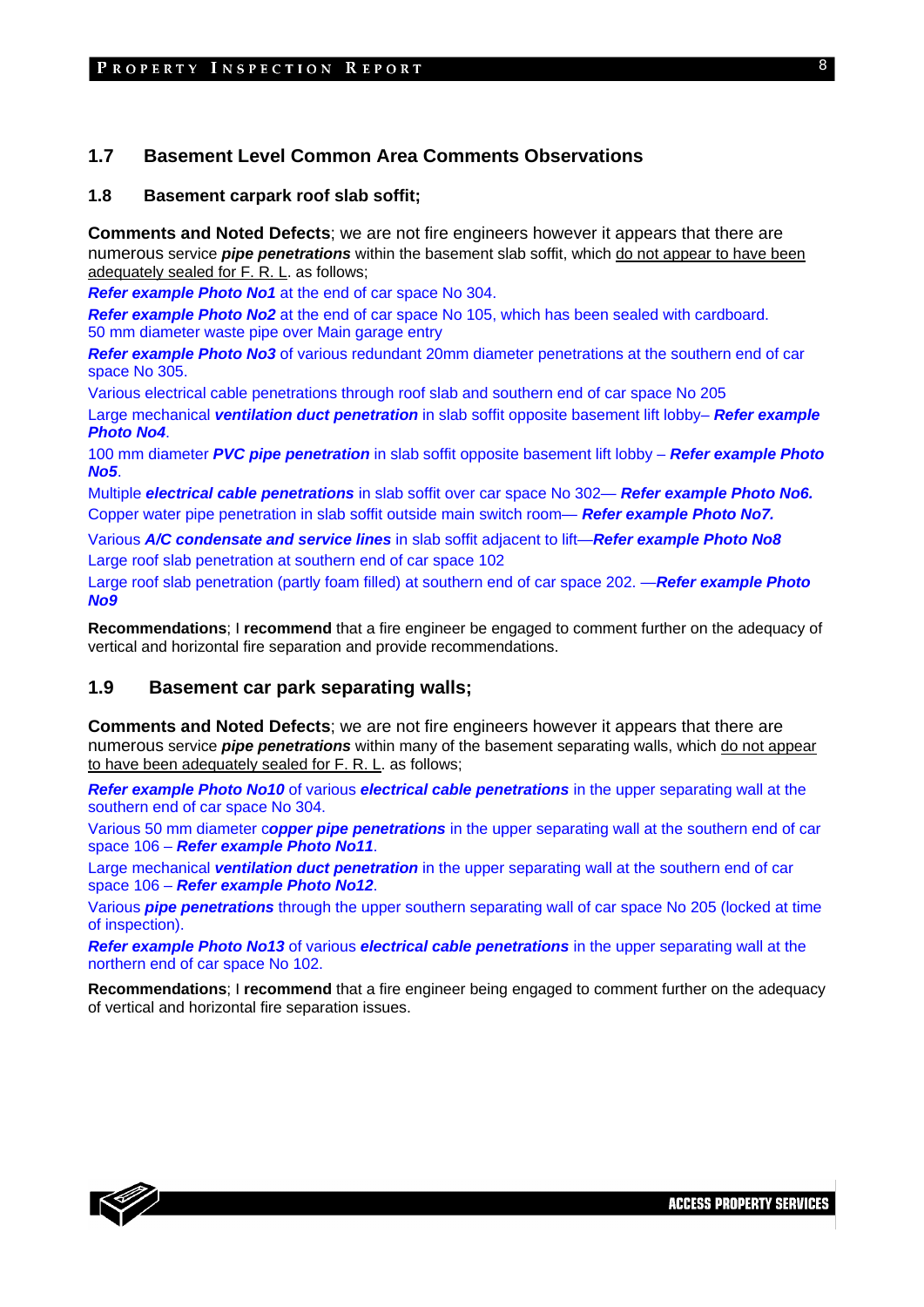#### **1.10 Basement Damp and Water Penetration**;

**Noted Defects**; 100mm diameter pipe at western end of car space *No 207* is significantly *leaking Refer example Photos No14 & 14a*.

**Recommendations;** In my professional opinion said leak is most likely associated with a failure in the waterproof membrane directly around the stormwater pipe on the Level above and which requires rectification.

*Refer Photo No15* of *moisture related paint film delamination* in the lower northern *retaining wall* (at the end of car space No *105*) which was moisture meter tested and revealed *high damp.* 

**Recommendations** In my professional opinion said damp is likely to be caused by a failure in the external waterproof membrane of the retaining wall and which requires rectification.

*Refer Photo Nos16,16a,* of *significant leaks* in and around two *pipe penetrations* in the *upper western*  **basement retaining wall** (beneath Miller St frontage), which has lead to moisture related efflorescence and paint film bubbling – *Refer example Photo No17.* 

There is evidence of prior failed patch remedial works to the pipe penetrations. Moisture meter testing of the adjacent wall revealed high damp.

This area incorporates a suspended *gypsum plaster ceiling*, which I presume accommodates concealed services.

The ceiling was moisture meter tested and the majority of area was *saturated* and has very significant moisture related damage – *Refer Photo No18 &18a.* 

The high damp extends well back into the ceiling area at least up to the smoke detector location.

**Recommendations**; in my professional opinion it is likely that another service pipe (concealed in the space above) is leaking onto the ceiling.

I **recommend** that a ceiling access trap (approximately 400mm by 400mm) be installed and the void further inspected.

I **recommend** that the cause moisture entry be rectified and that this might be possible through epoxy injection. Upon completion of moisture entry prevention I **recommend** that the damaged ceiling be replaced

#### **1.11 Carpark main entry & Garbage rooms;**

**Comments;** the carpark main entry and both garbage rooms are located beneath G.F external balconies and are fully enclosed. I'm advised by the OC chair that the builder has recently undertaken some remedial works to the two balconies above the garbage rooms, which included sealant filling the perimeter balustrade wall/ floor joints.

New white sealant can be seen in the *example Photos No19 & 19a of both these balconies.*  Additionally there was evidence of the very *significant ponding* occurring (*Refer example Photo No22)* on both the balconies not least of which because they only incorporate a small 50mm central drain – *Refer example Photo No20 &21.* 

**Noted Defects**; **Northern garbage** room was inspected and *a significantly leak* was apparent in and around 50mm stormwater drain pipe (serving balcony above) – *Refer example photo No23* 

**Refer example Photo No24**, which show very significant moisture staining in the slab soffit, which when moisture meter testing indicated very high moisture content.

Evidence of very significant moisture staining and efflorescence in the upper external wall, which when moisture meter tested recorded very high moisture content.

**Carpark entry slab** soffit was inspected – *Refer example Photos No25* showing calcification stalactites, which have occurred as a result of long-term moisture gain in slab soffit over together with *water flow*. *Refer example Photos No25a* showing moisture related staining of the internal slab soffit edge.

**Southern garbage** room was inspected – *Refer example Photos No26 &27* which show very significant moisture staining in the slab soffit both at the internal and external edges, which when moisture meter tested recorded very high moisture content.

*Refer example Photos No28 &28a*, which show very significant moisture staining and efflorescence in and lower the upper external wall, which when moisture meter tested recorded very high moisture content.



**ACCESS PROPERTY SERVICES**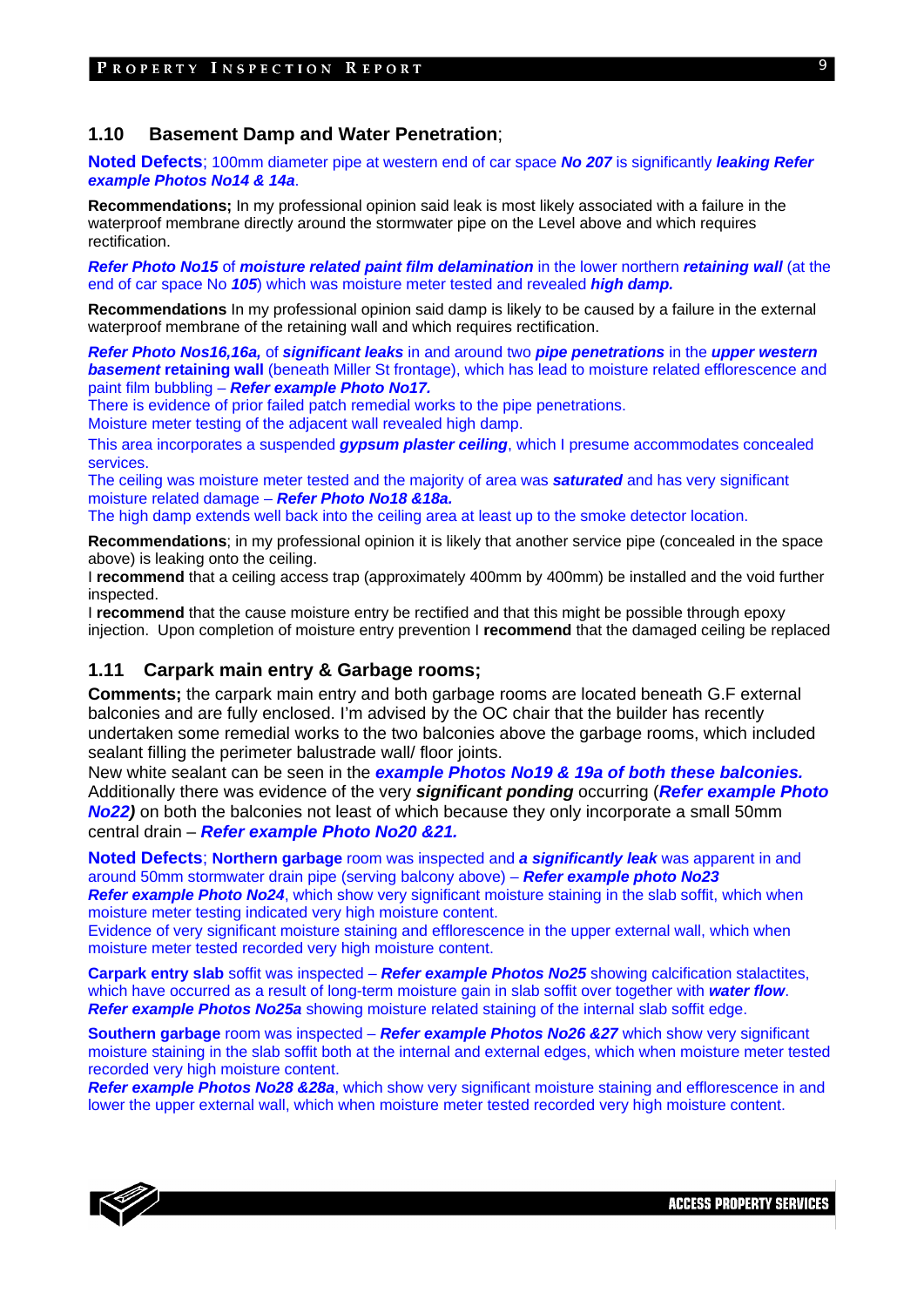#### PROPERTY INSPECTION REPORT

**Recommendations**; in my professional opinion I consider that the waterproof membranes of both G.F balconies (over garbage rooms & carpark entry) are defective and require rectification. It is likely that the inadequate balcony tiling falls (by way of ponding) is also contributory to the problem.

I **recommend** that these balconies be dye flood tested and the location of leaks determined. Upon determination I **recommend** reinstatement of the waterproof membrane and improving the balcony tile falls.

## **1.11 Lift Motor Rm;**

**Noted Defects**; entry fire door\frame have been F. R. L. tagged however the door frame does not incorporate *rubber buffers*, which is not in compliance with A.S. 1905.1 (1997)

**Recommendations**; I **recommend** installation of rubber door frame buffers.

#### **1.12 Bicycle Store;**

**Noted Defects**; entry fire door to same does not incorporate any F.R.L tagging, which is not compliant with A.S. 1905.1 (1997).

The slab soffit over same has evidence of prior moisture leaks (evidence by calcification staining) and prior epoxy injection remedial works. Moisture meter testing of the roof slab revealed normal readings.

**Recommendations**; I **recommend** tagging of entry fire door.

## **1.14 Cleaners room;**

**Noted Defects**; entry fire door to same incorporates F.R.L tagging however the door frame does not incorporate *rubber buffers*, which is not in compliance with A.S. 1905.1 (1997).

**Recommendations**; I **recommend** installation of rubber door frame buffers.

## **1.15 Pump Rm;**

.

**Noted Defects**; entry fire door leaf incorporates F.R.L tagging however the *door frame* does not, which is not in compliance with A.S. 1905.1 (1997).

Large mechanical *ventilation duct penetration* in upper northern separating wall has not been adequately sealed for F.R.L– *Refer example Photo No30*.

100 mm diameter *pipe penetration* in slab soffit has not been adequately sealed for F.R.L...

The slab soffit over same as evidence of prior moisture leaks (evidence by calcification staining) and prior epoxy injection remedial works. Moisture meter testing of the roof slab revealed normal readings. — *Refer example Photo No31.*

**Recommendations**; I **recommend** that a fire engineer being engaged to comment further on the adequacy of vertical and horizontal fire separation issues.



**ACCESS PROPERTY SERVICES**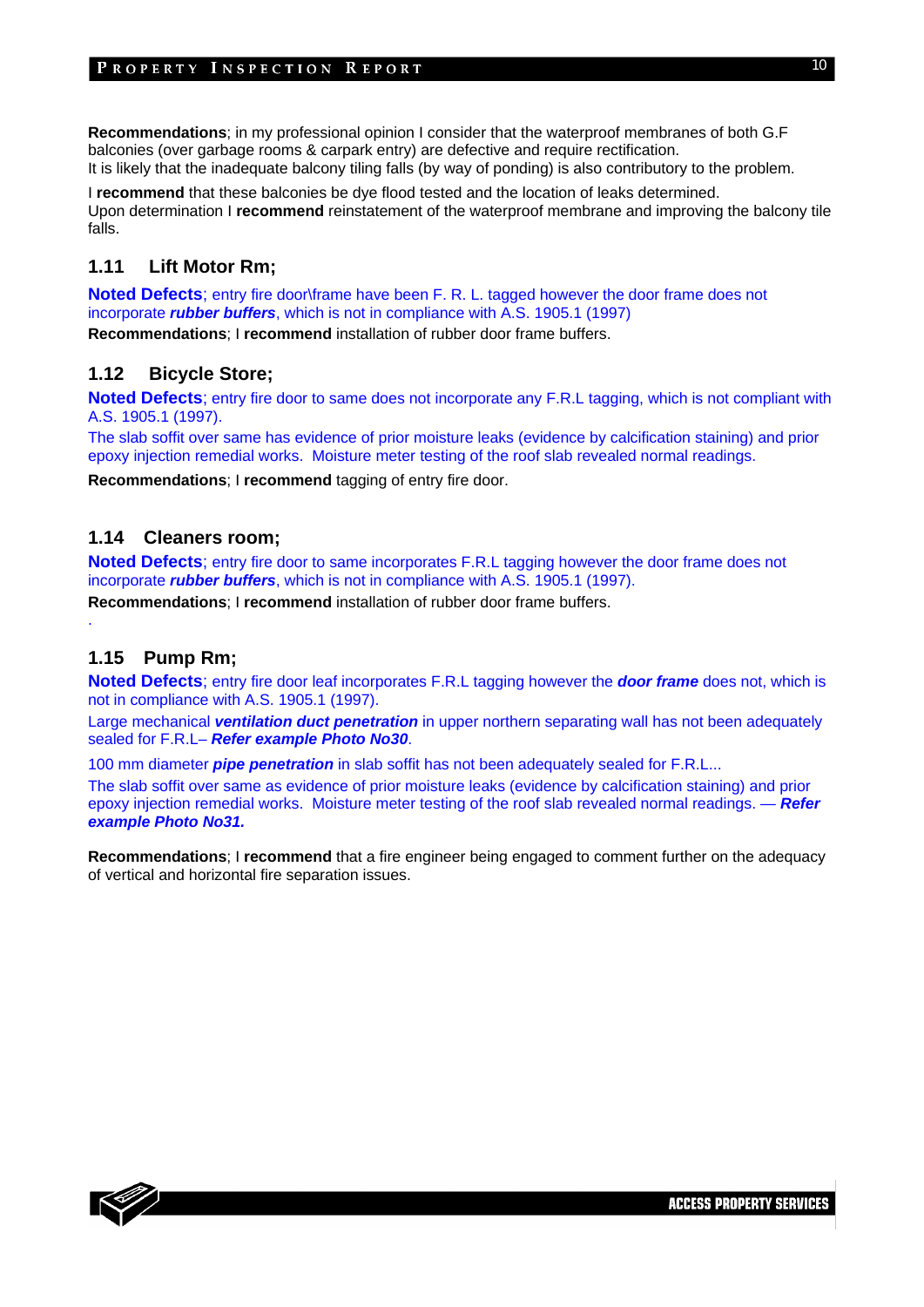## *1.0 Basement - Photos*



**Photo No 1** 



**Photo No 2** 



**Photo No 3** 



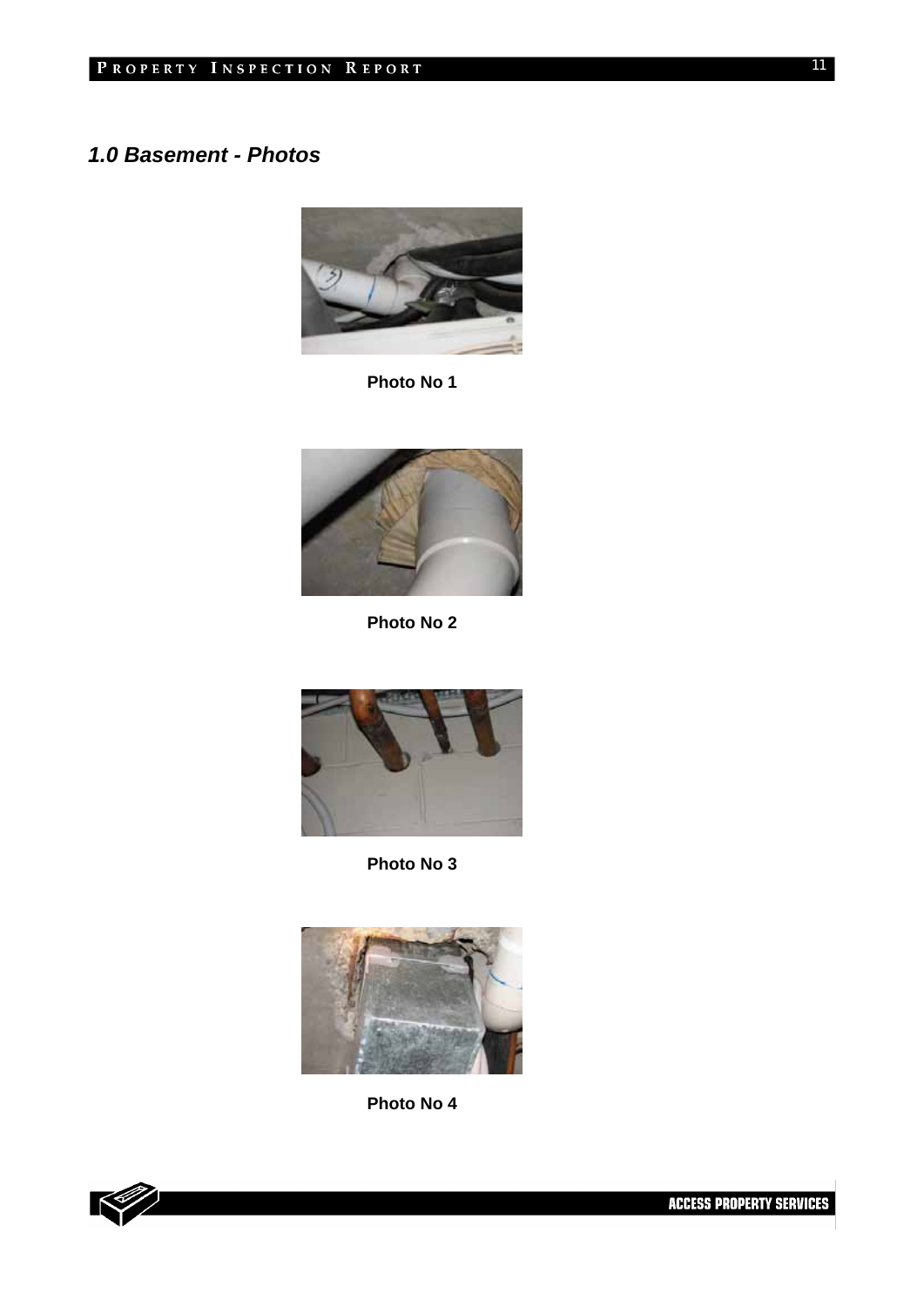

**Photo No 5** 



**Photo No 6** 



**Photo No 7** 





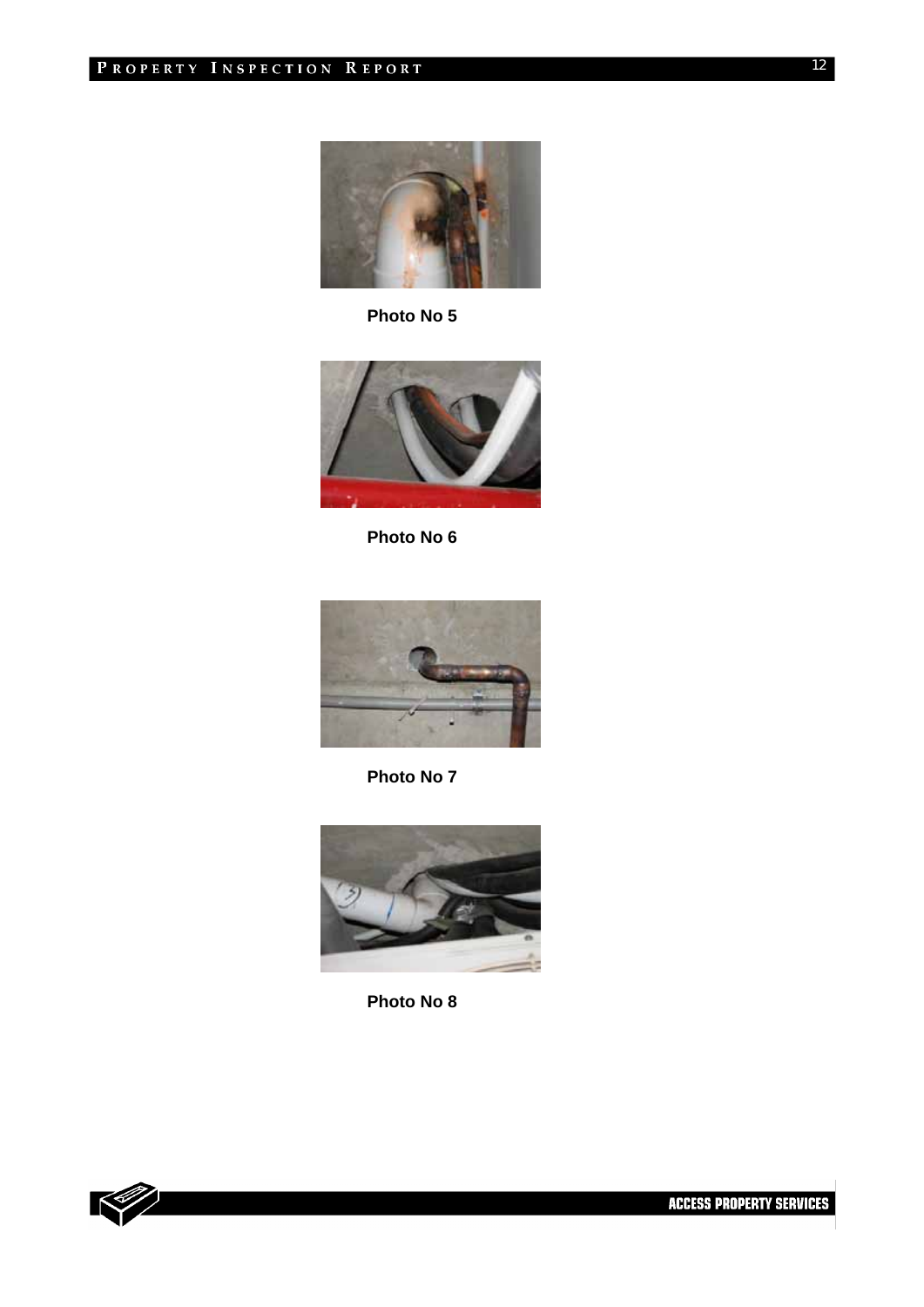

**Photo No 9** 



**Photo No 10** 



**Photo No 11** 





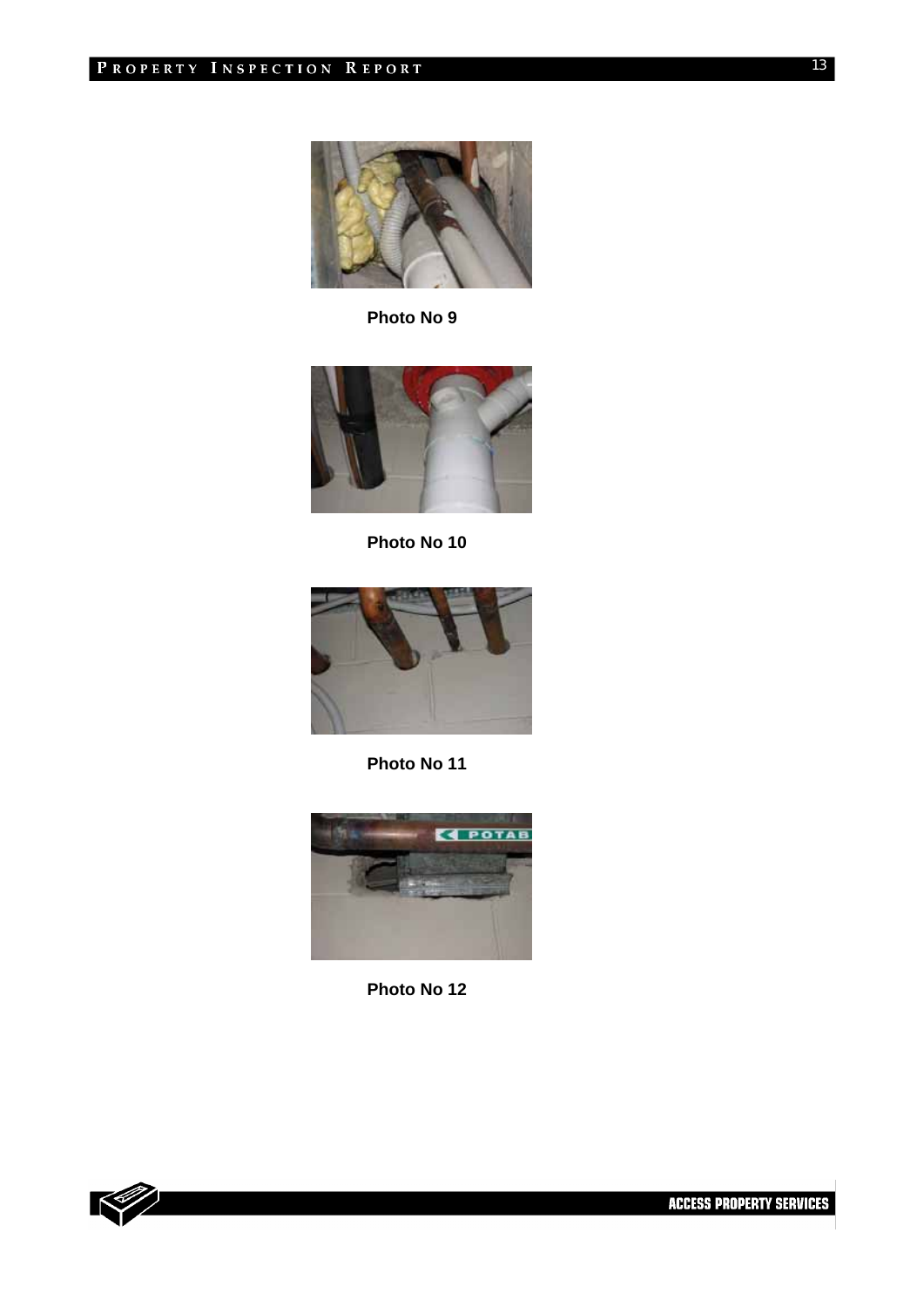

**Photo No 13** 



**Photo No 14** 



**Photo No 14A** 



**Photo No 15** 

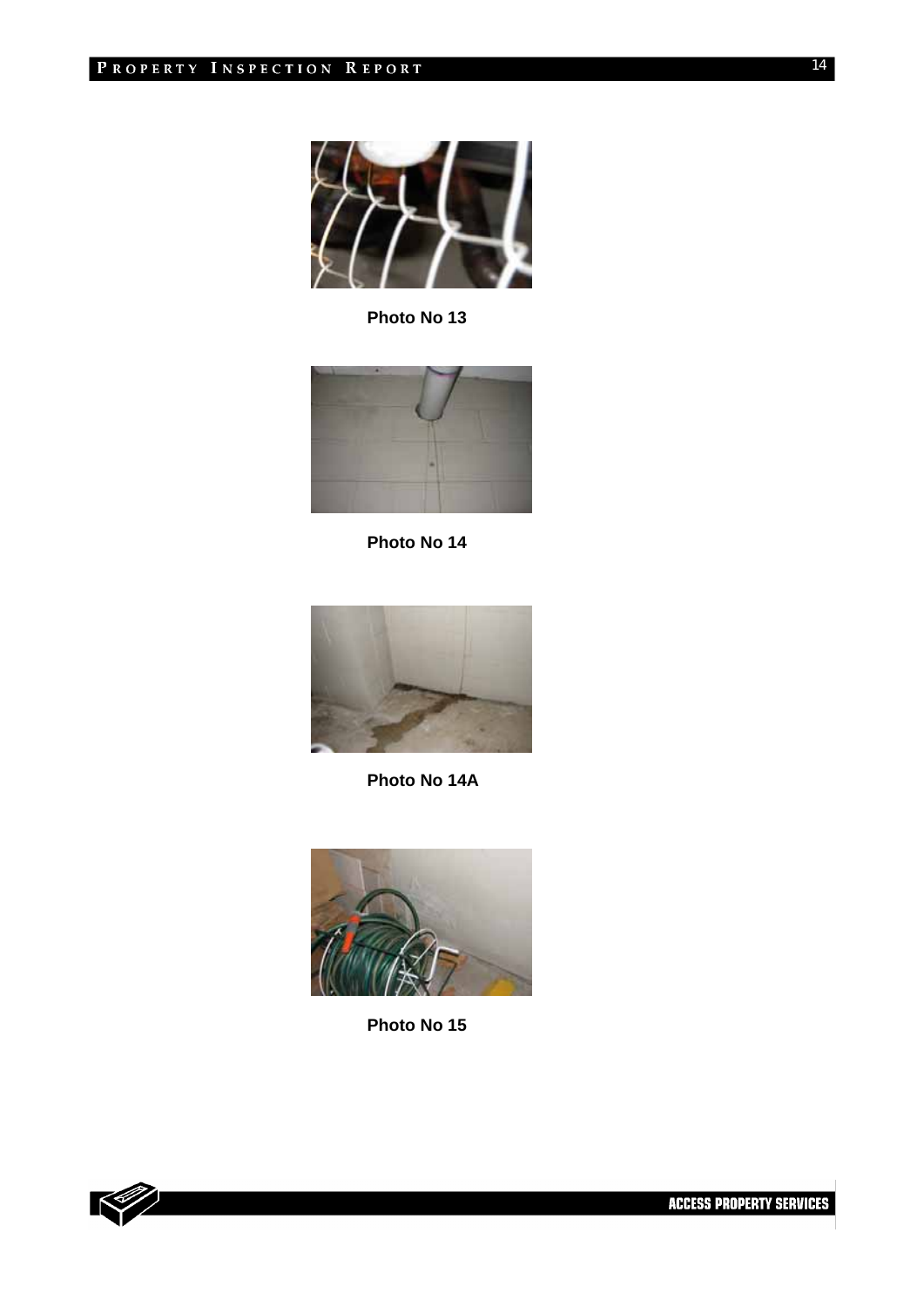

**Photo No 16** 



**Photo No 16A** 



**Photo No 17** 





**Photo No 18 Photo No 18A** 

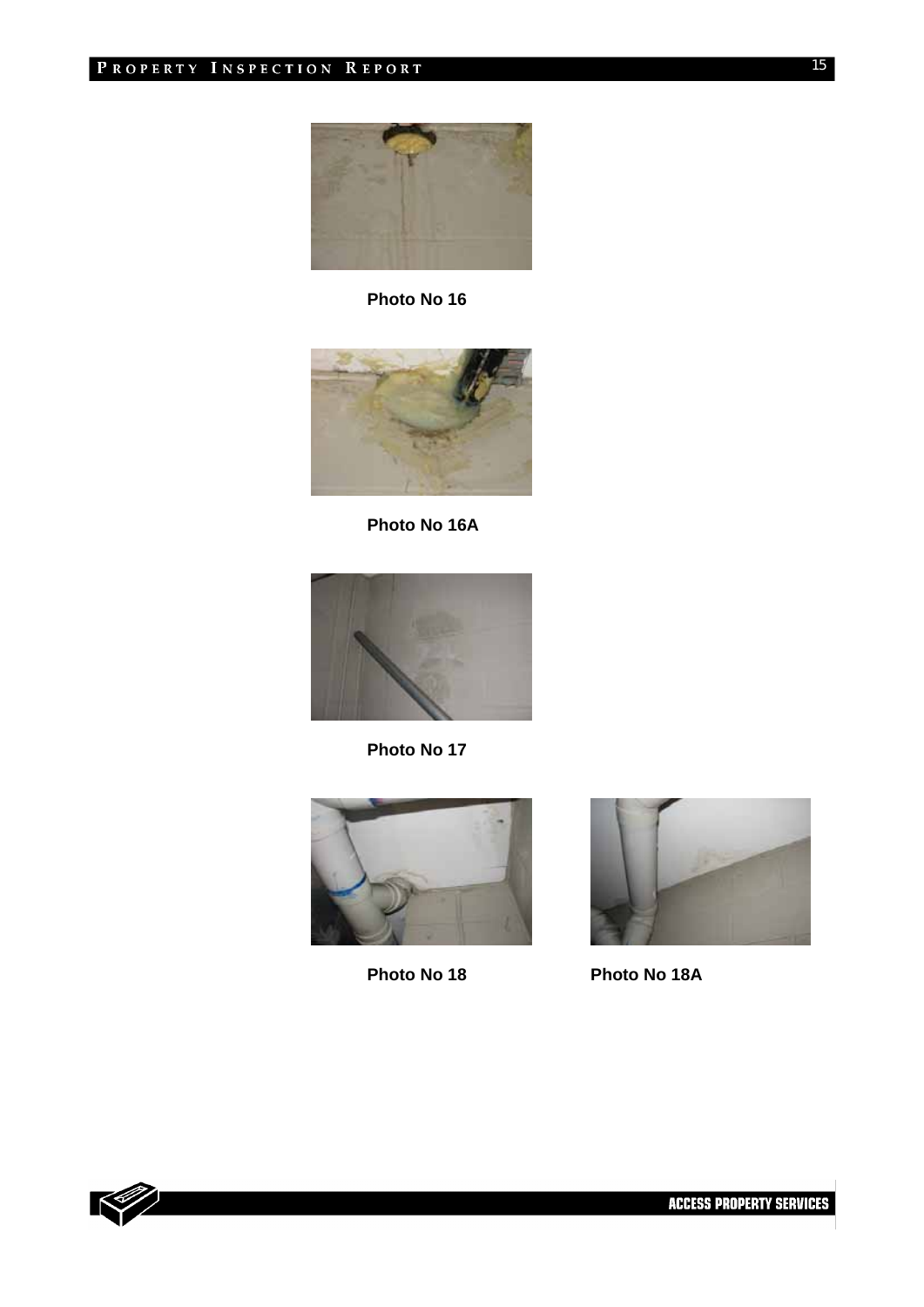

**Photo No 19** 



**Photo No 19A** 



**Photo No 20** 



**Photo No 21** 

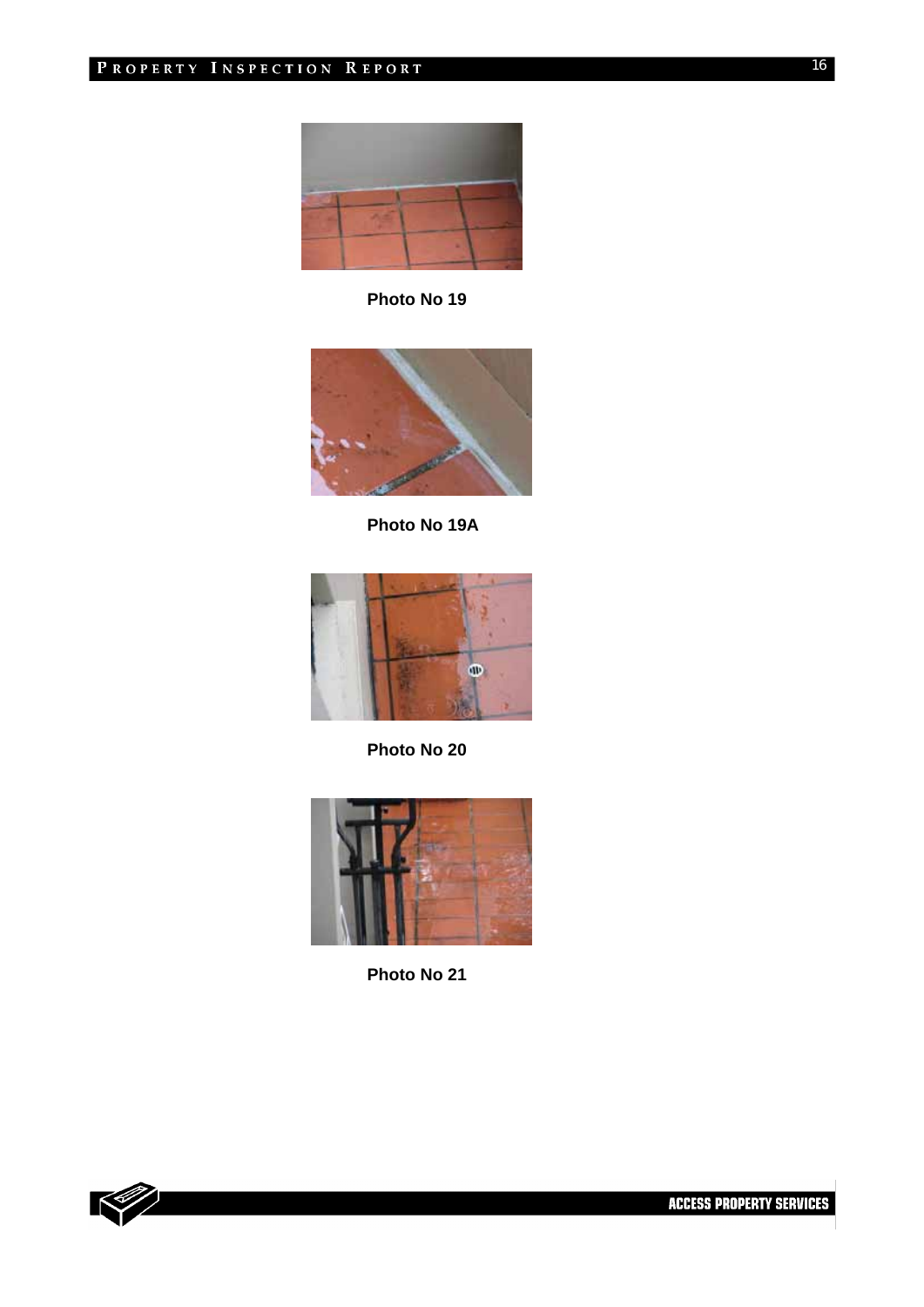

 **Photo No 22** 



**Photo No 23** 



**Photo No 24** 



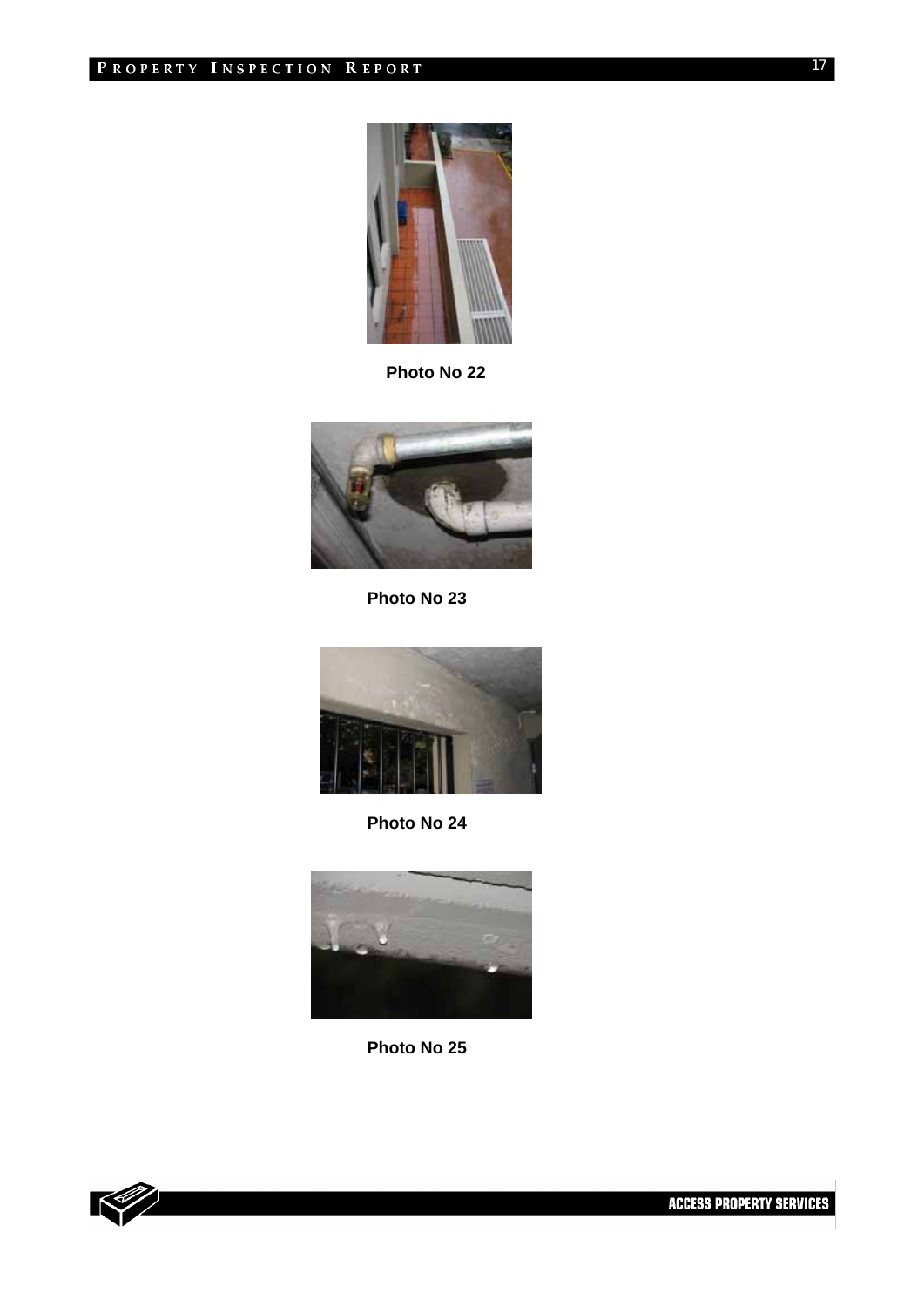

**Photo No 25A** 



**Photo No 26** 



**Photo No 27** 



**Photo No 28 Photo No 28A** 



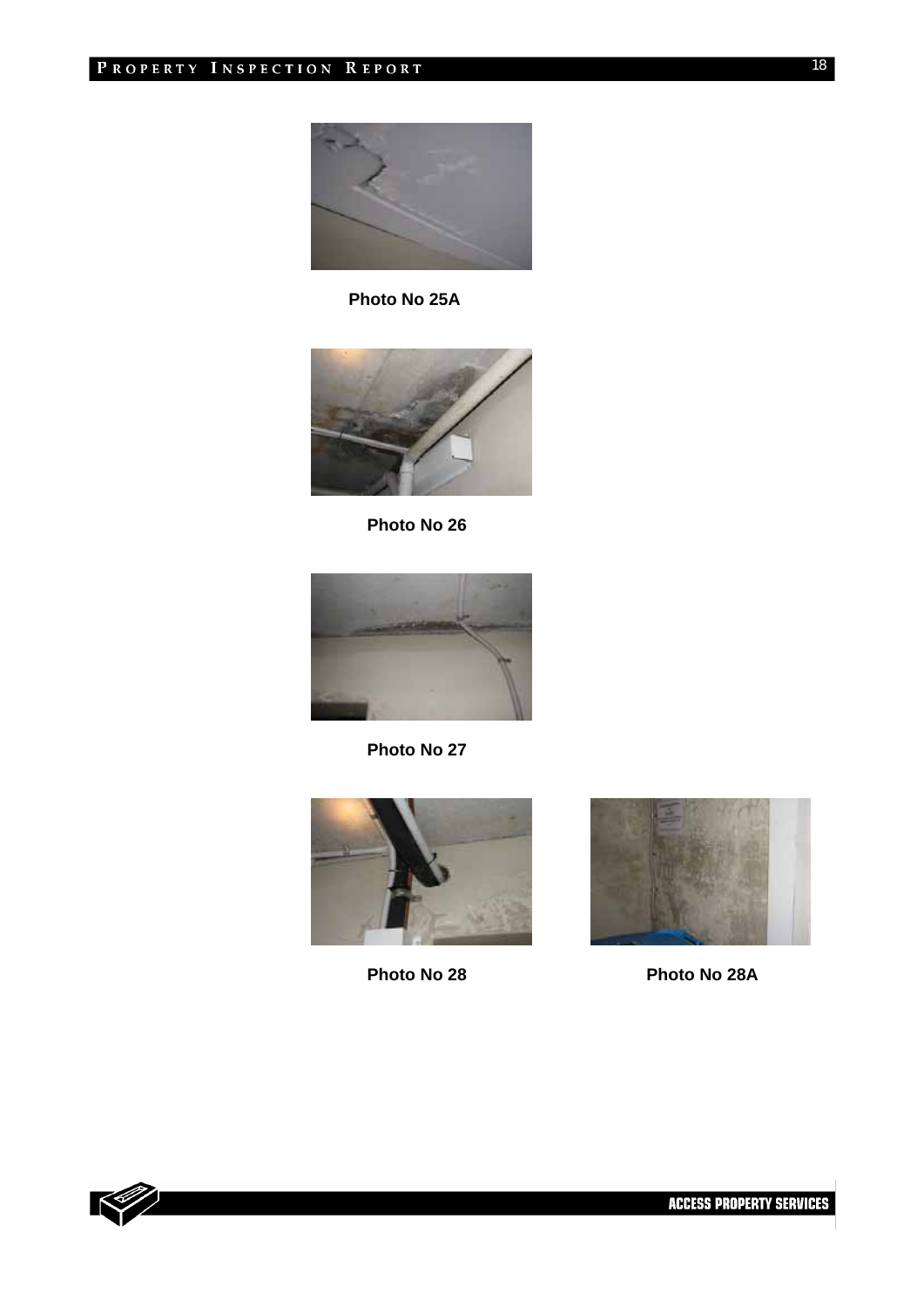

**Photo No 30** 



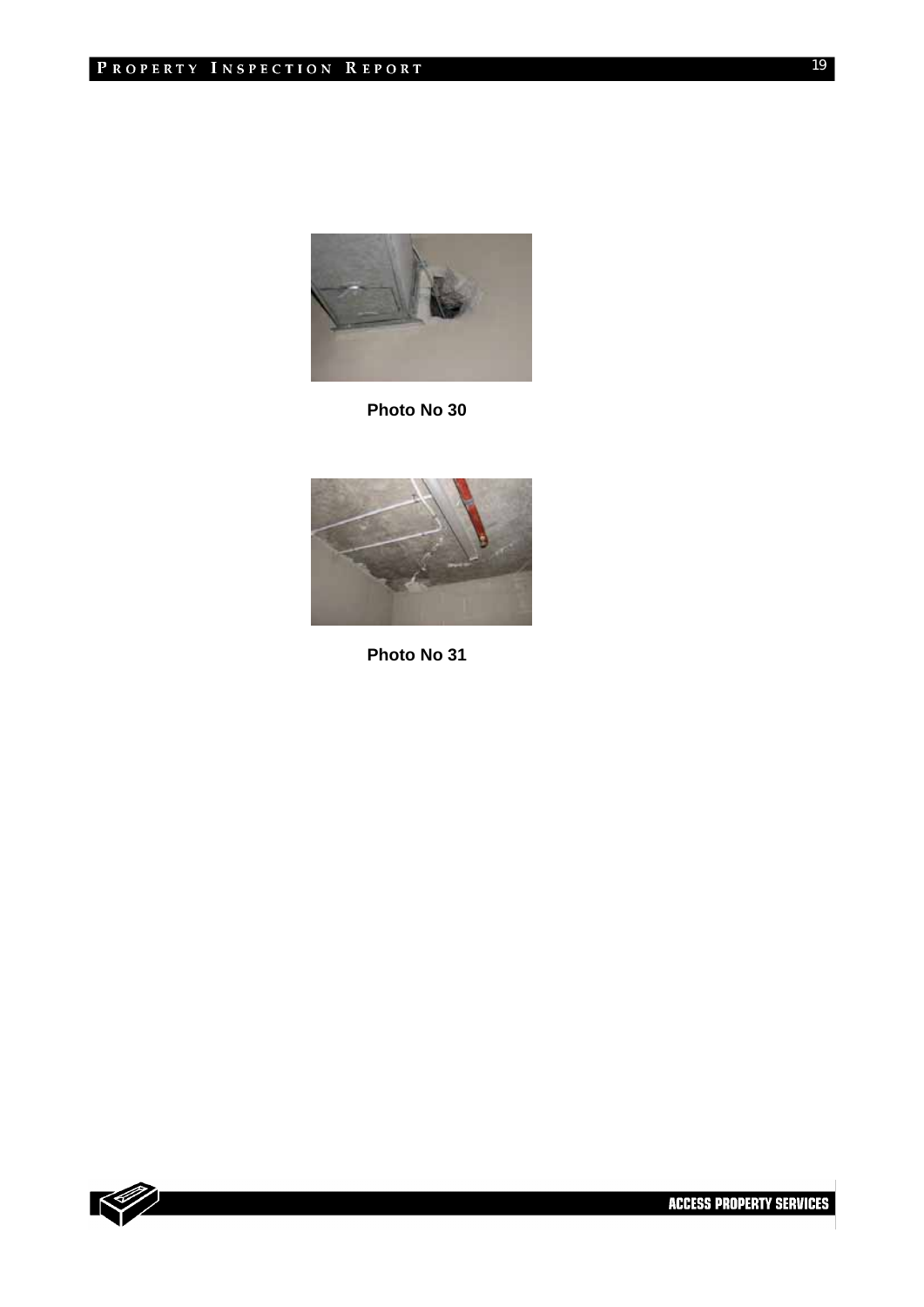## **2.0 S.E Fire Stairwell**

#### **Fire Stairwell Observations**

#### **2.1 Comments:**

This is a fire isolated emergency exit stair servicing all floors and exiting at basement level. All door levels are separately keyed and are fire doors.

#### **2.2 Fire stair well;**

**Noted Defects**; *Refer Photos No32* showing evidence of *moisture related efflorescence and damp*  staining in the *lower southern external wall* between basement and G.F Level.

Moisture meter testing of this area revealed moderately high spot damp readings.

It is possible that the noted damp could be as a result of a defective external flashing.

**Level 2** fire stair well fire door; *Refer example Photo No33* showing that the gap at the base of this fire door exceeds 15mm, which is not compliant with A.S. 1905.1 (1997), which permits the maximum gap at 10 mm

Level 1 fire stair well fire door frame does not incorporate any rubber buffers and therefore is not compliant with A.S. 1905.1 (1997).

The lower internal face of this door has a *>5mm warp i*n same and in my professional opinion is therefore defective.

**Recommendations**; I **recommend** builder inspect, test and rectify any moisture entry and damaged paint film.

I **recommend** that the gap below Level 2 fire door be reduced to a maximum 10mm.

I **recommend** that rubber buffers be installed to the Level 1 fire door frame and that the defectively warped door leaf be replaced.

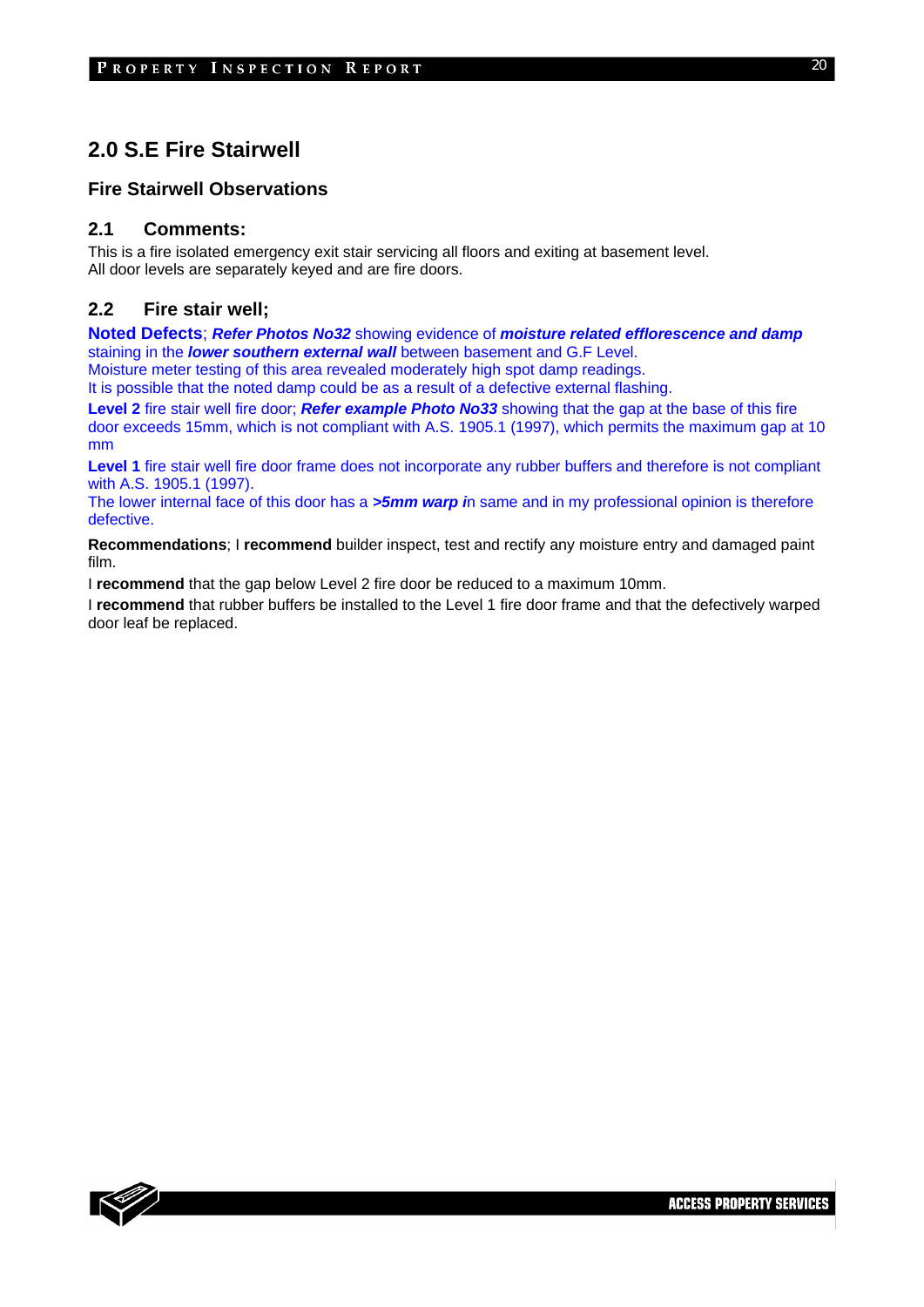## *2.0 S.E Fire Stairwell Photos*



**Photo No 32** 



**Photo No 33** 

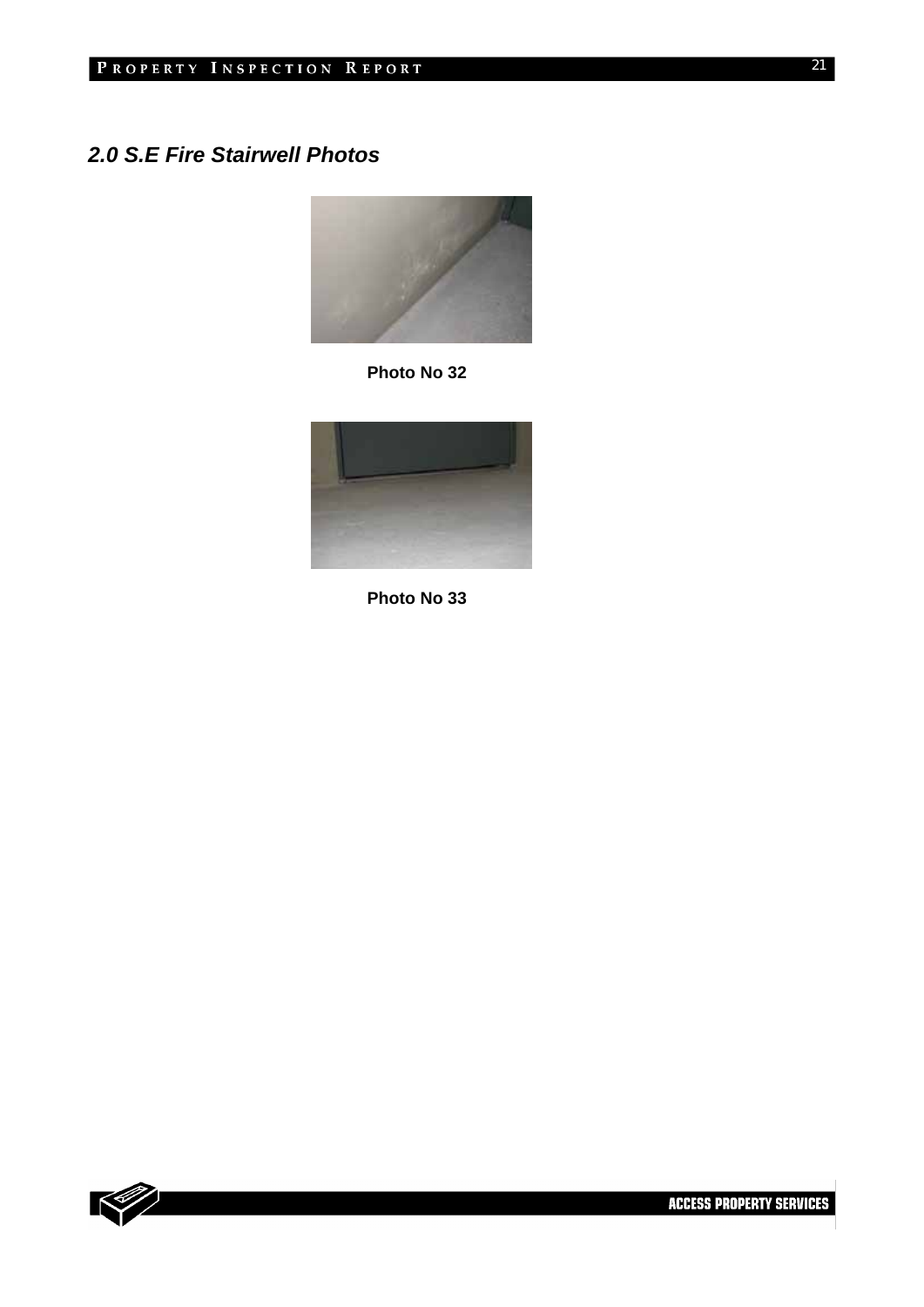## **3.0 G.F Lift Lobby & Main Entry**

## **G.F Lift Lobby Observations**

## **3.1 G.F Lift Lobby Main Entry & Commercial Area;**

**Comments:** the Ground floor comprises the main entry lobby, lift lobby entry to various units and the emergency exit from commercial spaces, together with public W.C.

The various lift lobbies incorporate fire hose reel (FHR) cupboard and an electrical communication covered. The lobby ceilings incorporate a number of access traps all of which were opened and the ceiling voids above and upper unit separating walls inspected, where accessible.

## **3.2 Ceiling access traps and upper Unit Separating walls,**

**Comments:** the various ceiling access traps were opened and where possible upper sections of unit separating walls were inspected.

We're not fire or acoustic engineers and provide the following comments as a guide only to possible deficiencies in the fire safety services and acoustic attenuation of unit separating walls.

**Noted Defects**; upper section of *unit separating walls* over units *G. 01, G. 02 & G. 03* entry were inspected and had evidence of various *service pipe, mech ventilation and/or cable penetrations*, which did not appear to have been adequately sealed for F. R. L. & S.T.C (or Rw). *Refer example Photos No 34- 37*.

The lack of adequate sealing may compromise the SRL and STC ratings of these walls. A significant area of the lobby ceiling has been recently plaster set and requires sanding back and complete uniform repainting - *Refer example Photo No38*.

**Recommendations**; I **recommend** that a fire engineer be engaged to comment further on the adequacy of vertical and horizontal fire separation issues.

I recommend that the ceiling be sanded and uniformly repainted

## **3.3 G.F Service Cupboards**

**Comments:** we're not fire engineers and provide the following comments as a guide only to possible deficiencies in the fire safety services.

#### **FHR cupboard;**

**Noted Defects**; various service pipe penetrations in upper separating walls did not appear to have been adequately sealed for F. R. L. - *Refer example Photo No39, 39a, 39b*.

The *ceiling* of this enclosure appears to have been constructed from timber based particle board flooring and it might be possible that this does not provide sufficient F.R.L. – *Refer example Photo No40*.

#### **Electrical communication cupboard;**

**Noted Defects**; the *ceiling* of this enclosure appears to have been constructed from part fibre cement and part timber based particle board flooring – *Refer example Photo No40*.

It might be possible that this does not provide sufficient F.R.L.

Various service pipe penetrations in upper separating walls did not appear to have been adequately sealed for F. R. L. - *Refer example Photos No39-39b*.

**Recommendations**; I **recommend** that a fire engineer be engaged to comment further on the adequacy of vertical and horizontal fire separation issues.

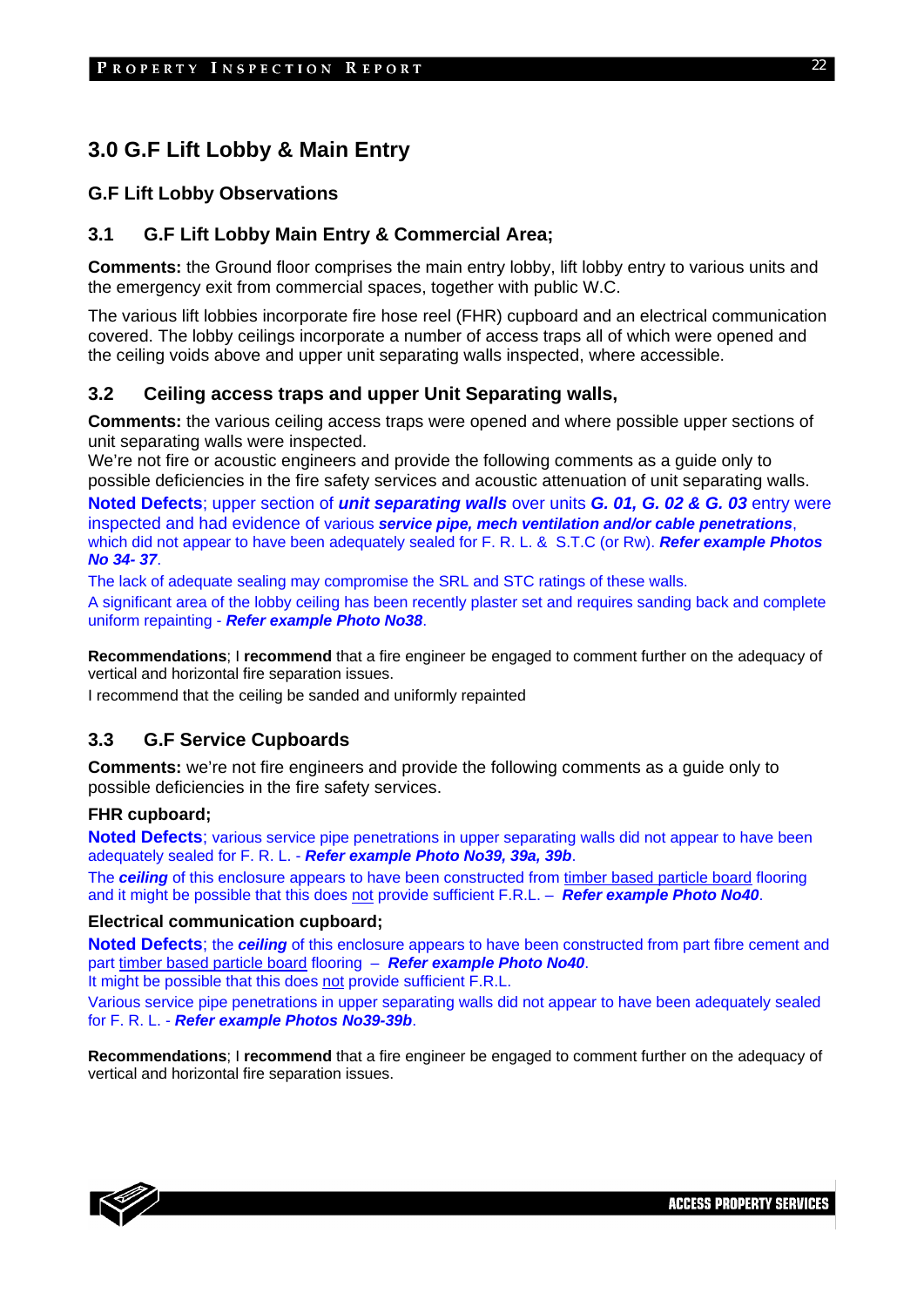## **3.4 Main Entry Stair & Ramp,**

**Noted Defects**; evidence of moisture entry tracking across external column moulding and depositing onto northern side of entry steps, which could promote a slippery surface. *Refer example Photos No41 & 41a*.

**Recommendations**; I **recommend** that a water stop be installed across the top of moulding to prevent rainwater tracking onto entry stairs.

## **3.5 Emergency Exit & Public W.C (rear commercial spaces),**

**Comments:** an emergency exit corridor is provided that the rear of G.F commercial spaces and also incorporates a male and female W.C. We're not fire engineers and provide the following comments as a guide only to possible deficiencies in the fire safety services.

I did not inspect within the private lots of any of the commercial spaces.

**Noted Defects**; the fire door at entry to fire isolated passageway does not incorporate any F. R. L. tagging and rubber buffers are missing.

*Refer example Photo No42* showing *broken and dislodged floor tiles* in this corridor, which could present a trip hazard and place the O.C public liability at risk.

**Recommendations**; I **recommend** that a fire engineer be engaged to comment further on the adequacy of vertical and horizontal fire separation issues.

I **recommend** that the noted broken tiles be reinstated to provide a smooth uniform finish.

#### **3.6 Male W.C,**

**Noted Defects recorded**.

#### **3.7 Female W.C,**

**Noted Defects**; *Refer example Photo No43* evidence of prior moisture damage to the underside of structural sheet flooring (around a floor waste) in the floor over the space. I'm unable to accurately determine this defect but it is likely related to a wet area of the unit above

**Recommendation**; I **recommend** that the wet area of the unit above the fight tested to determine if a leak is current.

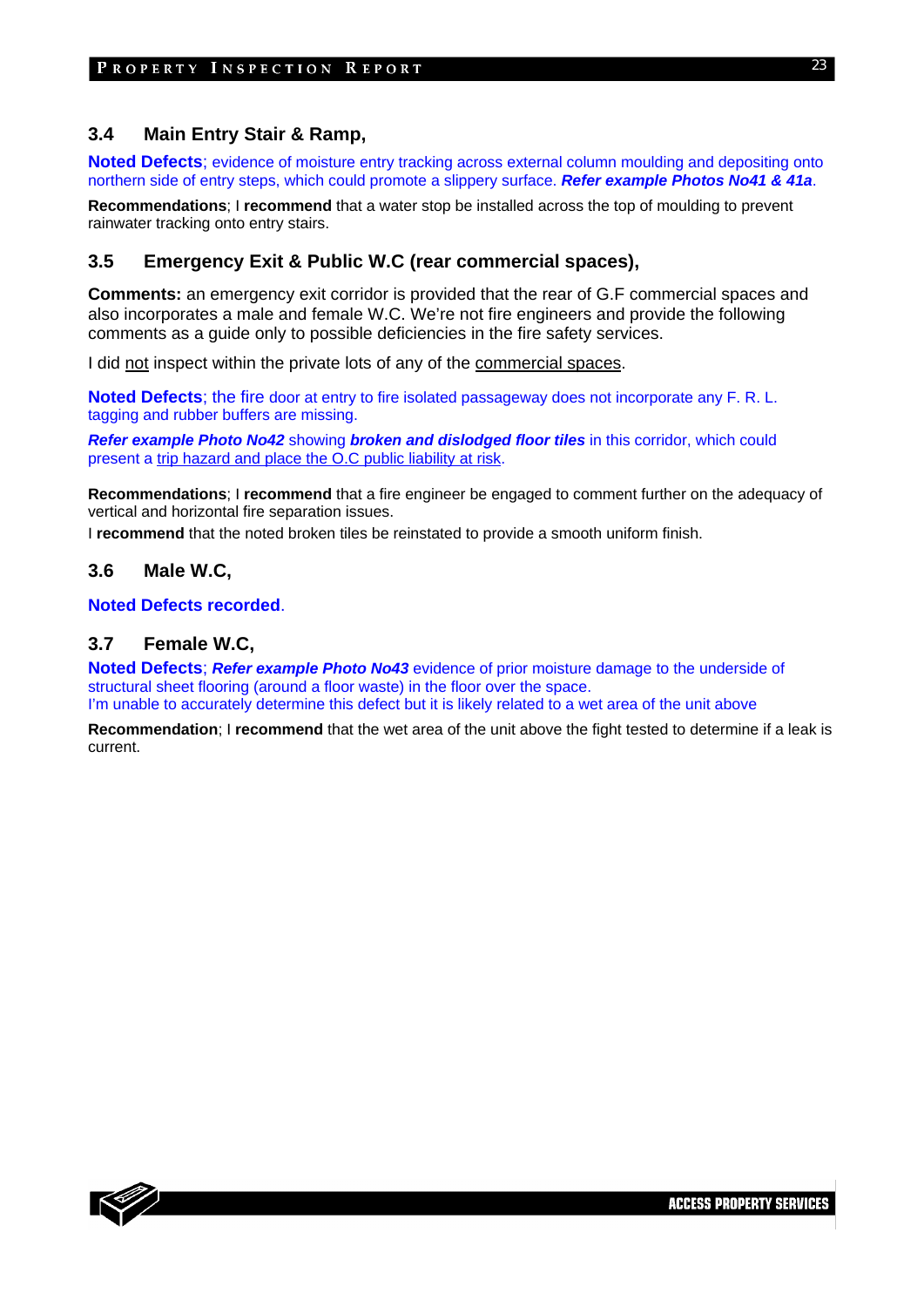# **3.0 G.F Lift Lobby & Main Entry Photos**



**Photo No 34** 



**Photo No 35** 



**Photo No 36** 



**Photo No 37** 



24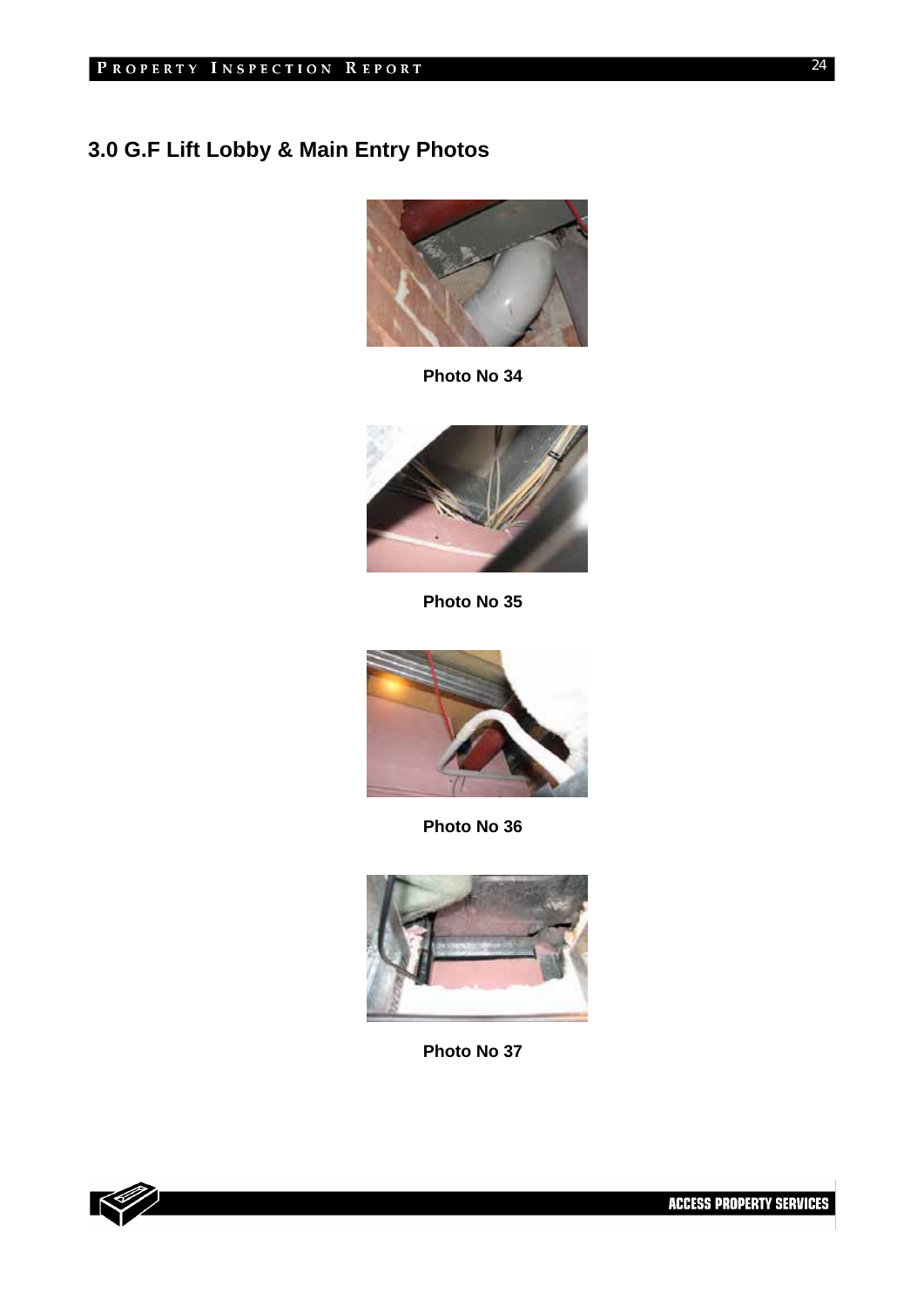

**Photo No 38** 



**Photo No 39** 



**Photo No 39A** 



**Photo No 39B** 

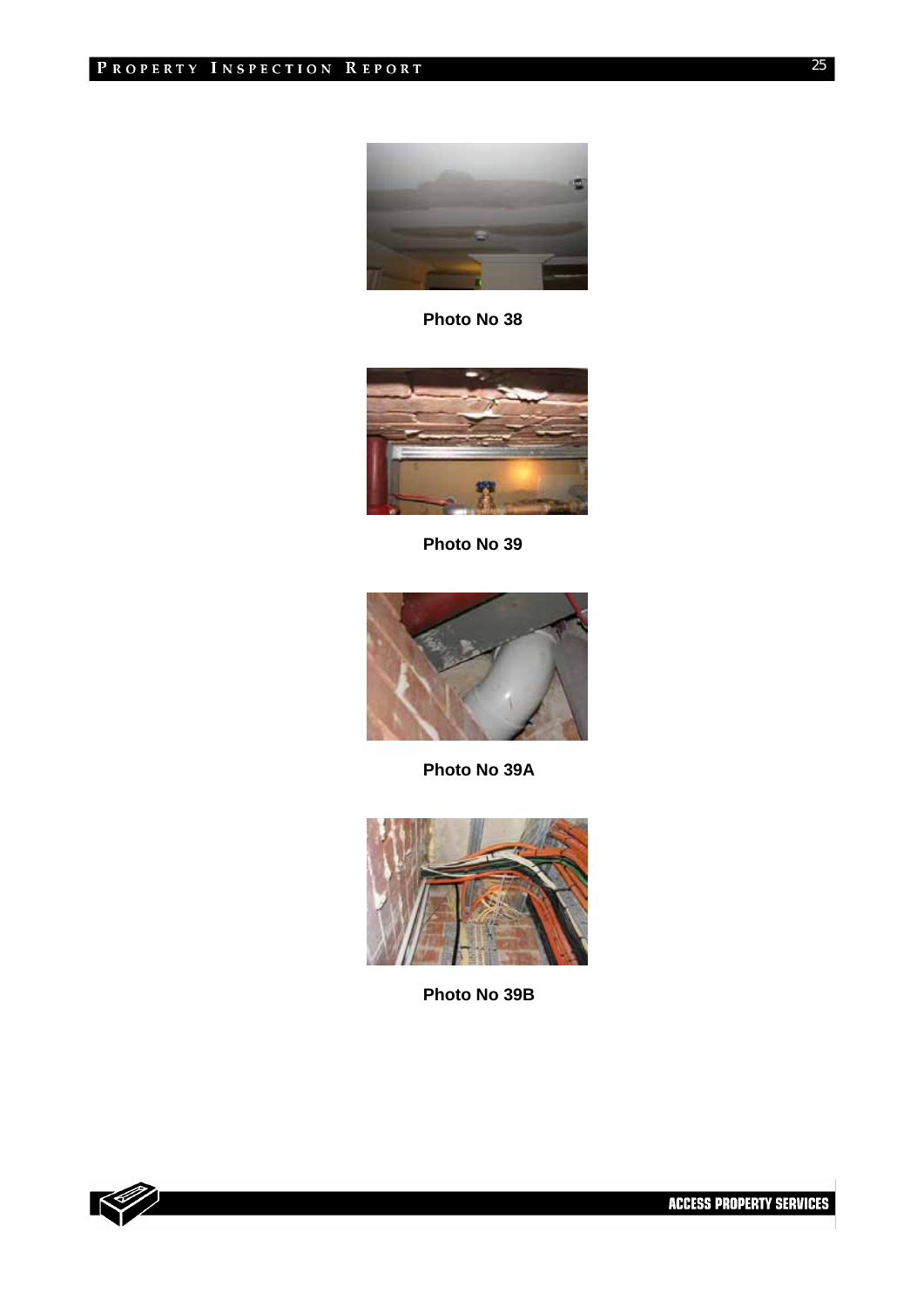

**Photo No 40** 



**Photo No 41** 



 **Photo No 41A** 



**Photo No 42** 

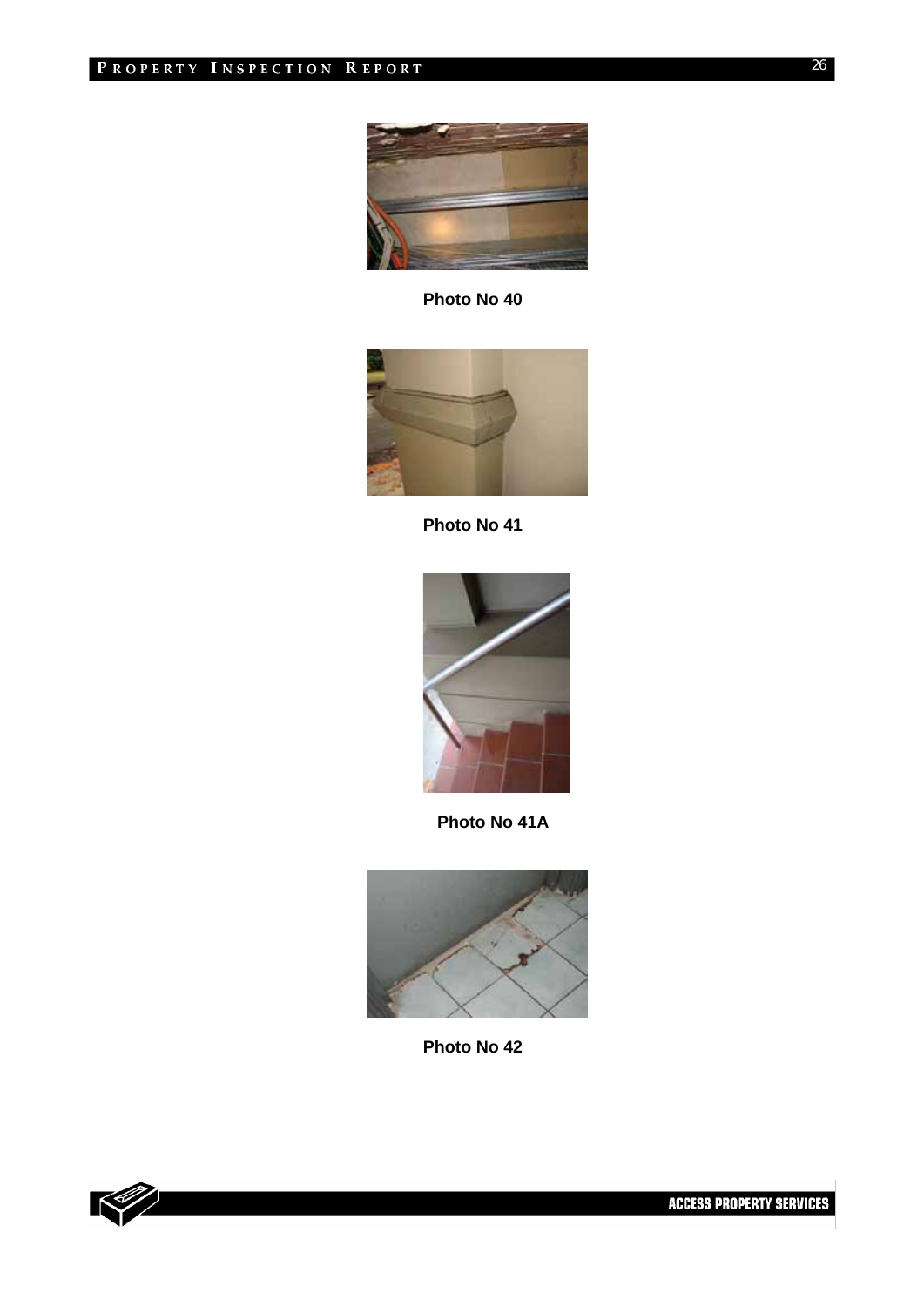

**Photo No 43** 

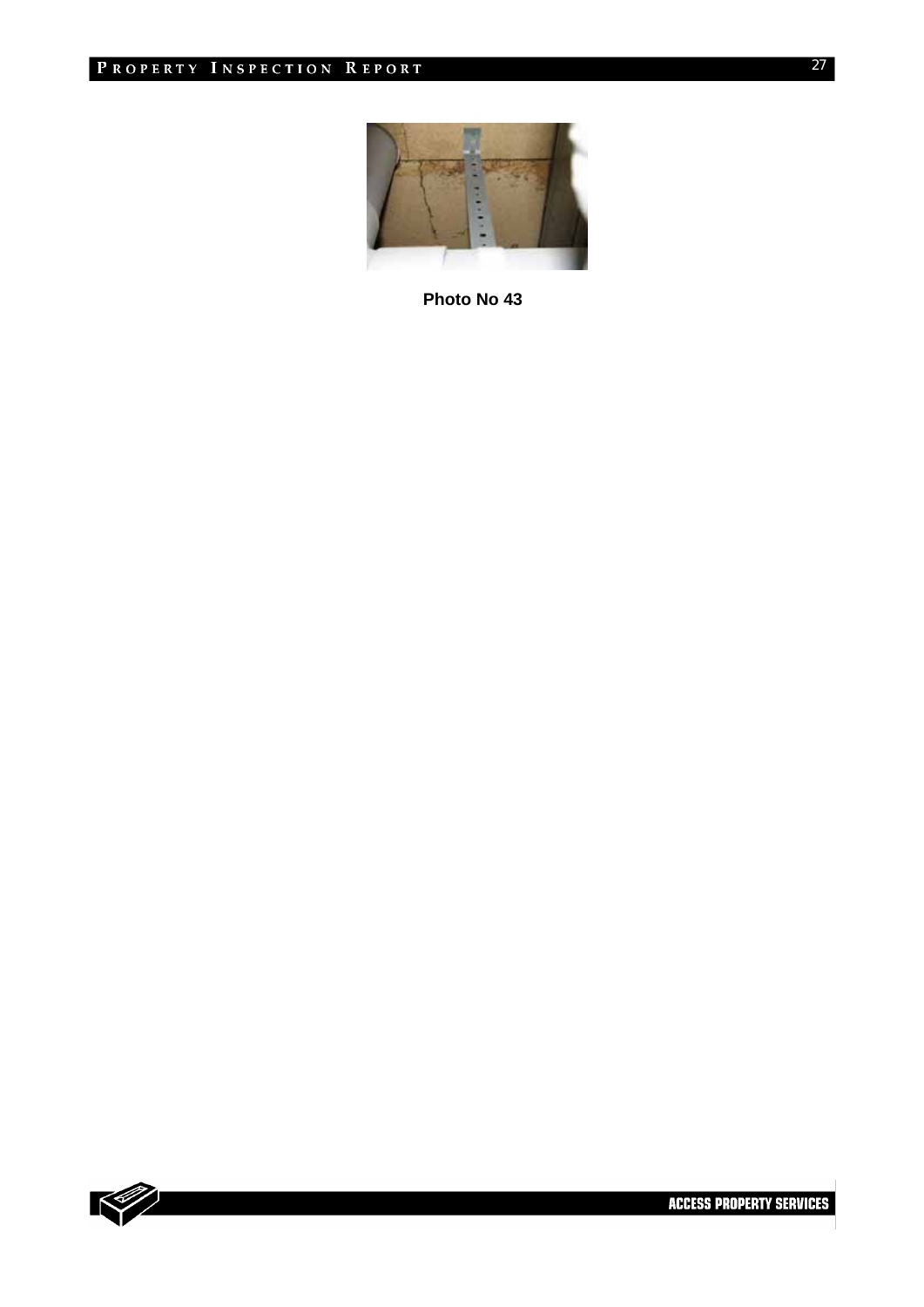## **4.0 Lift Lobbies Level 1 - 3rd Flr LEVEL**

## **G.F Lift Lobby Observations**

#### **4.1 Lift Lobbies;**

**Comments:** the various floors comprise a lift lobby and entry area entry to units. The lift lobbies incorporate fire hose reel (FHR) cupboard and an electrical communication cupboard. The lobby ceilings incorporate a number of access traps all of which were opened and the ceiling voids above and upper unit separating walls inspected, where accessible.

The penthouse Level 4 was not accessible for inspection

**Noted Defects**; evidence of significant movement noted within the structural sheet flooring (beneath carpet) particularly around lift lobby area and which is indicative of inadequate fixings within the flooring.

**Recommendations**; I **recommend** additional fixings being installed to the structural sheet flooring to make it secure.

## **4.2 Level 1 Ceiling access traps and upper Unit Separating walls,**

**Comments:** the various ceiling access traps were opened and where possible upper sections of unit separating walls were inspected.

We're not fire or acoustic engineers and provide the following comments as a guide only to possible deficiencies in the fire safety services and acoustic attenuation of unit separating walls.

**Noted Defects**; upper section of *unit separating walls* over unit *107,* entry were inspected and had evidence of various *service pipe, mech ventilation and/or cable penetrations*, which did not appear to have been adequately sealed for F. R. L. & S.T.C (or Rw). *Refer example Photos No44*. The lack of adequate sealing may compromise the SRL and STC ratings of this wall.

A significant area of the lobby ceiling has been recently plaster set and requires sanding back and complete uniform repainting - *Refer example Photo No45*.

**Recommendations**; I **recommend** that a fire engineer be engaged to comment further on the adequacy of vertical and horizontal fire separation issues.

I **recommend** that the ceiling be sanded and uniformly repainted

## **4.3 Level 1 Service Cupboards**

**Comments:** we're not fire engineers and provide the following comments as a guide only to possible deficiencies in the fire safety services. The serviced cupboard ceilings on this level have been constructed from concrete.

#### **FHR cupboard;**

**Noted Defects**; some of the service pipe penetrations in the slab soffit have been inappropriately sealed using expanding polyurethane foam, which may compromise the F. R. L. - *Refer example Photo No46*. A seemingly sewer pipe penetration in the *floor slab* does not appear to have been adequately sealed for F. R. L. - *Refer example Photo No47*.

**Recommendations**; I **recommend** that a fire engineer be engaged to comment further on the adequacy of vertical and horizontal fire separation issues.

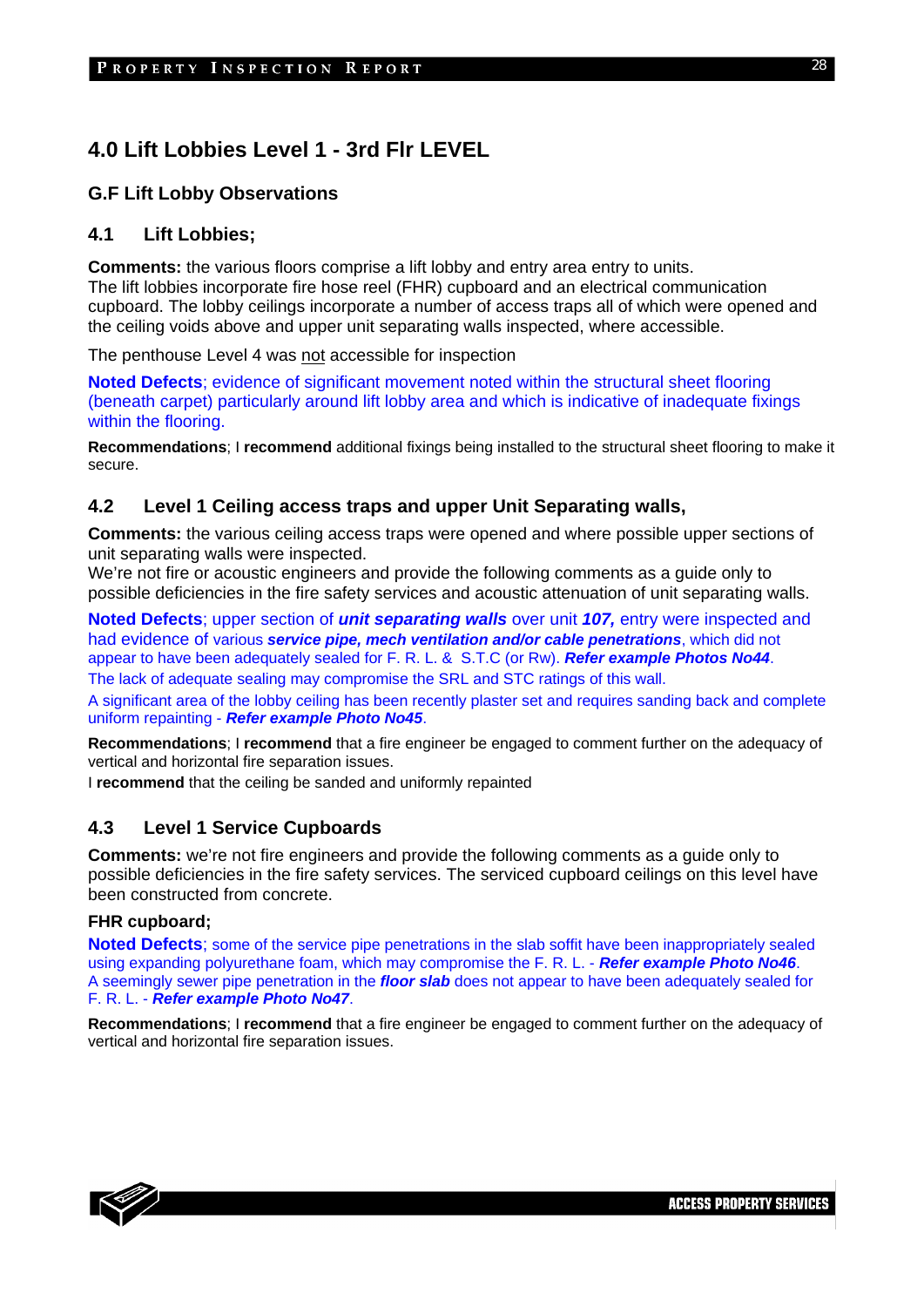#### **Electrical communication cupboard;**

**Noted Defects**; the *service cupboard doors* do not incorporate any FRL tagging and in my professional opinion I consider that they are likely to be required to be fire rated doors.

Significant quantities of *builder debris* sitting on floor should be removed.

**Recommendations**; I **recommend** that a fire engineer be engaged to comment further on the adequacy of vertical and horizontal fire separation issues and whether the electrical communication cupboard doors are required to be fire rated and tagged.

## **4.4 Level 2 Ceiling access traps and upper Unit Separating walls,**

**Comments:** the various ceiling access traps were opened and where possible upper sections of unit separating walls were inspected.

We're not fire or acoustic engineers and provide the following comments as a guide only to possible deficiencies in the fire safety services and acoustic attenuation of unit separating walls.

**Noted Defects**; upper section of *unit separating walls* over unit *201 entry* does not appear to be continuous to the underside of the slab soffit- *Refer example Photos No48 &49.*

The lack of a continuous separating wall may significantly compromise the SRL and STC rating of same. Upper section of *unit separating walls* over unit *202 entry* has evidence of and inadequately sealed *service pipe penetrations (adjacent to sewer the trap)*, which may significantly compromise the F. R. L. & S.T.C (or Rw) of same. *Refer example Photos No50*.

**Recommendations**; I **recommend** that a fire engineer be engaged to comment further on the adequacy of vertical and horizontal fire separation issues.

I recommend that the ceiling be sanded and uniformly repainted

## **4.5 Level 2 Service Cupboards**

**Comments:** we're not fire engineers and provide the following comments as a guide only to possible deficiencies in the fire safety services. The serviced cupboard ceilings on this level have been constructed from concrete.

#### **FHR cupboard;**

**No notable defects recorded**.

#### **Electrical communication cupboard;**

**Noted Defects**; the *door lock* was defective and I was unable to open and inspect this area. **Recommendations**; I **recommend** that the defective door lock be rectified.

## **4.6 Level 3 Ceiling access traps and upper Unit Separating walls,**

**Comments:** the various ceiling access traps were opened and where possible upper sections of unit separating walls were inspected.

We're not fire or acoustic engineers and provide the following comments as a guide only to possible deficiencies in the fire safety services and acoustic attenuation of unit separating walls.

**Noted Defects**; upper section of *unit separating walls* over units *302* & *305* entry were inspected and had evidence of various *service pipe, mech ventilation and/or cable penetrations*, which did not appear to have been adequately sealed for F. R. L. & S.T.C (or Rw) including orange electrical cables. The lack of adequate sealing may compromise the FRL and STC ratings of these walls.

**Recommendations**; I **recommend** that a fire engineer be engaged to comment further on the adequacy of vertical and horizontal fire separation issues.

I recommend that the ceiling be sanded and uniformly repainted

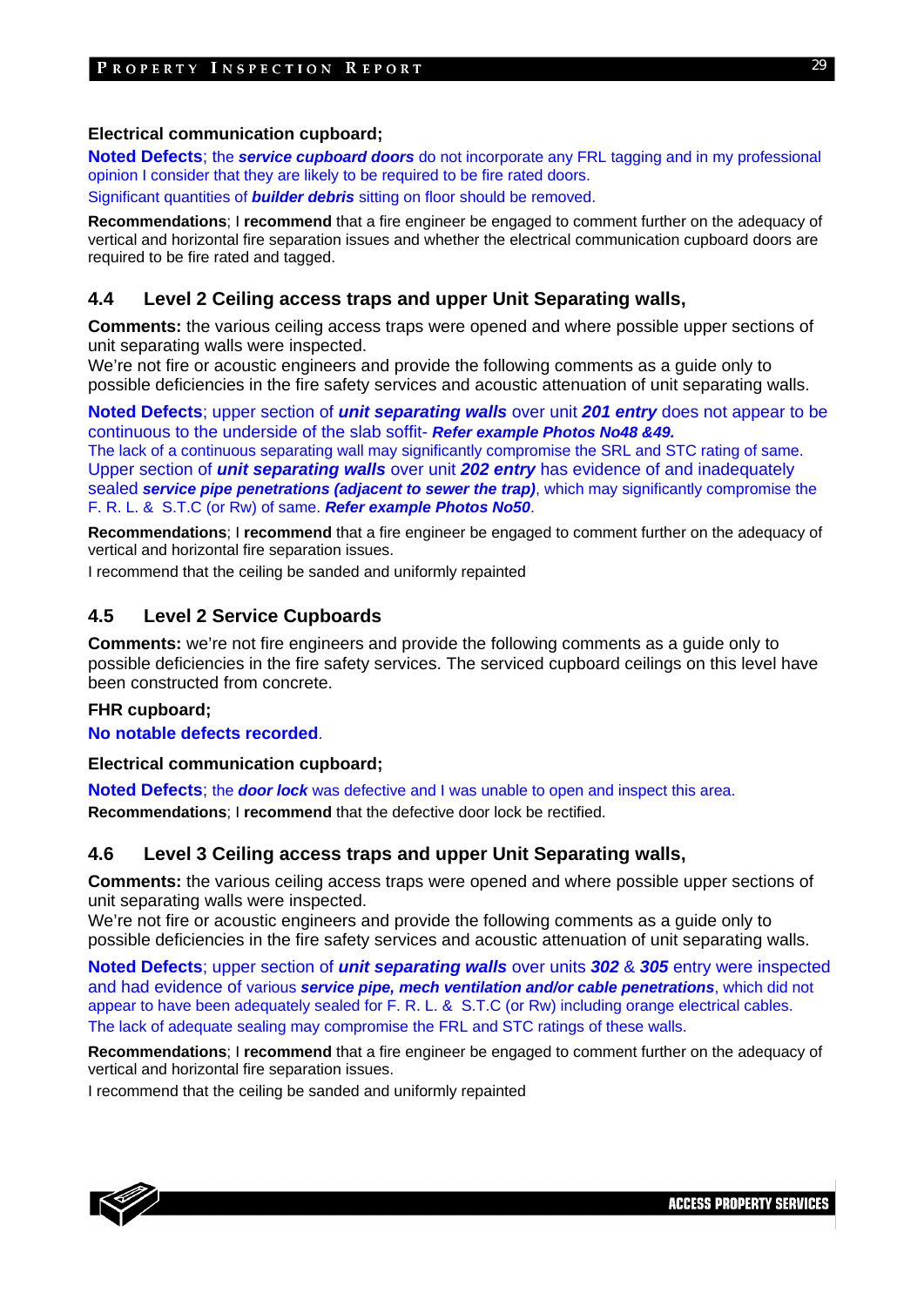### **4.7 Level 3 Service Cupboards**

**Comments:** we're not fire engineers and provide the following comments as a guide only to possible deficiencies in the fire safety services.

#### **FHR cupboard;**

**Noted Defects**; The **western enclosing wall** is not continuous up to the underside of slab soffit and there are various *service pipe penetrations* through same and slab soffit, have not been adequately sealed– *Refer example Photo No51* .

**Recommendations**; I **recommend** that a fire engineer be engaged to comment further on the adequacy of vertical and horizontal fire separation issues.

#### **Electrical communication cupboard;**

**Noted Defects**; The *western enclosing wall* is not continuous up to the underside of slab soffit and there are various *service pipe penetrations* through same, which have not been adequately sealed– *Refer example Photo No52 &53* .

It is quite possible that this does not provide sufficient F.R.L.

The *service cupboard doors* do not incorporate any F.R.L tagging and in my professional opinion I consider that they are likely to be required to be fire rated doors.

**Recommendations**; I **recommend** that a fire engineer be engaged to comment further on the adequacy of vertical and horizontal fire separation issues and whether the electrical communication cupboard doors are required to be fire rated and tagged.

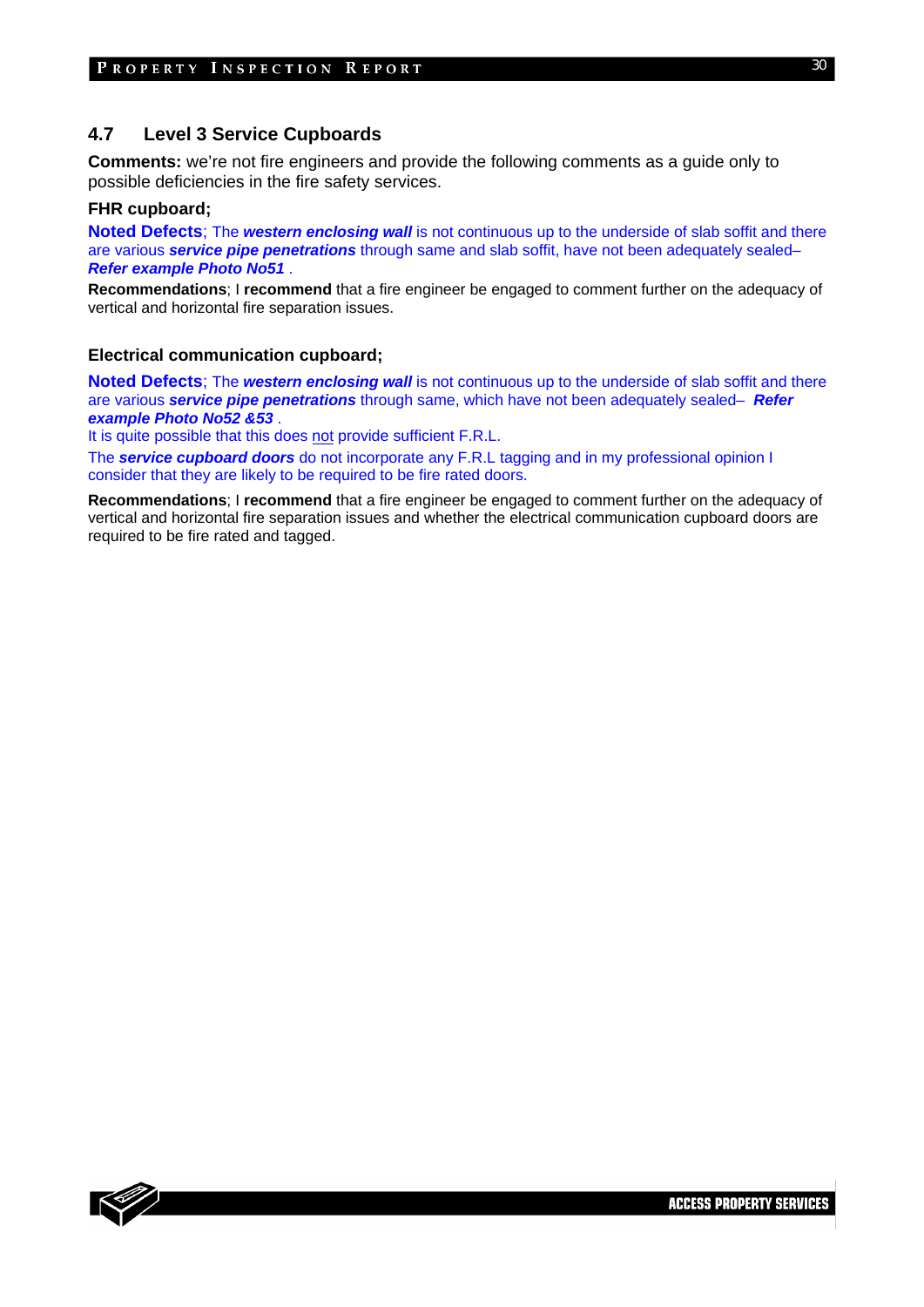# **4.0 Lift Lobbies Level 1 - 3rd Flr LEVEL Photos**



**Photo No 44** 



**Photo No 45** 



**Photo No 46** 



**Photo No 47** 

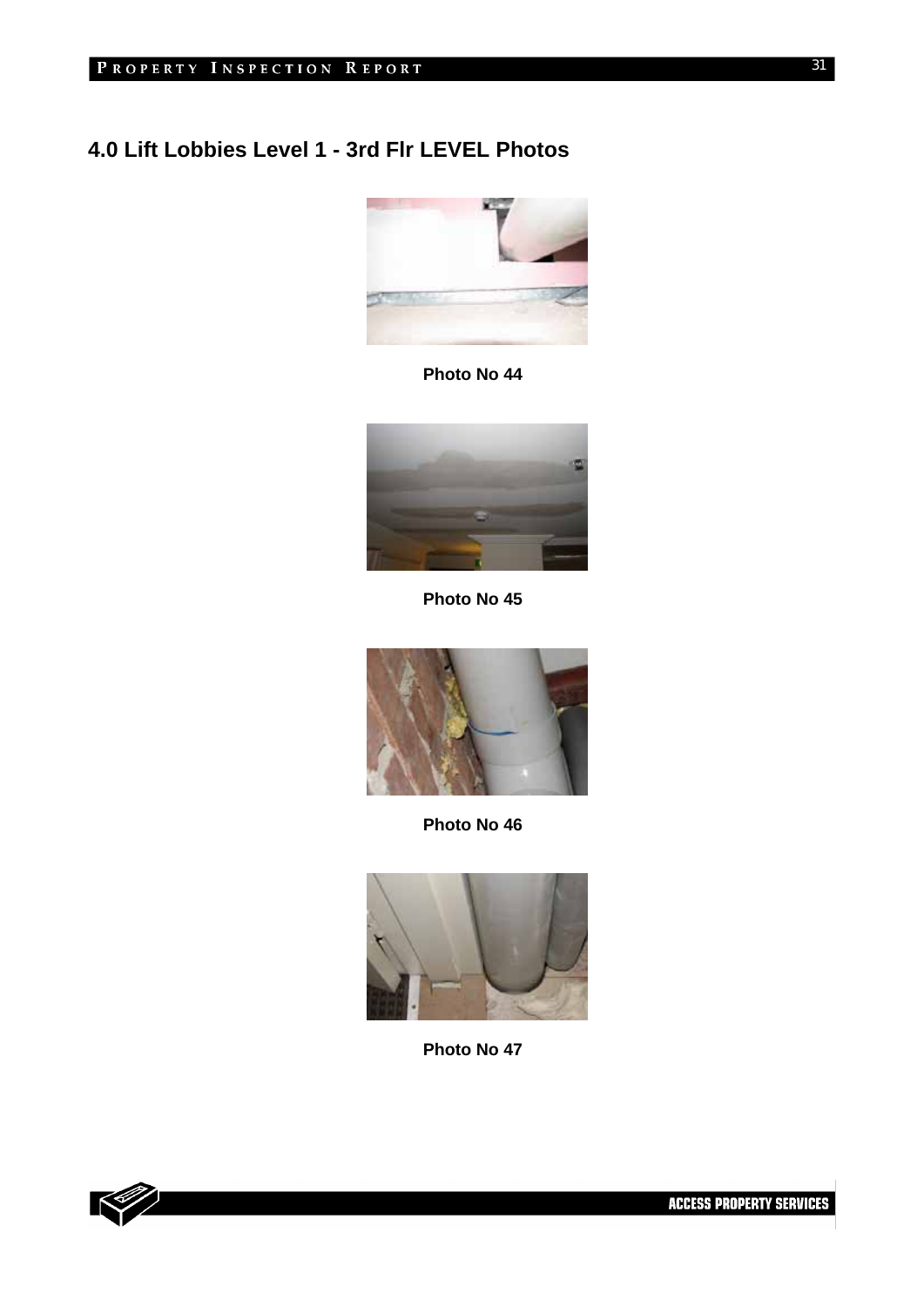

**Photo No 48** 



**Photo No 49** 



**Photo No 50** 



**Photo No 51** 

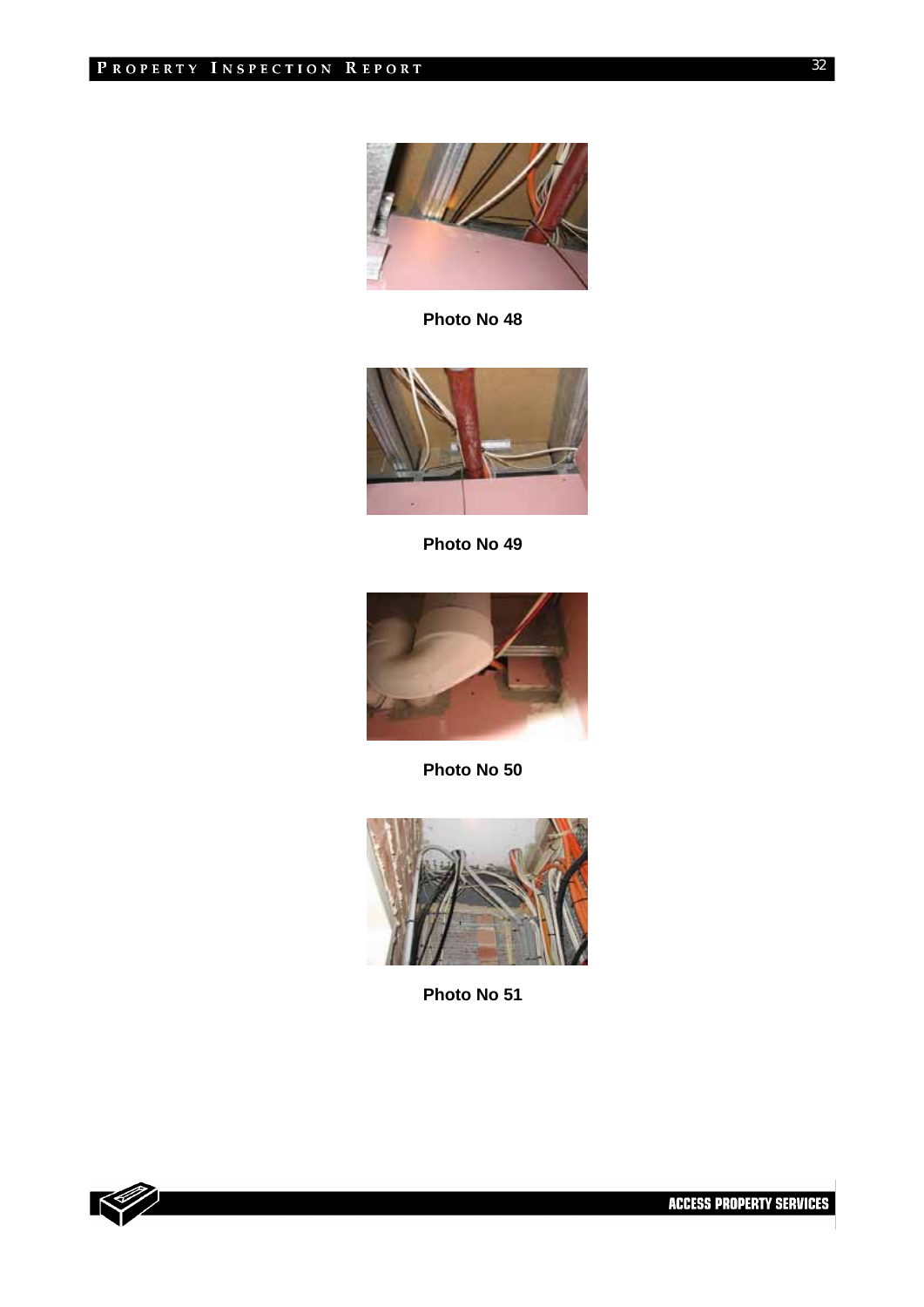

**Photo No 52** 



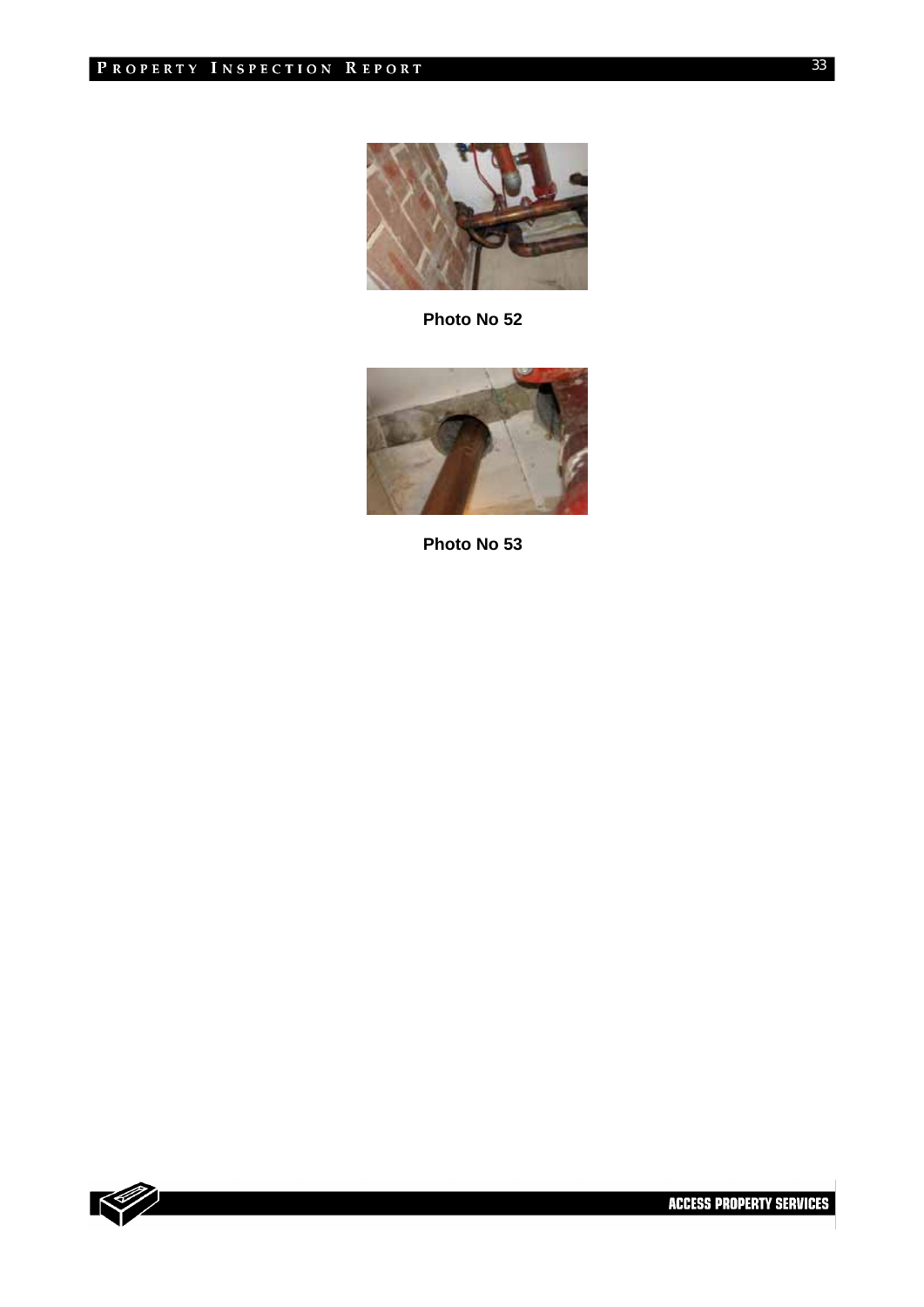## **5.0 Internal Units 302, 107 & 301**

## **Unit 302 & 107 Internal Observations**

#### **5.1 Comments:**

I inspected part of the internal and both balconies of Unit 302, the balcony of Unit 107 and western balcony of unit 301 as part of this report.

## **5.2 Unit 302 Sitting Rm/ Dining/ Study**

**Noted Defects**; *Refer Photo No54* showing evidence of prior moisture related swelling in the **Sitting Rm** *MDF skirting* below external sliding door, which the owner-advised me occurred due to previous water entry from the outside (builder rectified) however the builder has never replaced the moisture damaged skirting *Refer Photo No55* showing peaking in *Dining Rm carpet* which in my opinion has occurred due to lack of leveling of the structural sheet flooring beneath and is causing accelerated wear in the carpet. There was further evidence of inadequate floor fixings as movement in the flooring was apparent in this area also.

*Refer Photo No56* showing evidence of prior moisture related damage to the *Study window* sill reveal, which the owner-advised me occurred due to previous water entry from the outside (builder rectified) however the builder has never rectified the moisture damaged paint.

**Recommendations**; I **recommend** that moisture effected MDF skirting be replaced and re painted. I **recommend** that the flooring joints beneath peaking carpet be sanded so that a smooth flush finish is achieved and that additional floor fixings be installed to prevent floor movement.

I **recommend** that moisture effected Study window sill reveal paint finish be reinstated.

## **5.3 Unit 302 North Balcony;**

#### **Noted Defects**;

*Refer example Photo No57* showing evidence of with *moisture related* paint film delamination on the **eaves lining**, possibly associated with water entry from the roof over.

*Refer example Photo No58 & 59* showing evidence of moisture related paint film deterioration of a Sitting Rm *timber trim and exposed fascia*, which I consider has occurred due to poor detailing of a drip edge and lack of adequate protection.

No 2 off *paver's* rubber supports have displaced and resulted in paver's movement.

Evidence of minor to *moderate horizontal cracking* in the external render and protective paintfilm, which is likely, is allowing moisture in behind the paint-film, *Refer example Photo No60*.

The *Penthouse external balustrade* masonry wall was partially inspected from this balcony and it was apparent that there were multiple minor to moderate cracks in the balustrade hob and protective paint film, which are likely to be allowing water entry in behind the protective paint film and has led to render delamination and dislodgement in some instances - *Refer example Photos No 61-62& 63* 

**Recommendations**; I **recommend** that all the external cracks are sealed and the protective paint film reinstated.

I **recommend** that the source of moisture entry (in metal roof) be determined, rectified and the moisture effected paint film of eaves lining be re instated.

I **recommend** installation of a colorbond capping over the entire exposed Sitting Rm fascia to protect exposed timbers.

I **recommend** reinstatement of pavers rubber supports so that the effected pavers sit flush and securely.

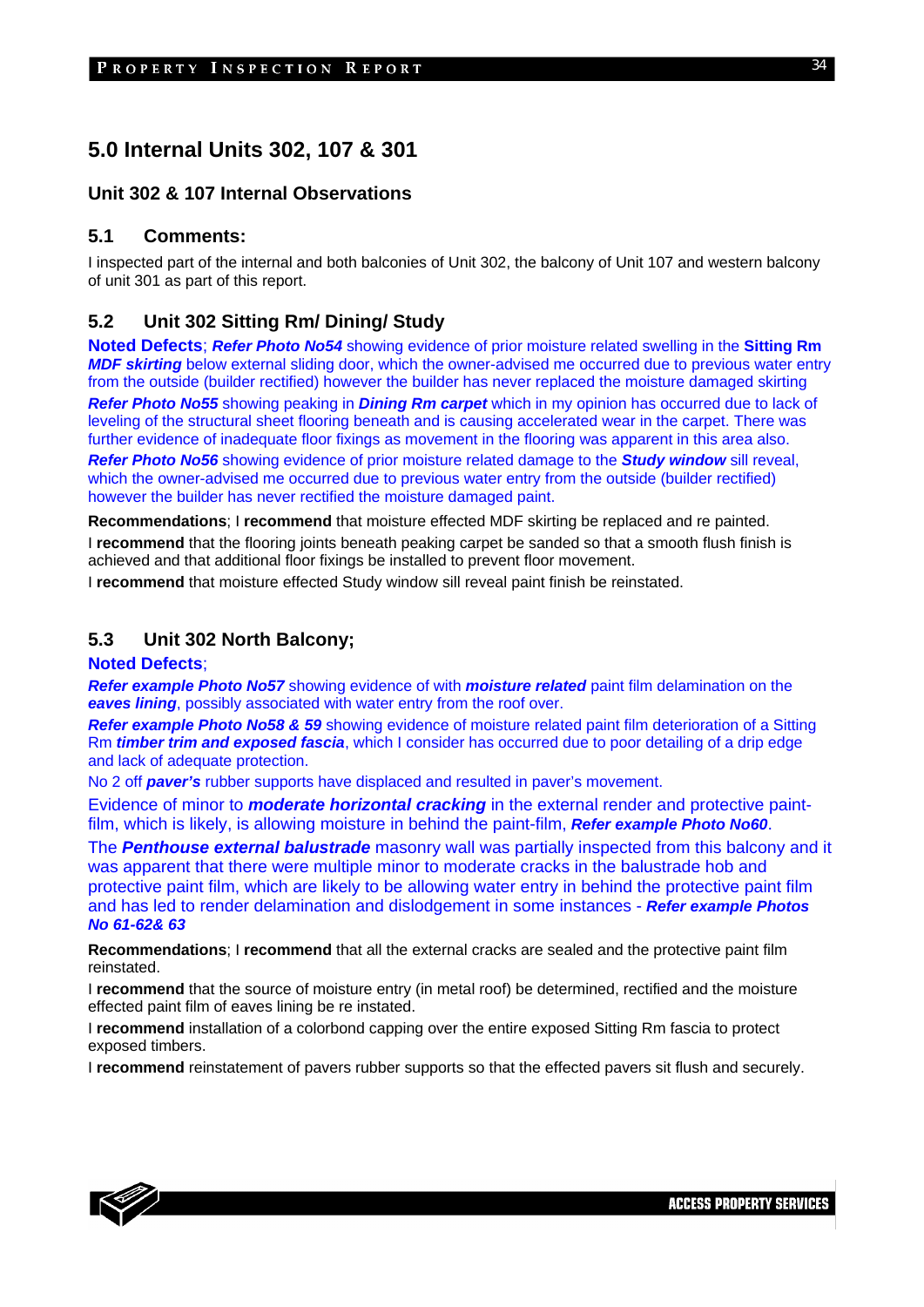## **5.4 Unit 302 West Balcony;**

**Noted Balcony Balustrade Defects**; *Refer example Photos No63 & 63a showing* the *balustrade hob and balustrade,* which shows a lower rendered brick balustrade type wall having a height of *<500mm* (above balcony FFL and as measured in three separate locations) and incorporating a horizontal ledge, with an aluminium balustrade handrail atop this.

*Refer example Photo No64* showing the *overall balcony balustrade height as being <1000mm* at the northern end.

The balcony floor is more than 4 m above the surface beneath, namely Miller St. This type of balustrade construction appears to be similar in type as for some other units however I did not measure any other unit handrails.

I consider that the above noted balcony handrail falls under the requirements of **BCA Part 1 Clause 2.16 Balustrades or other Barriers**

**(a)** a continuous balustrade or other barrier must be provided along the side of ….. a balcony if

**(i)** it is not bounded by a wall **(ii)** its level above the surface beneath, is more than **(B)** 1m in any other case **(f)** The height of a balustrade or any other barrier must be constructed in accordance with the following; **(ii) (A)** the height is not less than 1m above the floor of any access path, balcony…..

**g (ii) (B)** for floors more than 4 m above the surface beneath, any horizontal or near horizontal elements between 150 mm and 760 mm above the floor must not facilitate climbing.

I am advised by DIPNR that the specific BCA requirements of subclause **g (ii) (B)** came into effect under Amendment No 3 of the BCA which was instituted on **1.7.98** and that such requirements were deemed necessary at the date of Building Approval or issuance of the Construction Certificate and not a development application stage.

The unit No 302 balustrade has a horizontal element located between 150 mm and 760 mm (i.e. <500 mm) and which would facilitate climbing and the O/A height of the northern balustrade is <1000mm.

Based on the above it is my contention that the as built balustrade/ handrail of unit *No 302* is *noncompliant with the minimum requirements of the BCA*, which came into effect on 1.7.1998.

**Recommendations**; I **recommend** that the O.C clarify that no Building Approvals or Constructions Certificates relating to balcony balustrades were issued prior to 1.7.98 with Nth Sydney City Council.

I **recommend** inspections should be done of other similarly constructed unit balcony balustrades for potential similar non-compliance, where the balcony is located 4 m above the surface beneath (e.g. *Refer Photo No65)*.

Report any non compliant balcony balustrades to the project PCA for action seeking a letter of intent to issue an order to rectify.

## **5.5 Unit 302 West Balcony;**

**Noted Defects**; *Refer example Photo No63, 65* showing external northern end of this *balcony hob edge* and evidence of minor to moderate cracking and drummy render and external moulding, around this area, together with moisture related paint film deterioration.

The *Penthouse external balustrade* masonry wall was partially inspected from this balcony and it was apparent that there were multiple minor to moderate cracks in the balustrade hob and protective paint film, which are likely to be allowing water entry in behind the protective paint film and has led to render delamination and dislodgement in some instances - *Refer example Photos No 61-62*..

*Refer example Photos No66, 66a & 66b* showing *No2* off significantly displaced and *cracked pavers* at base of Study door, which has occurred due to the lack of adequate rubber supports beneath same.

*Refer example Photo No67 showing a* displaced *pavers* at NW balcony corner, which has occurred due to the lack of adequate rubber supports beneath same.

**Refer Photo No68** showing a flat roof (from this balcony) ponding of water and what appears to be a *delaminated water proof membrane.*

*Refer Photo No69* showing the aluminium *Study exit door* which the owner advises me is binding on door jamb due to thermal expansion*.*

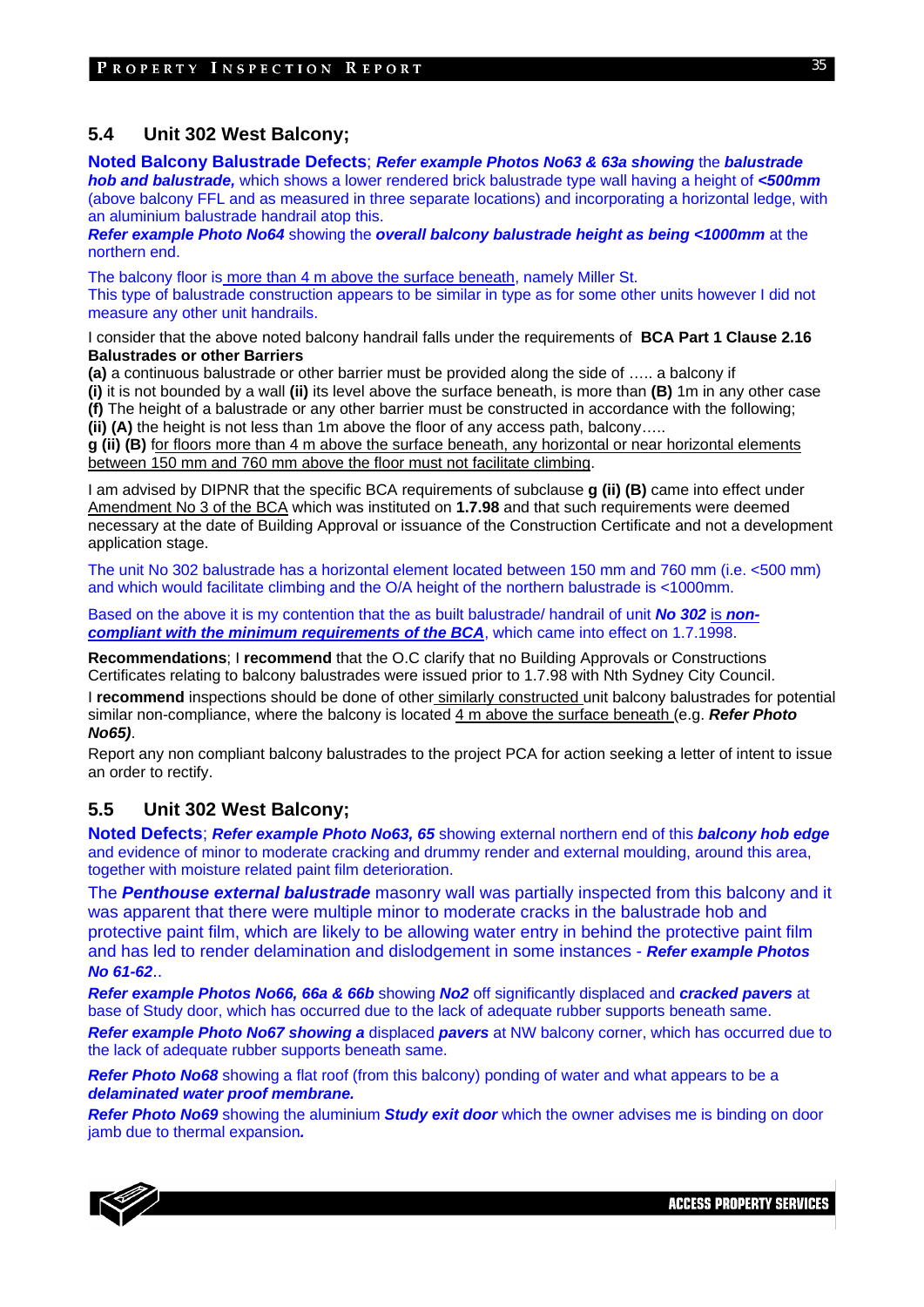**Recommendations**; I **recommend** that all delaminated render and moulding be rectified, that all external cracks are sealed and the protective paint film re instated.

I **recommend** reinstatement of cracked pavers and installation of adequate rubber supports so that the effected pavers sit flush and securely.

I **recommend** flood testing of noted flat roof membrane to establish if any leaks are occurring through deteriorated membrane.

I **recommend** that the Study external door be re hung with adequate clearances to prevent binding under heat expansion.

## **5.6 Unit 302 Main Bathroom;**

**Comments:** I'm advised that this bathroom/ shower recess is fairly typical for the types of bathrooms in this development. I undertook a brief water test (not flood test) by turning on the shower with eth shower door closed. I pulled back the hall carpet at bathroom entry and inspected the tile bed and concrete floor. I used a Protimeter pin resistance type moisture meter on the bathroom tile bed outside of the shower area.

**Noted Defects**; the shower floor recess has *negative falls* at the external screen corner and water *pooled* in this area and leaked out from under the shower screen. *Refer Photos No70-73* 

Moisture meter testing of the bathroom floor *tile bed* outside of the shower area revealed that it was *saturated*, similar saturation and prior evidence of *leakages* was apparent at the bathroom entry where carpet was pulled back .There was evidence of *rust* in the lower metal bathroom *door jamb*, which I consider has been caused by the saturated tile bed in which it is in contact with. *Refer Photos 70-73.* 

In my professional opinion I consider that the shower area *floor falls are defective* and not compliant with A.S 3740 (1999) as an area of tiles has negative falls water ponds on the floor. Additionally I consider the *water proof membrane/ water stop has failed* and allowed built up moisture to migrate out into the greater bathroom floor and into hallway.

Hairline *cracking* is apparent to approx No2 off wall and No2 off floor *tiles* - *Refer Photos No74* 

**Recommendations**; I **recommend** that other unit owners be surveyed as to the possible presence of similar bathroom leakage problems possibly by pulling back carpet at their bathroom entry doors and checking for any signs of leaks.

I **recommend** that the shower area floor tiles and water- stop be removed, and a new water proof membrane / water stop installed with adequate floor falls so as to prevent ponding.

I **recommend** replacement of cracked tiles.

I **recommend** that the rusted door jamb be rust paint treated.

#### **5.7 Unit 107;**

**Comments:** I inspected the balcony of the subject unit (during heavy showers). The balcony balustrade height and type was checked and is considered compliant with the minimum requirements of the BCA.

**Noted Defects**; evidence of *water penetration (i.e. falling damp)* through balcony slab soffit, at wall/ floor junction of unit balcony over. *Refer Photos No75.* 

*Refer Photos No76* showing minor to *moderate vertical cracking* in the external render, which I'm advised by the owner continues in the balcony over. The render around this crack was significantly *drummy*. It is possible that such cracking has ruptured the balcony water proof membrane leading to aforementioned leaks

*Refer Photos No77* showing minor to *moderate horizontal cracking* in the external render and protective paint film, of adjacent unit window sill, which is likely to be allowing water entry in behind the protective paint film and may lead to render delamination.

**Recommendations**; I **recommend** that the defective water proof membrane of the unit balcony over No107 be reinstated to prevent further falling damp.

I **recommend** that all delaminated / drummy render be rectified and that an expansion joint provision be installed in same prior to re application of protective paint.



36

**ACCESS PROPERTY SERVICES**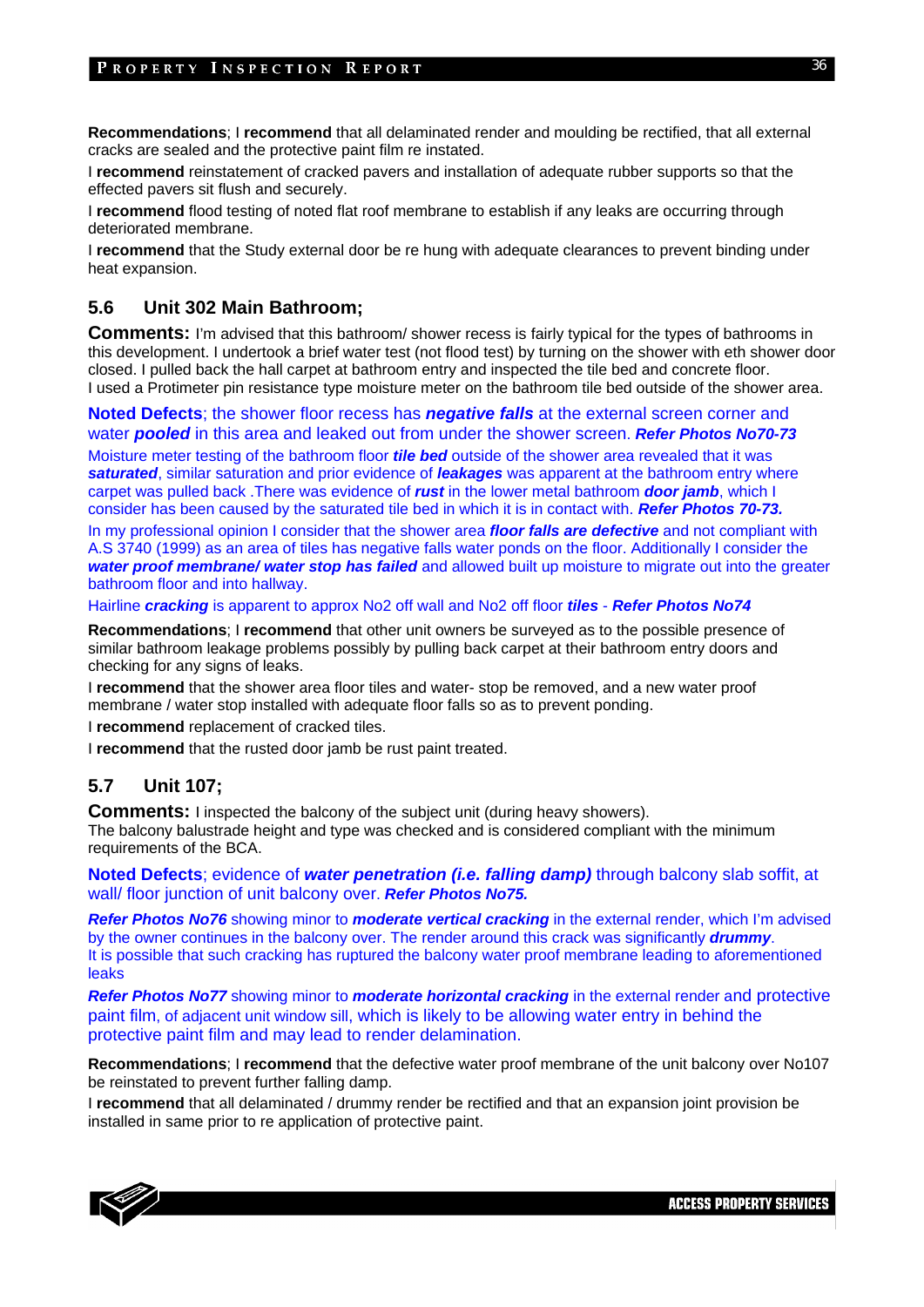## **5.8 Unit 301;**

**Comments:** I inspected the western balcony of the subject unit (during fine weather).

The balcony balustrade height and type was checked for compliance with the minimum requirements of the BCA.

The owner of the subject unit advised me that the builder was still undertaking remedial works to the balcony *waterproof membrane* – *Refer example Photo No78 & 78A* and that these works were incomplete. There was evidence of balcony ceiling replacements noted on two balconies beneath unit 301 as seen in *example Photo No79*.

I'm advised by the owner that the builder has undertaken this balcony ceiling repairs.

**Noted Balcony Balustrade Defects**; *Refer example Photos No 80 & 80A* of a NW *balustrade hob and balustrade,* which shows a lower rendered brick balustrade type wall having a height of *<505mm* (above balcony FFL and as measured in a central location) and incorporating a horizontal ledge, with an aluminium balustrade handrail atop this.

*Refer example Photo No80B* showing the *overall balcony balustrade height as being <1000mm*  above balcony F.F.L.

*Refer example Photos No81 showing* a SW *balustrade hob and balustrade,* which shows a lower rendered brick balustrade type wall having a height of *<515mm* (above balcony FFL and as measured in a central location) and incorporating a horizontal ledge, with an aluminium balustrade handrail atop this. *Refer example Photo No81A* showing the *overall balcony balustrade height as being >1000mm* at the northern end.

The balcony floor is more than 4 m above the surface beneath, namely Miller St. This type of balustrade construction appears to be similar in type as for some other units however I did not measure any other unit handrails.

I consider that the above noted balcony handrail falls under the requirements of **BCA Part 1 Clause 2.16 Balustrades or other Barriers**

**(a)** a continuous balustrade or other barrier must be provided along the side of ….. a balcony if

**(i)** it is not bounded by a wall **(ii)** its level above the surface beneath, is more than **(B)** 1m in any other case **(f)** The height of a balustrade or any other barrier must be constructed in accordance with the following; **(ii) (A)** the height is not less than 1m above the floor of any access path, balcony…..

**g (ii) (B)** for floors more than 4 m above the surface beneath, any horizontal or near horizontal elements between 150 mm and 760 mm above the floor must not facilitate climbing.

I am advised by DIPNR that the specific BCA requirements of subclause **g (ii) (B)** came into effect under Amendment No 3 of the BCA which was instituted on **1.7.98** and that such requirements were deemed necessary at the date of Building Approval or issuance of the Construction Certificate and not a development application stage.

The unit No 301 balustrade has a horizontal element located between 150 mm and 760 mm (i.e. <500 mm) and which would facilitate climbing and the O/A height of the NW balustrade is <1000mm.

Based on the above it is my contention that the as built balustrade/ handrail of unit *No 302* is *noncompliant with the minimum requirements of the BCA*, which came into effect on 1.7.1998.

The *Penthouse external balustrade* masonry wall was partially inspected from the roof and it was apparent that there were multiple minor to moderate cracks in the balustrade hob and protective paint film, which are likely to be allowing water entry in behind the protective paint film and has led to render delamination and dislodgement in some instances - *Refer example Photos No 82 &82 a*.

The *shade sail steel post fixing* on the western balcony (*Refer Photo No83*) possibly contributed to the adjacent cracking in balustrade wall render.

*Refer example Photo No84* of the lower the western balcony balustrade which shows evidence of *moderate damp and paint film delamination.*



**ACCESS PROPERTY SERVICES**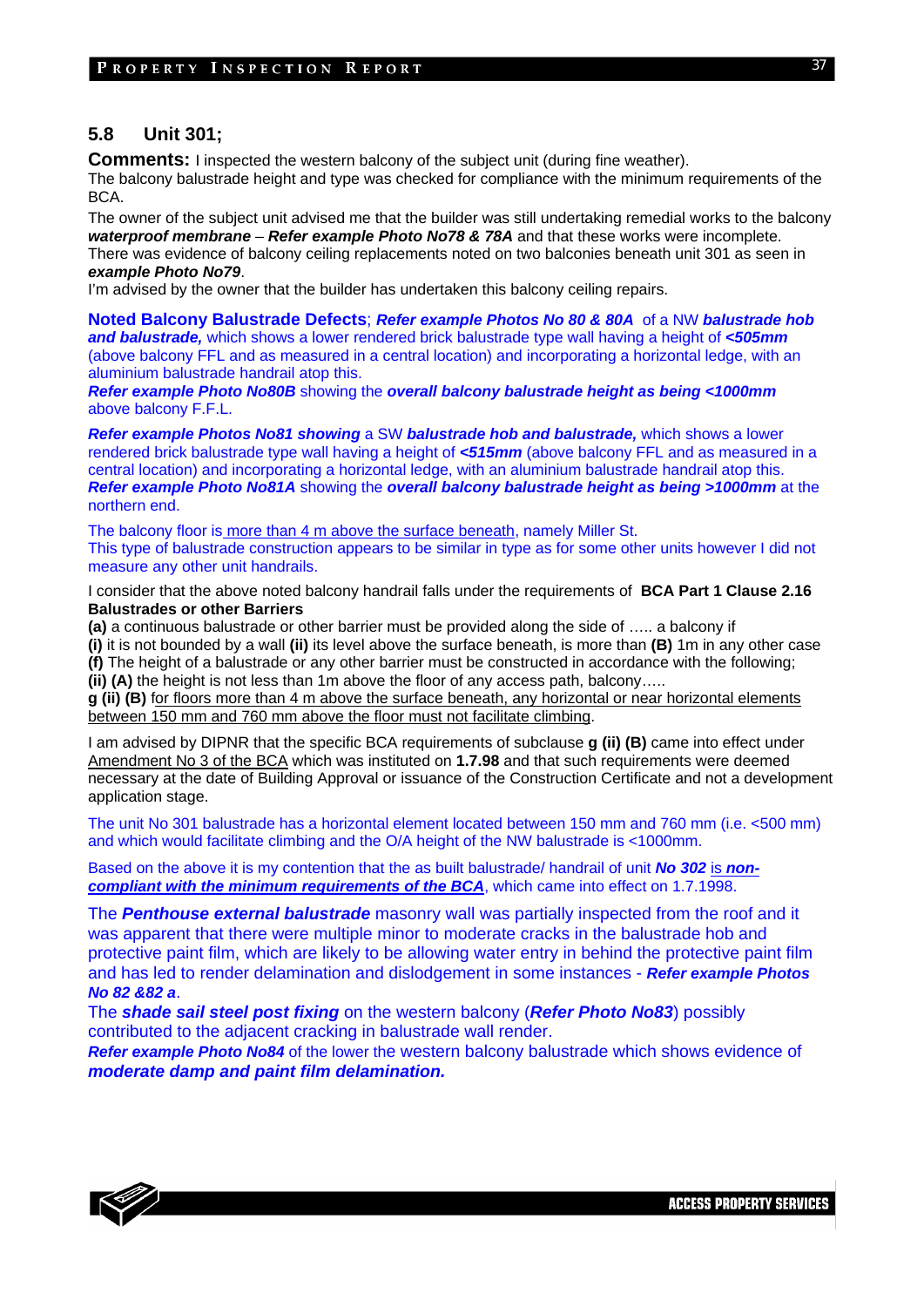#### PROPERTY INSPECTION REPORT

**Recommendations**; with respect to the balcony waterproof membrane I recommend that the owners Corporation request the builder to undertake a *dye flood test* of the completed membrane.

I **recommend** that the O.C clarify that no Building Approvals or Constructions Certificates relating to balcony balustrades were issued prior to 1.7.98 with Nth Sydney City Council.

I **recommend** inspections should be done of other similarly constructed unit balcony balustrades for potential similar non-compliance, where the balcony is located 4 m above the surface beneath (e.g. *Refer Photo No65)*.

Report any non compliant balcony balustrades to the project PCA for action seeking a letter of intent to issue an order to rectify.

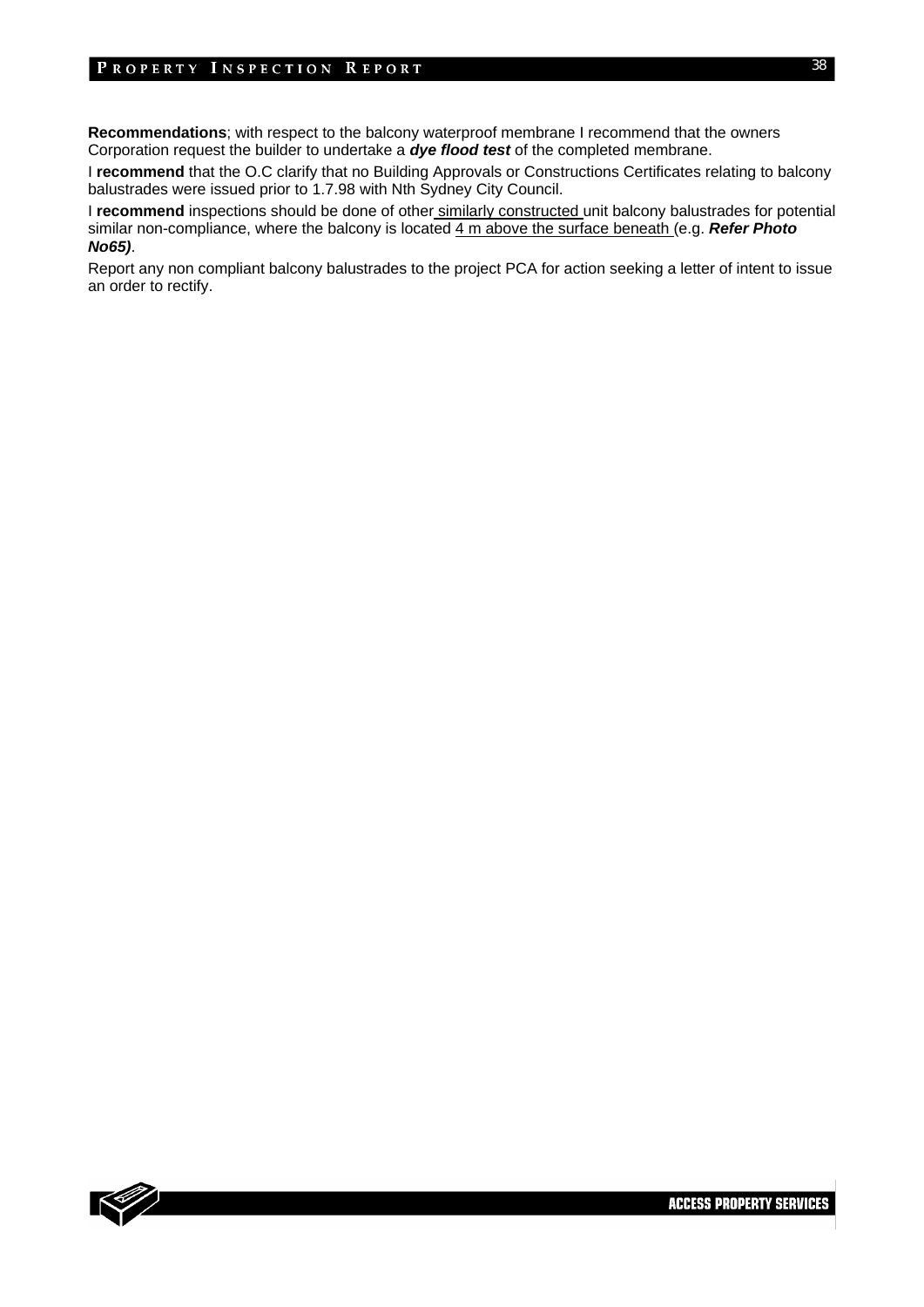# **5.0 Internal Units 302, 107 & 301 Photos**



**Photo No 54** 



**Photo No 55** 



**Photo No 56** 



**Photo No 57** 

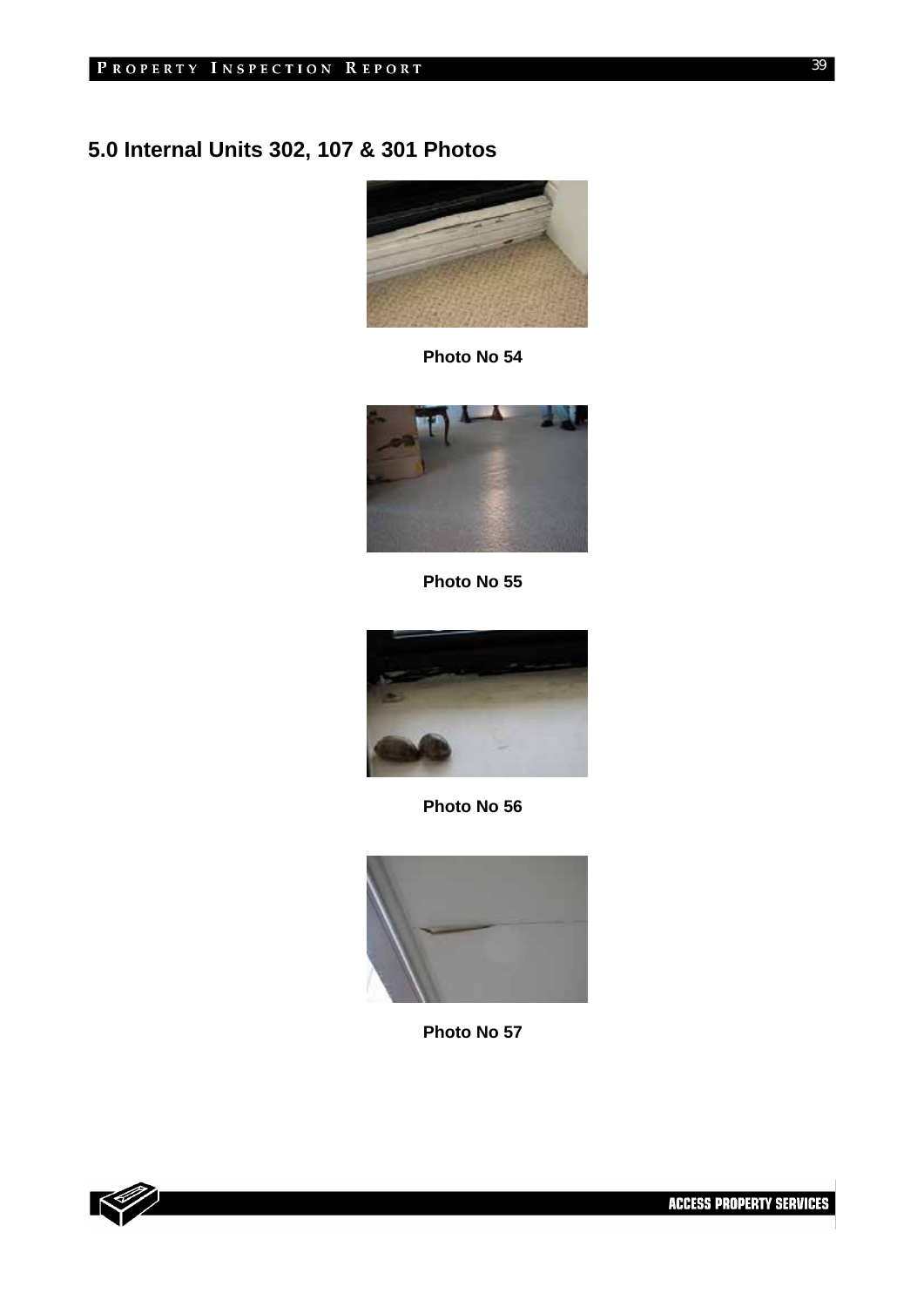

**Photo No 58** 



**Photo No 59** 



**Photo No 60** 



**Photo No 61** 



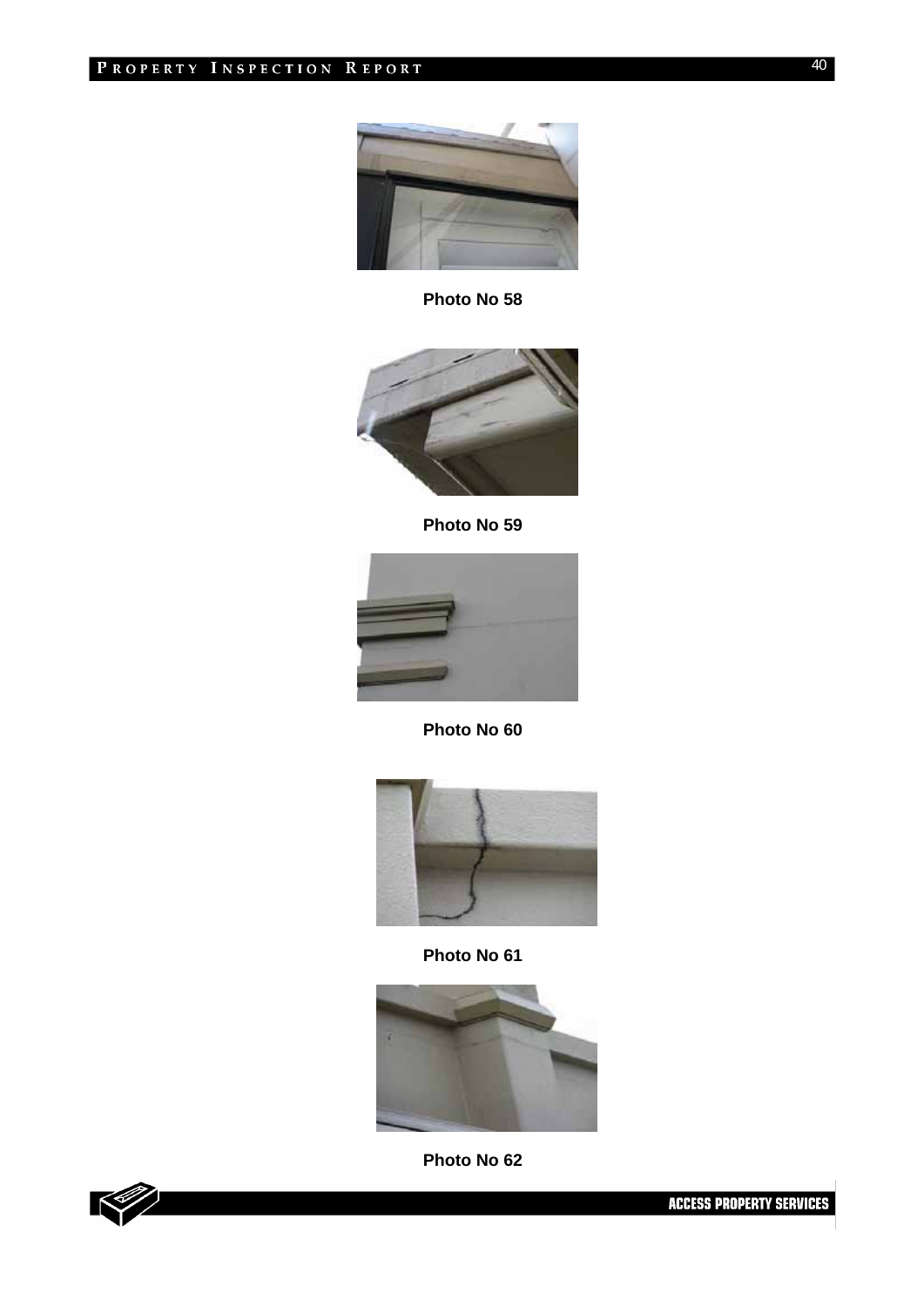

**Photo No 63**



**Photo No 63a (unit 302 West balcony balustrade)** 



**Photo No 64 (unit 302 West balcony balustrade)** 



**Photo No 65** 

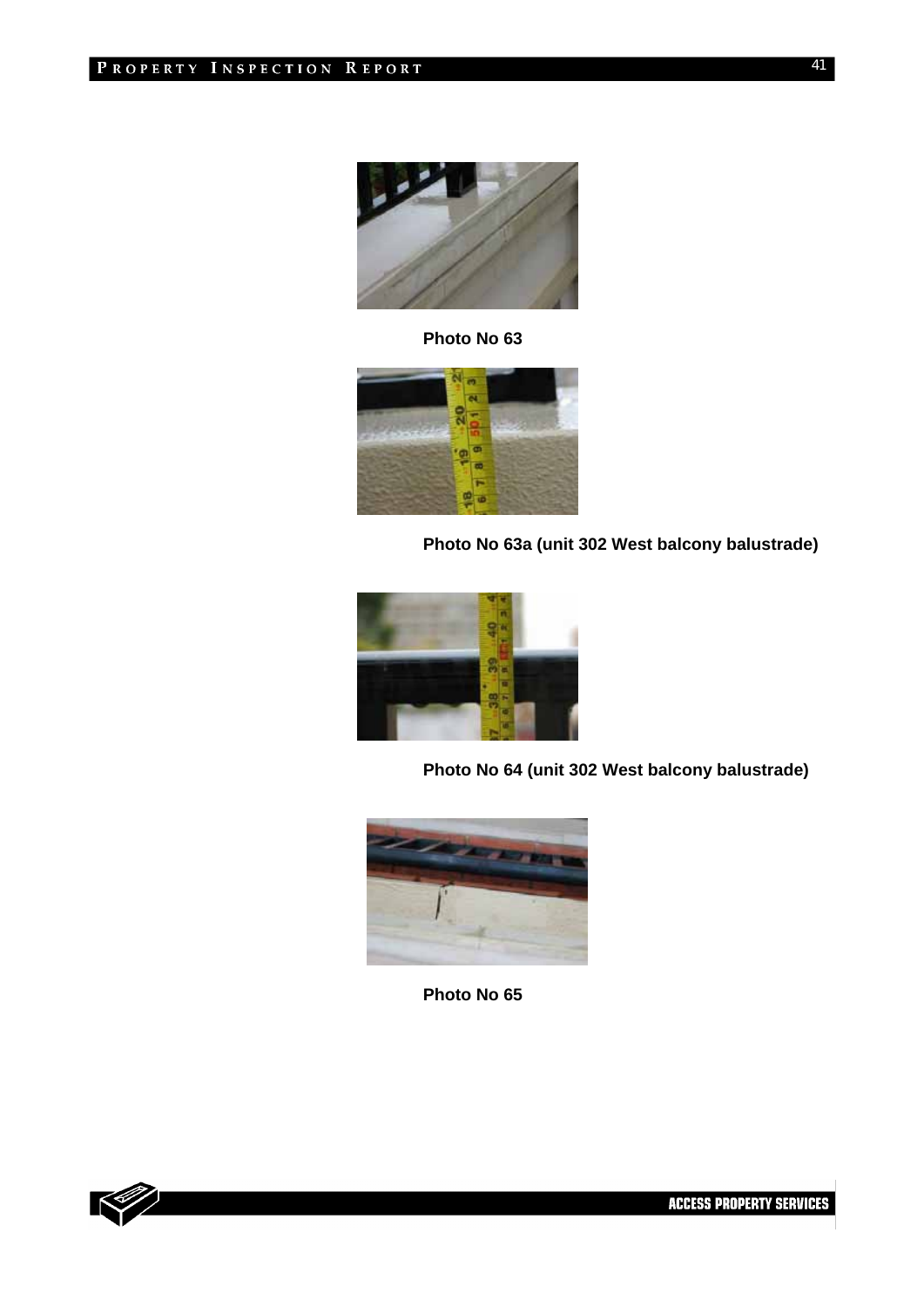

**Photo No 66** 



**Photo No 66A** 



**Photo No 66b** 



**Photo No 67** 

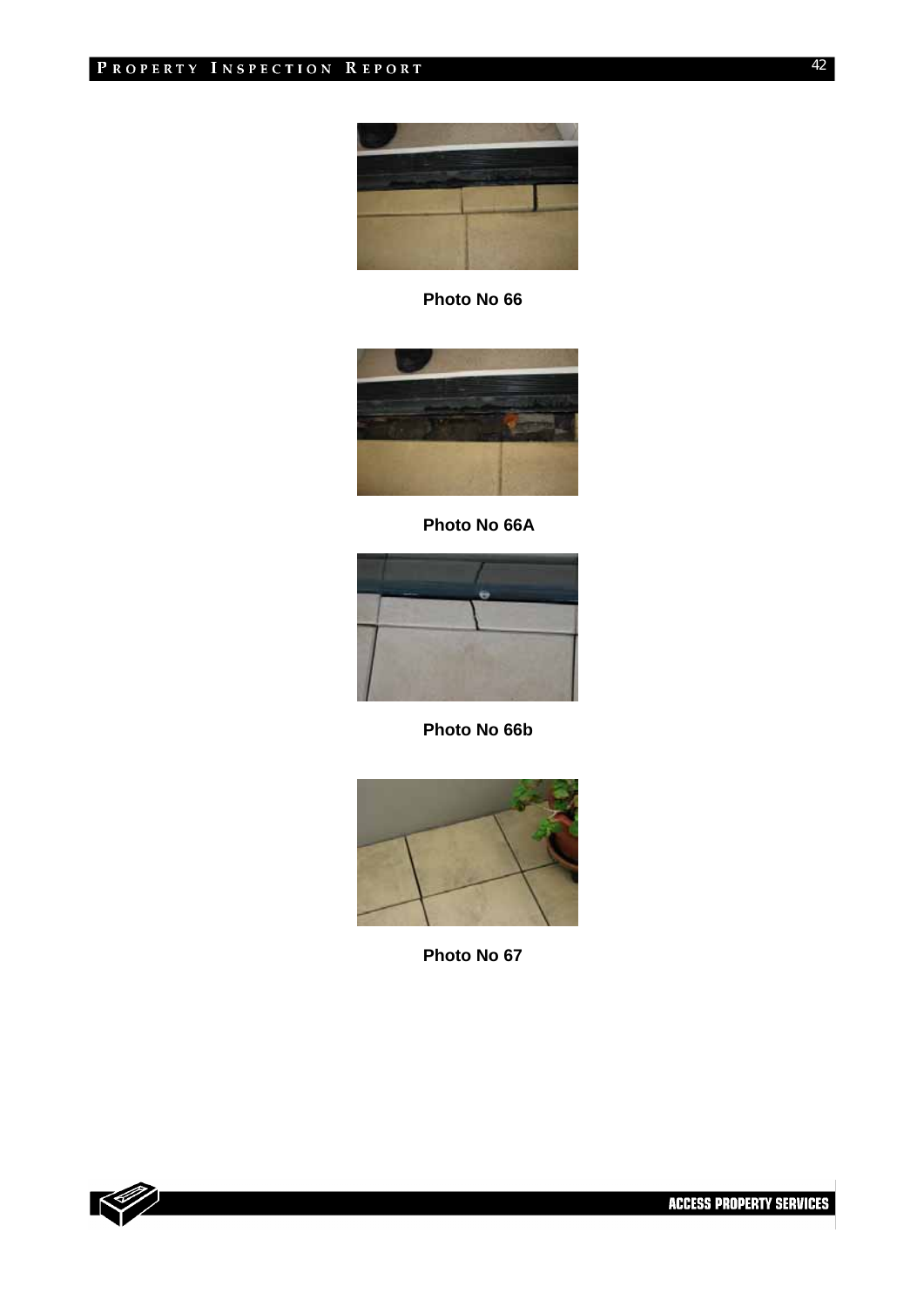

**Photo No 68** 



**Photo No 69** 



**Photo No 70 (unit 302 shower)** 



**Photo No 71 (unit 302 shower)** 

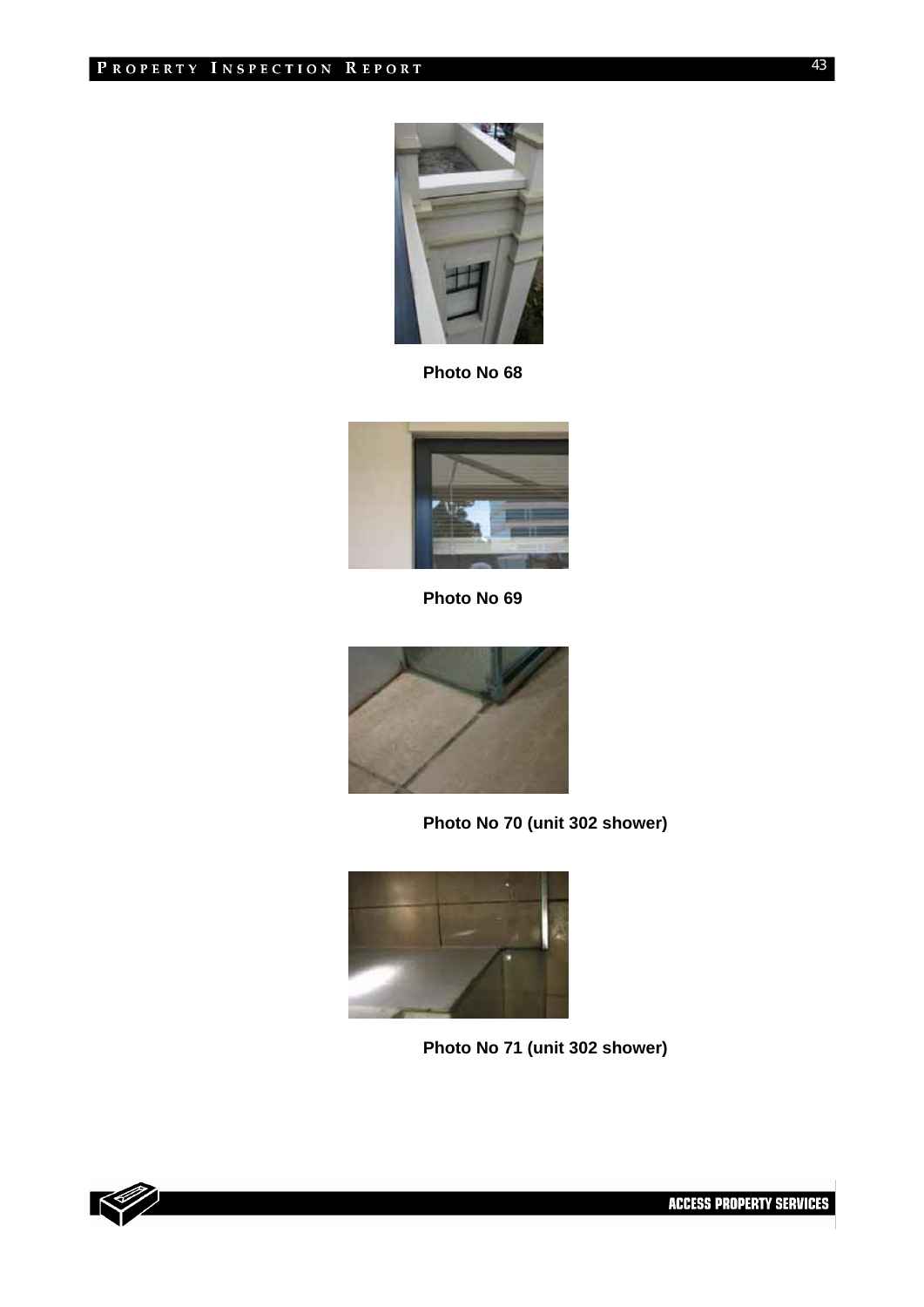

**Photo No 72 (unit 302 shower)** 



**Photo No 73 (unit 302 bathroom entry door)** 



**Photo No 74 (unit 302 cracked bathroom tiles)** 

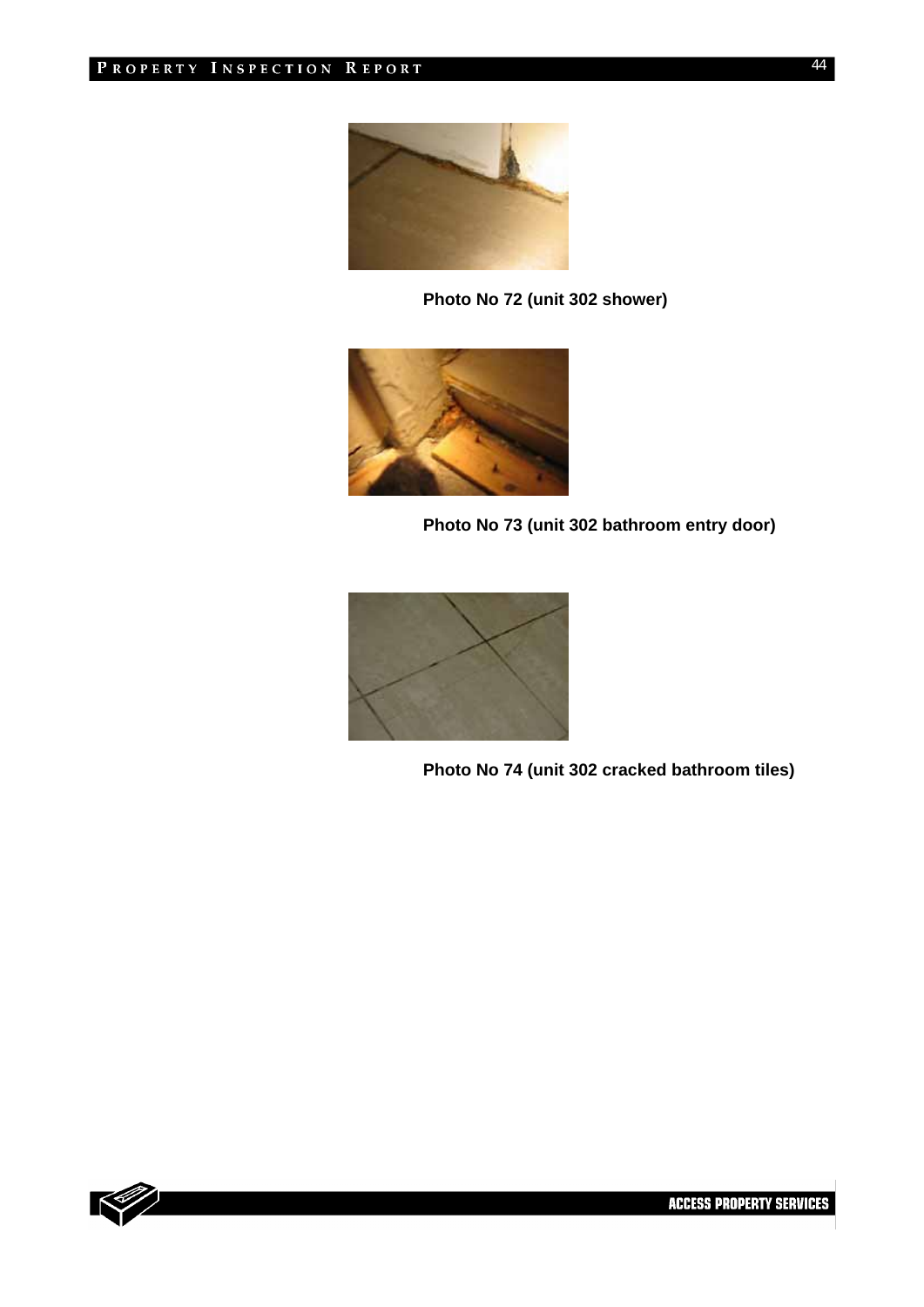

**Photo No 75 (unit 107 balcony falling damp)** 



**Photo No 76 (unit 107 drummy balcony render)** 



**Photo No 77 (cracked external render/paint)** 

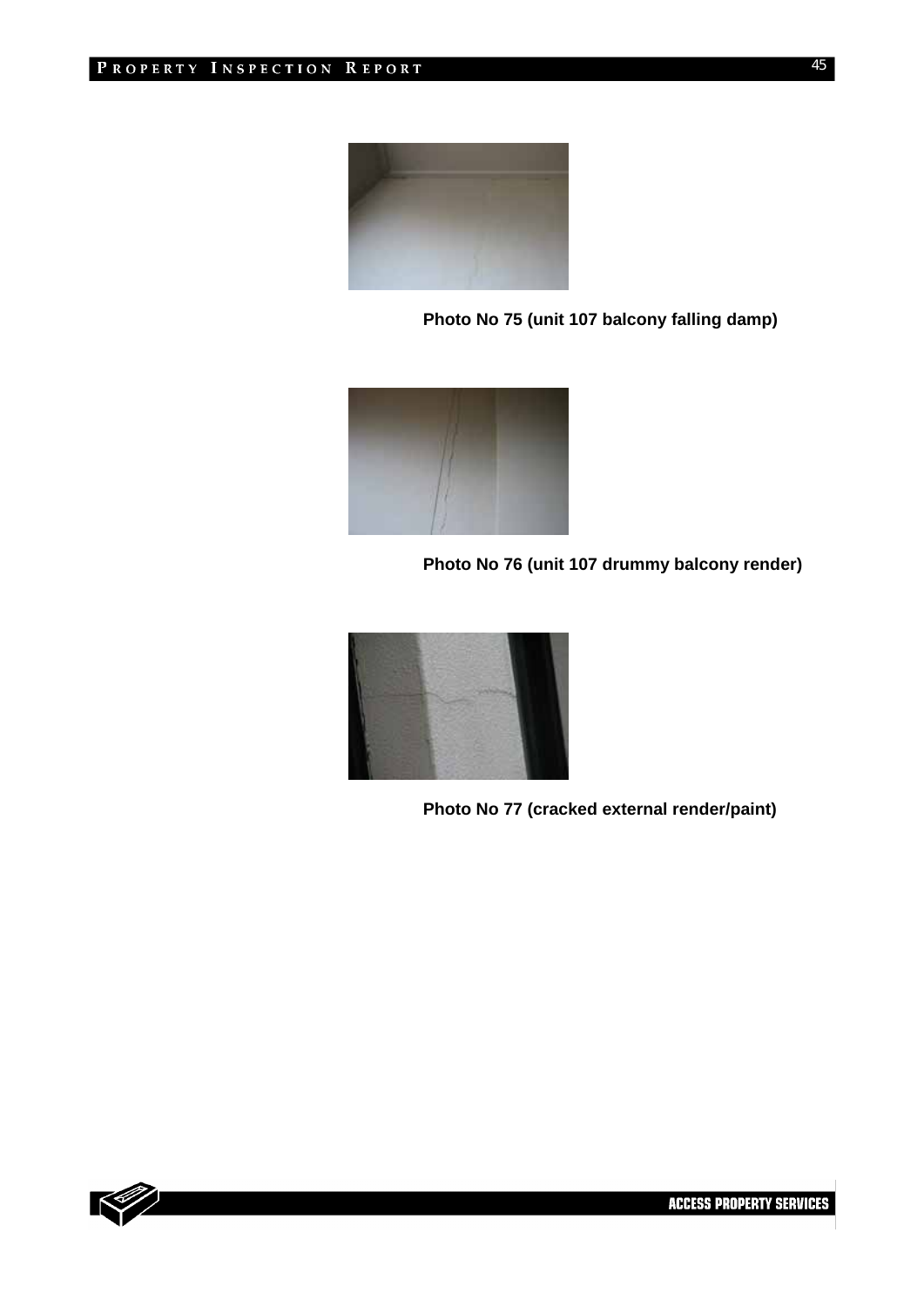

**Photo No 78 (Unit 301 west balcony)** 



**Photo No 78A (Unit 301 west balcony)** 



**Photo No 79 (repaired balcony ceilings below Unit 301)** 



**Photo No 80 (Unit 301 west balcony balustrade)** 

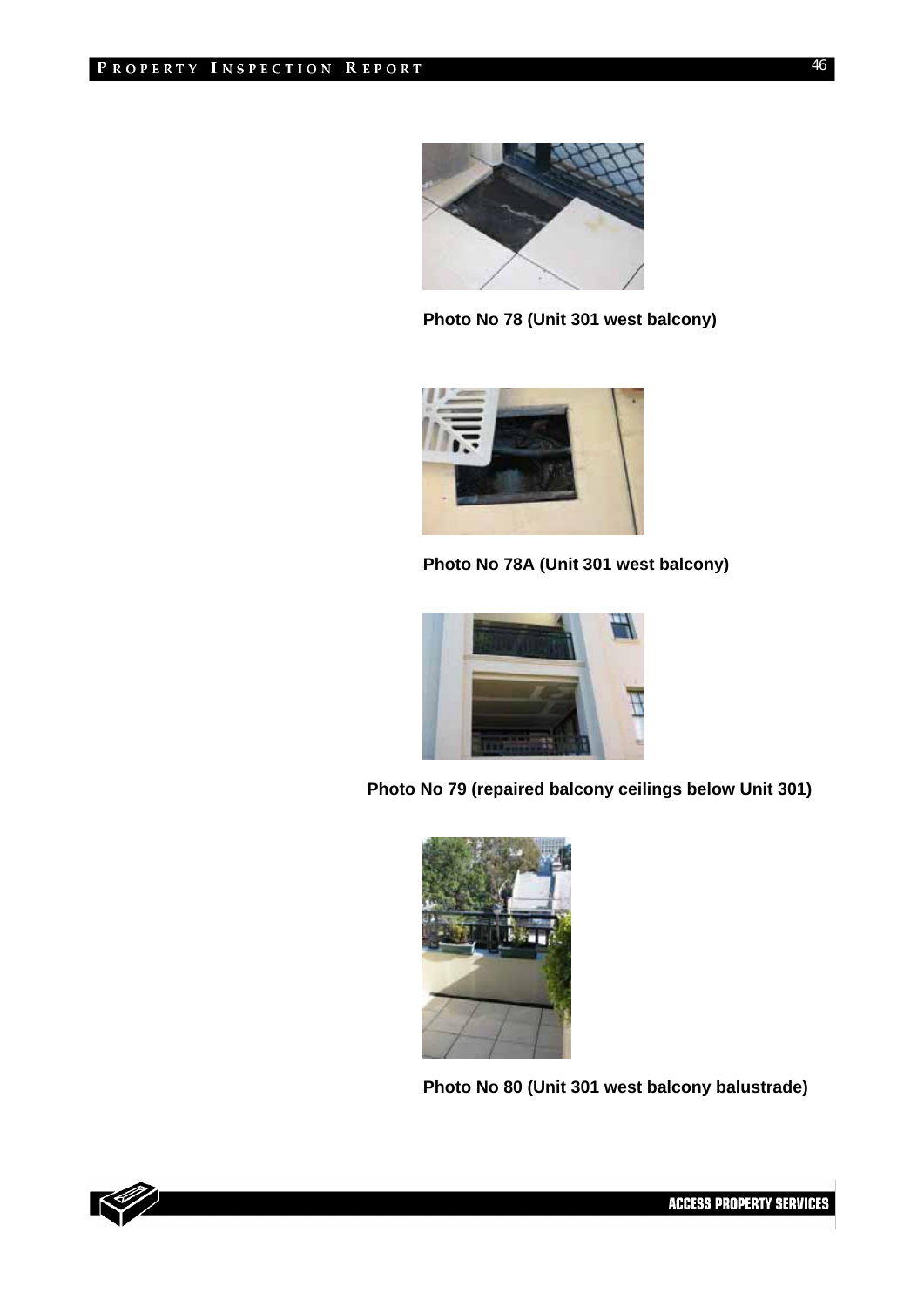

**Photo No 80A (Unit 301 NW balcony balustrade)** 



**Photo No 80B (Unit 301 NW balcony balustrade)** 



**Photo No 81 (Unit 301 SW balcony balustrade)** 



**Photo No 81A (Unit 301 SW balcony balustrade)** 



**ACCESS PROPERTY SERVICES**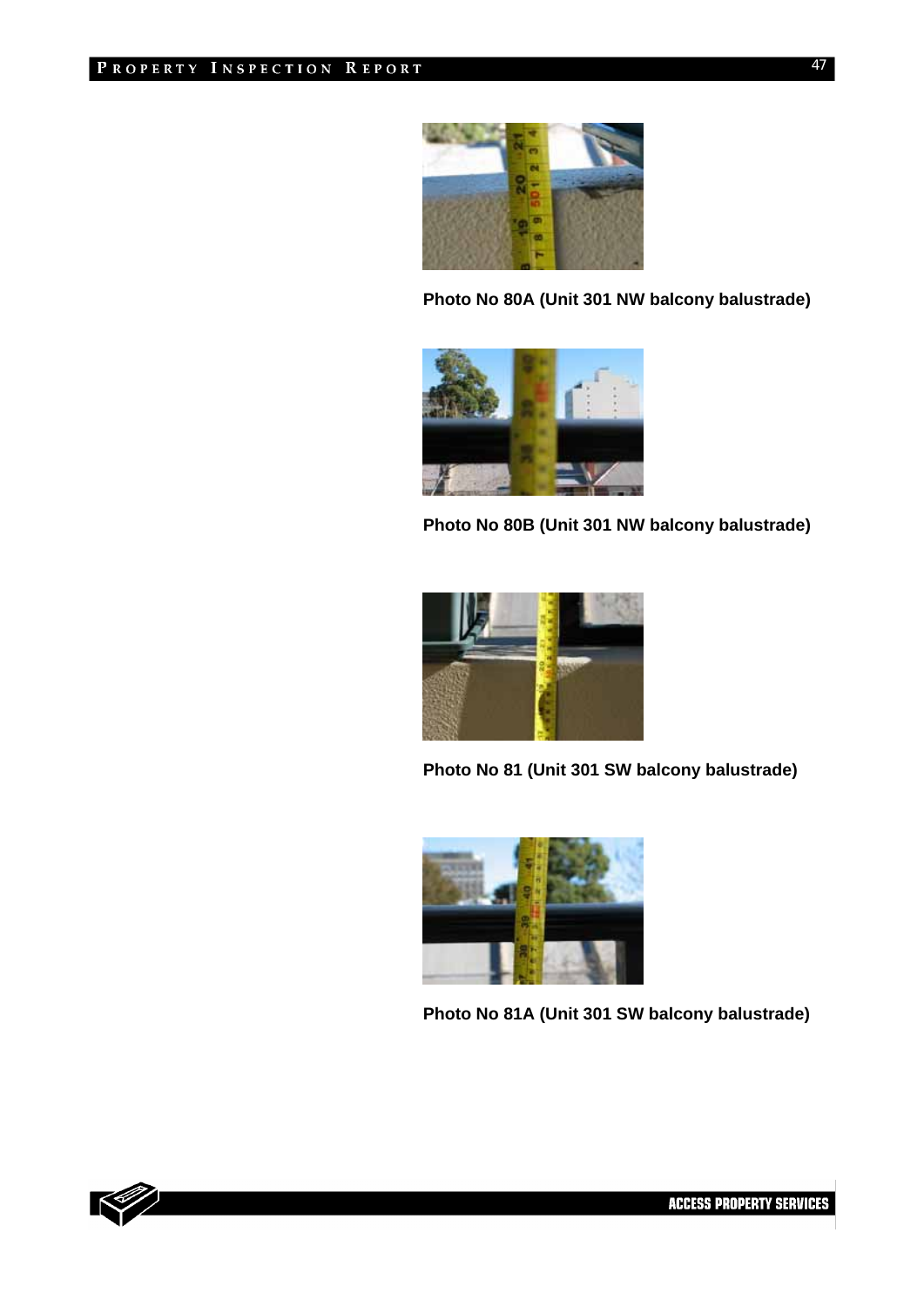

**Photo No 82 (Penthouse western balcony balustrade)** 



**Photo No 82A (Penthouse western balcony balustrade)** 



**Photo No 83 (Penthouse western balcony balustrade)** 



**Photo No 84 (Penthouse western balcony damp)** 



**ACCESS PROPERTY SERVICES**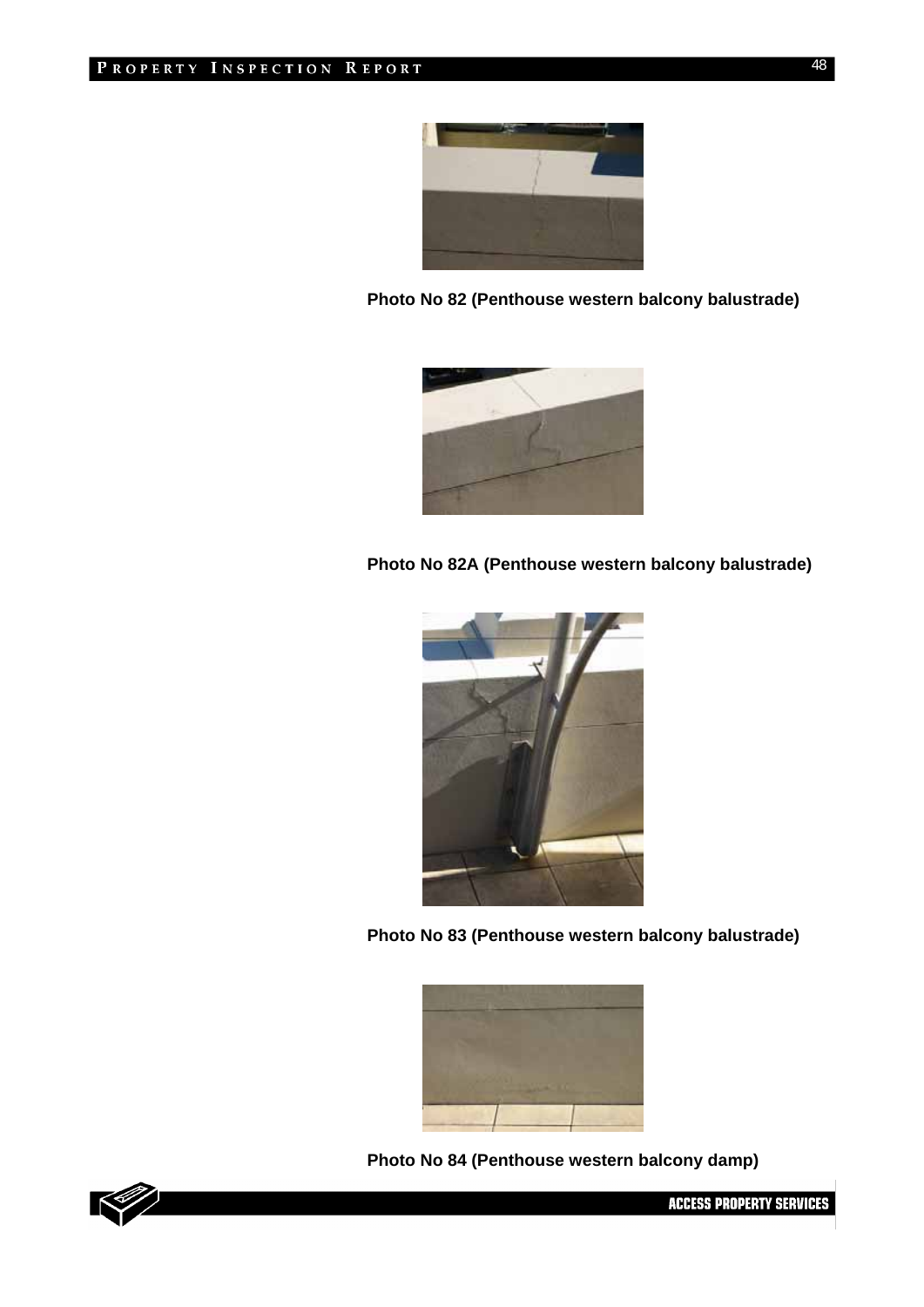## **6.0 External Elevations – Basement – 4th Flr LEVEL**

## **External Elevation Observations**

### **6.1 Comments:**

Using field glasses I inspected all of the external elevations from ground level and took photographs of the various areas I inspected.

I did not gain access to the various noted external unit balconies (as observed from ground) and have made a number of informed assumptions as to likely damp related damage.

So that a definitive review of the exact causes of seeming leaks can be made I **recommend** that all of the noted balconies be independently dye flood tested (with photographic report – refer example attached dye flood test report) and if necessary that the O.C pay for this testing.

In the likely event that the balcony membranes are defective then this becomes the liability of the builder.

#### **6.2 Eastern Elevation:**

*Noted Defects; Refer example Photo No85,* which shows *moderate vertical cracking* in external wall render, as previously noted under the unit 107 balcony section of this report, continues in the same wall of the balcony beneath (i.e. crack continues over at least three floors).

*Refer example Photo No86* showing evidence of *minor hairline cracking* in the external render of uppermost roof balustrade wall, which could be permitting unwanted moisture entry in behind the paint film Such minor hairline cracking is apparent in approximately No4 off locations on this elevation and in my professional opinion it is those which are located on horizontal surfaces that require the most immediate attention and unless the render is drummy I consider the sealant filling of same to be an Owners Corporation maintenance liability issue.

#### *Balcony slab soffit likely waterproof membranes failures.*

*Refer Photo No87* showing evidence of *moisture related damage* to a ceiling soffit lining of second-floor unit balcony (bulging ceiling lining).

*Refer Photos No88 & 88a* showing evidence of *moisture related damage* to a ceiling soffit lining of second-floor unit balcony (cracked the ceiling lining and moisture related paint film bubbling).

*Refer Photo No89* showing evidence of *moisture related damage* to a ceiling soffit lining of first-floor unit balcony (minor paint bubbling including around drainage pipe).

The balcony slabs are concealed via ceiling linings and therefore I was unable to determine the exact cause of falling damp however in my professional opinion it is most likely associated with a failed waterproof membrane.

This type of moisture related damage to balconies ceiling slab soffits was fairly common throughout the building and is considered to be a potentially very significant defect.

*Refer Photos No90 & 90a* of minor to *moderate cracking and slight rotation* in the lower height brick *retaining wall* at the SE corner of the property. I'm not a structural engineer and was unable to determine the exact cause of cracking and rotating which could be related to settlement\movement and/or tree root intrusion.

I inspected the recently installed concrete driveway slab and noted evidence of minor hairline cracking in same, which I do not consider to be defective – *Refer example Photo No91*.

**Recommendations**; I **recommend** that all of the noted balconies be independently *dye flood tested* (with photographic report – refer example attached dye flood test report) and if necessary that the O.C pay for this testing.

I **recommend** that all delaminated render and moulding be rectified, that all external cracks are sealed and the protective paint film re instated.

I **recommend** that a structural engineer inspect the noted retaining wall.

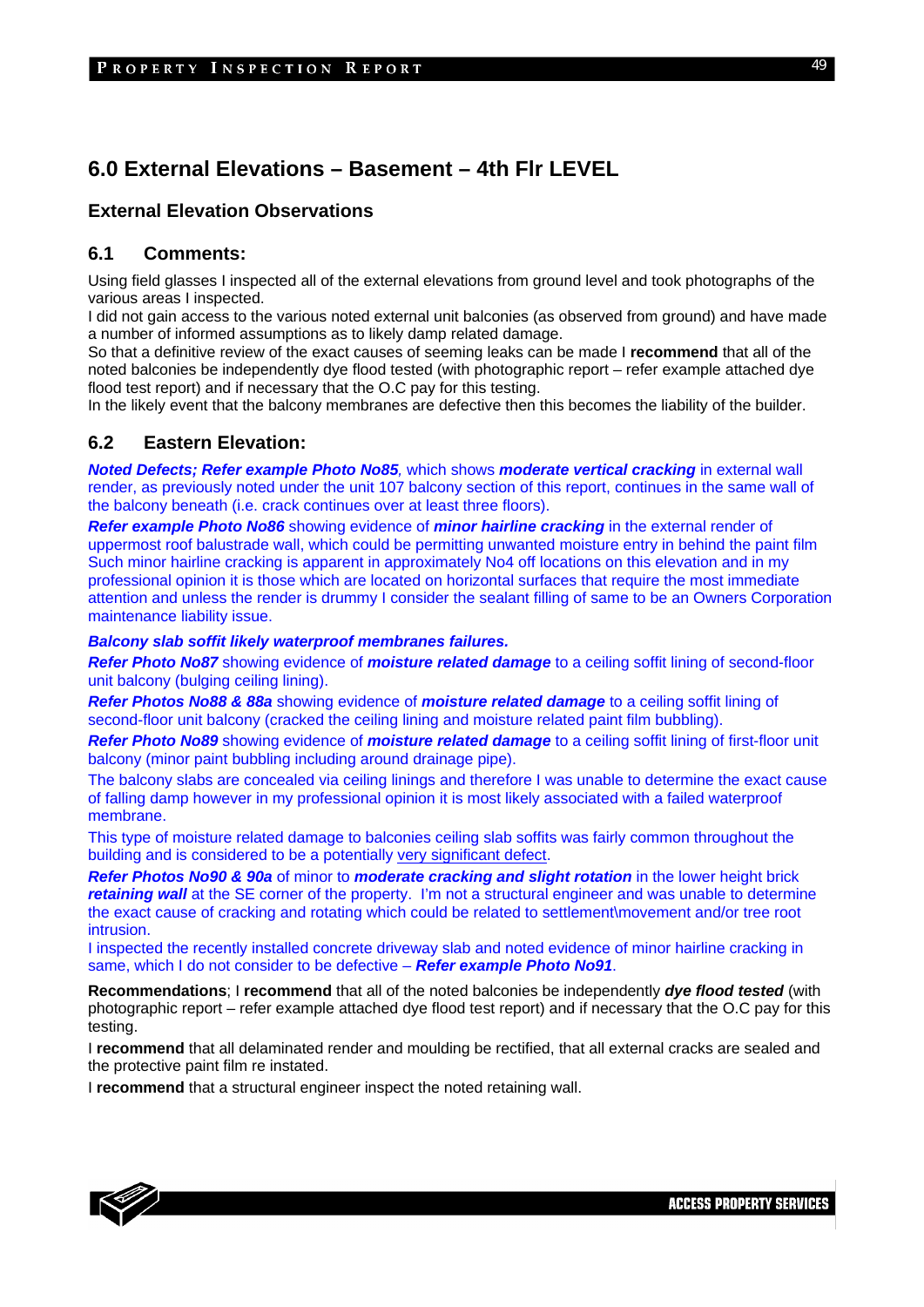#### **6.3 Northern Elevation:**

*Noted Defects;* 

*Balcony slab soffit likely waterproof membranes failures.* 

*Refer Photo No92* showing evidence of *moisture related damage* to a ceiling soffit lining of second-floor rearward unit balcony (slightly cracked ceiling lining and peeling paint).

*Refer Photo No93 & 93a* showing evidence of *moisture related damage* to a ceiling soffit lining of first-floor forward unit balcony (cracked ceiling lining and moisture related paint film bubbling).

*Refer Photo No94* showing evidence of *moisture related damage* to a ceiling soffit lining of third-floor forward unit balcony (moisture related paint film bubbling around 100 mm diameter drain pipe).

*Refer Photo No95* showing evidence of *patched* ceiling soffit lining of G.F forward unit balcony (over Thai restaurant), which has not been painted.

*Refer example Photo No96 & 96A* showing evidence of *minor to moderate cracking* in the external *render* of uppermost roof balustrade wall, and which appears to be *drummy* and is likely to be permitting unwanted moisture entry in behind the paint film. *Refer example Photo No97* showing significant cracking any external moulding beneath the balustrade wall.

In my professional opinion such drummy render (as opposed to hairline cracking) is considered a defect for builder rectification.

**Recommendations**; I **recommend** that all of the noted balconies be independently *dye flood tested* (with photographic report – refer example attached dye flood test report) and if necessary that the O.C pay for this testing.

I **recommend** that all delaminated render and moulding be rectified, that all external cracks are sealed and the protective paint film re instated.

I **recommend** that the builder reinstate paint finish on various front and side elevation balcony patched ceilings.

#### **6.4 Western Elevation:**

#### **Comments:**

As agreed I did not inspect any of the commercial space is nor their shop fronts. *Refer to Photo No98*  showing a surface grated drain running across the front elevation.

In my professional opinion it is likely that the various drain pipes connected to same are likely to be the cause of pipe penetration as previously noted in the western basement retaining wall (Refer *Photo No 14*).

#### *Noted Defects;*

*Balcony slab soffit likely waterproof membranes failures.* 

*Refer Photos No 99 & 99a* showing very significant evidence of *moisture related damage* to a ceiling soffit lining of first-floor unit balcony above Convenience store (raised moisture related bulging in lining).

*Refer Photo No100* showing evidence of *repaired (replaced)* ceiling soffit linings of 1<sup>st</sup> Flr & 2nfd Flr unit balconies (over Computer shop), which has not been painted.

*Refer example Photo No 101 & 101a* showing evidence of *minor to moderate cracking* in the external *render* of third floor unit balustrade wall, which appears to be *drummy* and is likely to be permitting unwanted moisture entry in behind the paint film. *Refer example Photo No102* showing significant cracking any external moulding beneath the balustrade wall.

**Recommendations**; I **recommend** that all of the noted balconies be independently *dye flood tested* (with photographic report – refer example attached dye flood test report) and if necessary that the O.C pay for this testing.

I **recommend** that all delaminated render and moulding be rectified, that all external cracks are sealed and the protective paint film re instated.

I **recommend** that the builder reinstate paint finish on various front and side elevation balcony patched ceilings.

### **6.5 Southern Elevation:**

*No Notable Defects recorded* 

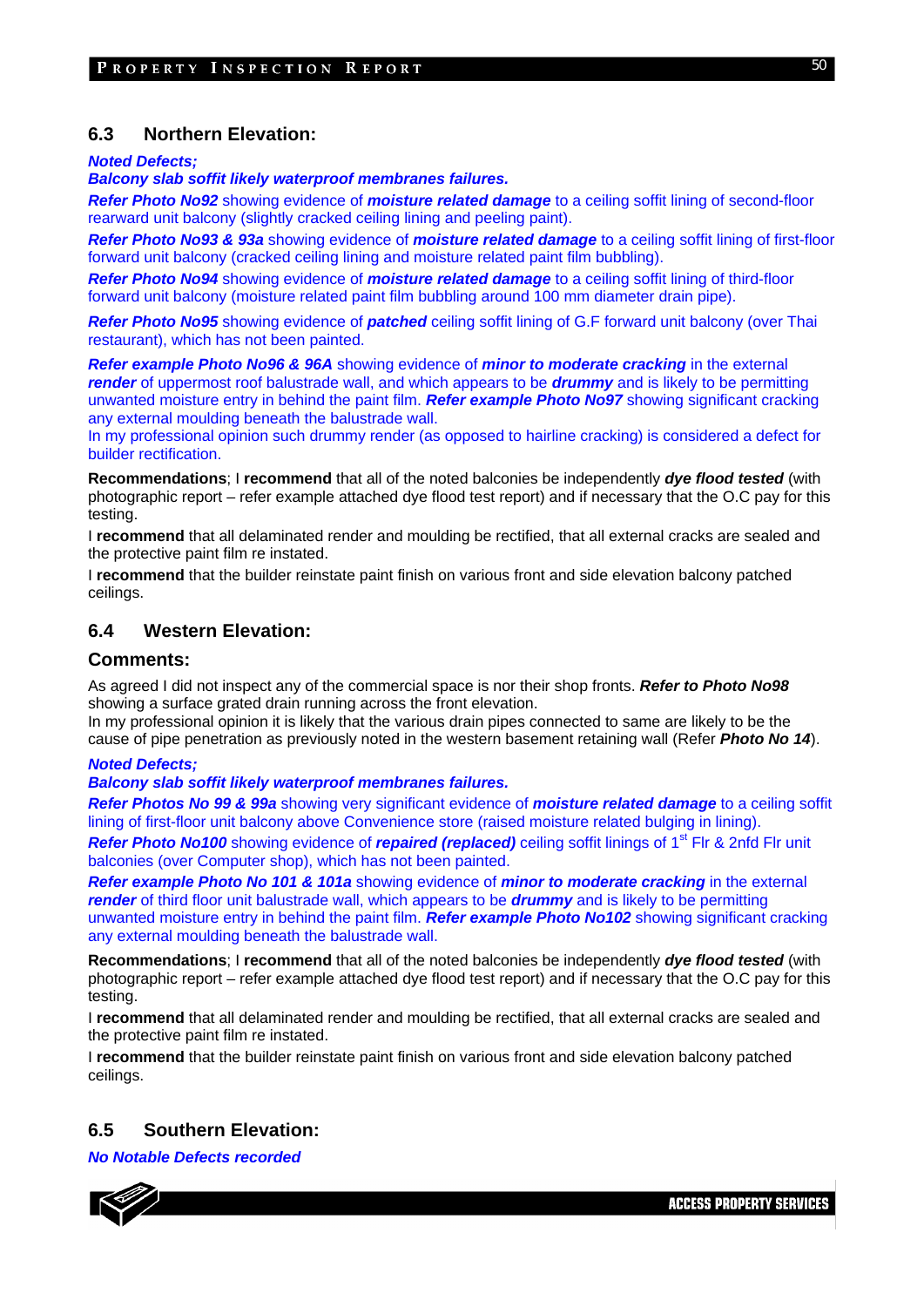#### **6.6 Roof:**

I inspected the accessible areas of the roof, which incorporates a flat torch on membrane type roof (beneath surface equipment and over lift shaft) and color bond metal deck roofing.

The roof area does not incorporate any *fall arrest system* or perimeter safety handrail, which is a typical requirement under OH&S. *Refer Photo No103.*

During my preliminary inspection (May 06) significant ponding was evident on the flat roof membrane, which appeared to be due to lack of adequate roof drainage.

I note that it is acceptable for water to ponder on torch on type roof waterproof membranes and as such I do not consider is to be a defect.

#### *Noted Defects;*

*Refer Photo No104* showing evidence of *partial delamination* of a liquid applied *roof membrane* located adjacent to a hot water service, together with rusting in the lower section of hot water service and *debris*. The hot water service circa 1999 and likely to be near the end of its service life.

*Refer Photo No105* showing a handrail fixing through torch on membrane, the *fixing penetrations* of which could be permitting the entry through the membrane.

*Refer Photo No106 & 106A* showing various *debris* lying on roof adjacent to the single grated drain, which should be cleared away.

*Refer Photo No107* showing evidence of a leak within the *mechanical ventilation ducting* (connected to restaurant) which is permitting oil to drop onto the roof.

*Refer Photo No108* showing evidence of *moisture related paint film bubbling* on the rear parapet wall (SE corner) beneath a barge capping, which is likely to be defective.

**Recommendations**; I **recommend** that the O.C have *fall arrest anchor systems* installed on the roof areas and keep a safety harness on site for use by maintenance staff.

I **recommend** that all delaminated roof membrane be patch repaired and fixing *penetrations* checked for adequate sealing and that all *debris* be removed from roof areas.

I **recommend** that the builder check the weather proof integrity of the noted *barge capping* at SE corner of roof and reinstate moisture damaged paint film.

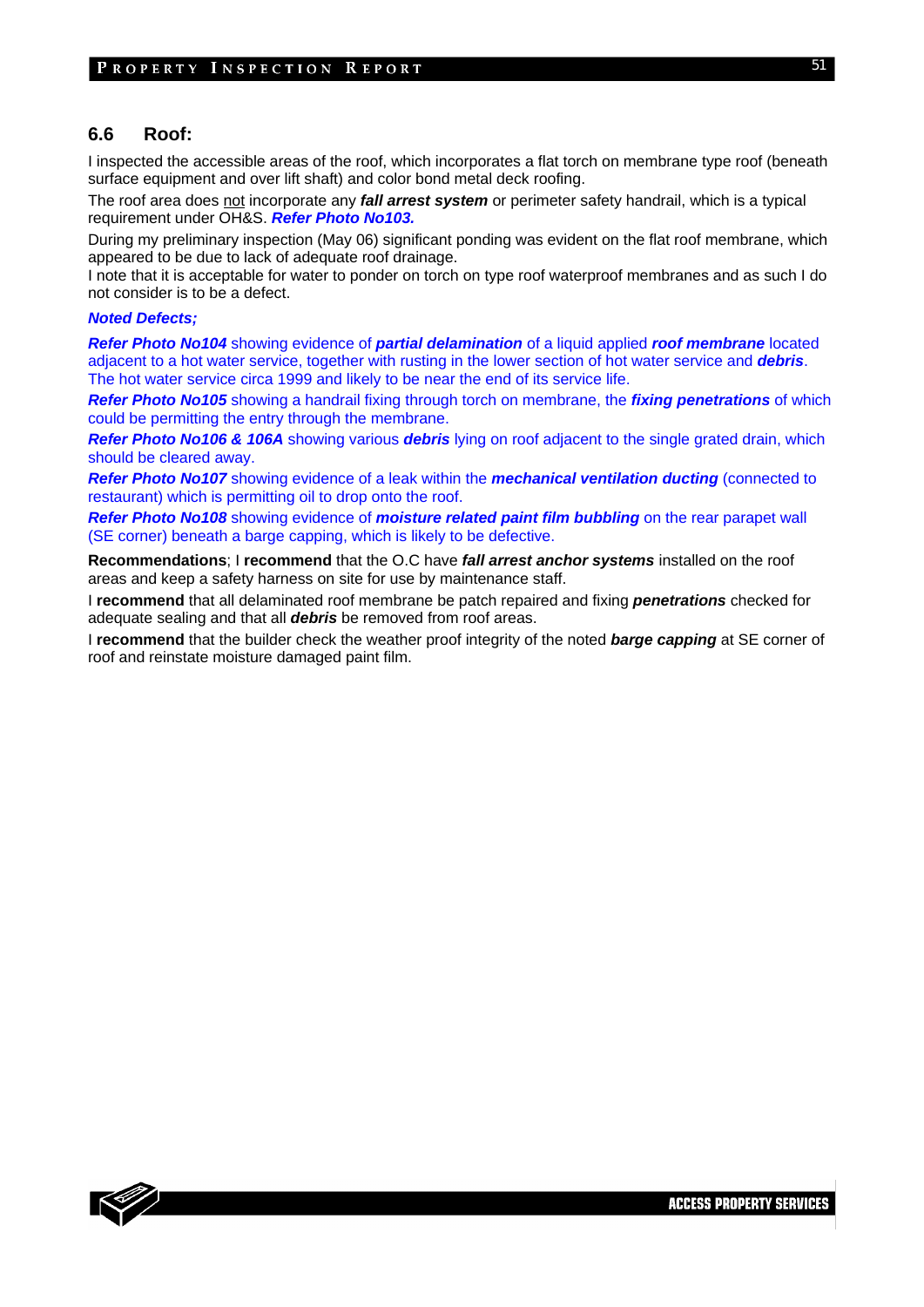# **6.0 External Elevations & Roof Photos**



 **Photo No 85** 





**Photo No 87** 

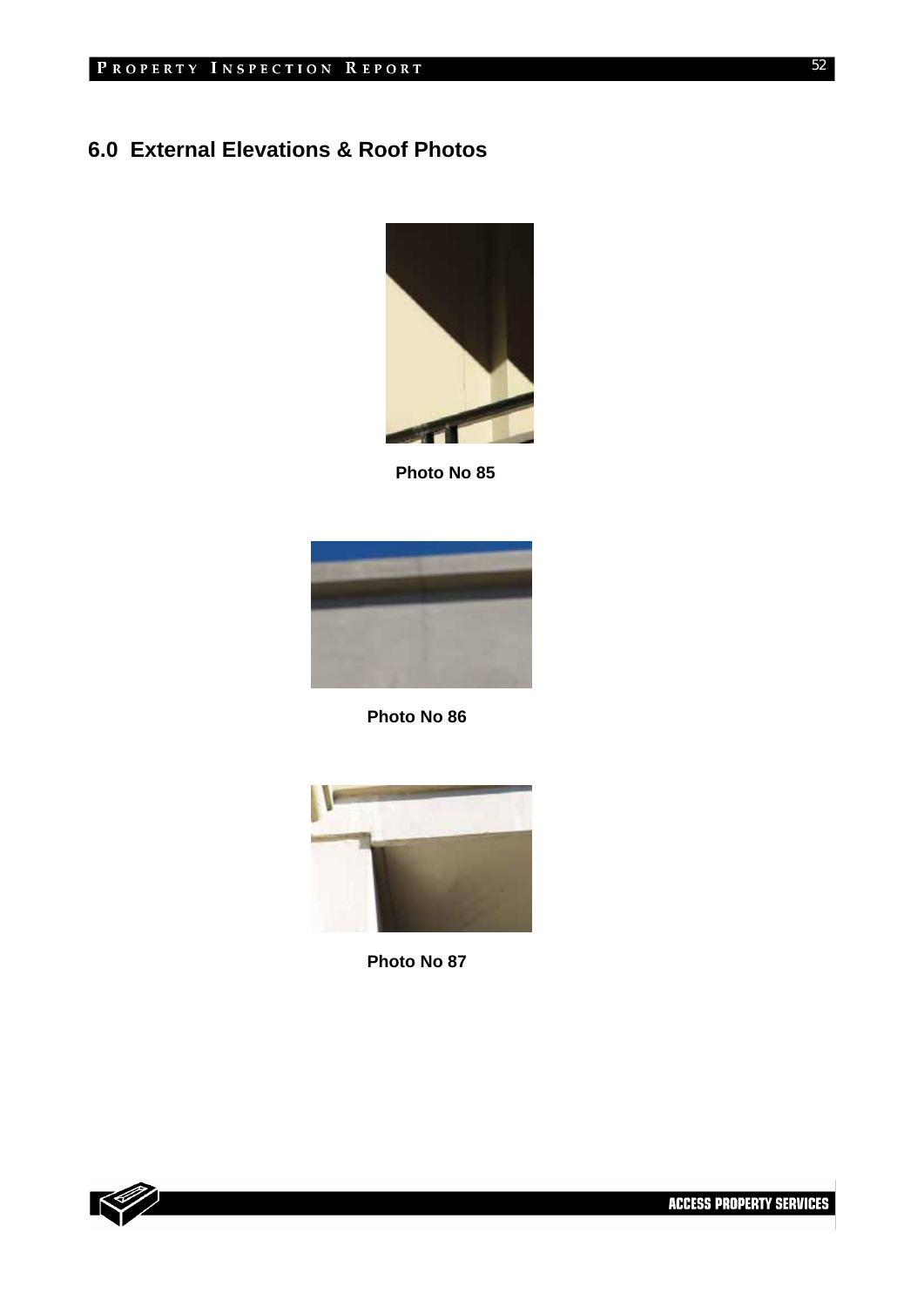

**Photo No 88** 



**Photo No 88A (sample balcony soffit leak damage)** 



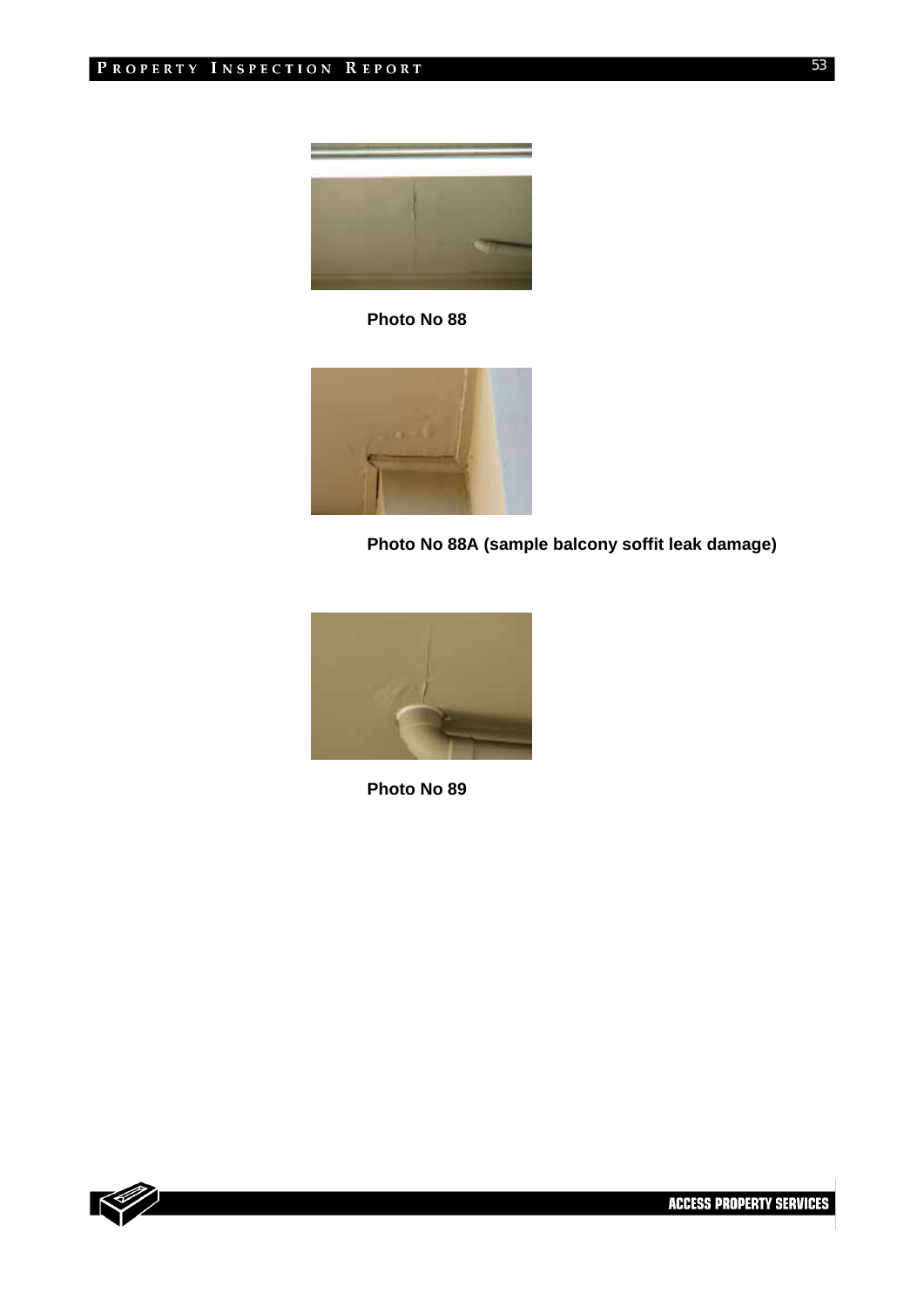

**Photo No 90 (SE retaining wall)** 



**Photo No 90A** 



**Photo No 91 (driveway hairline cracking)** 

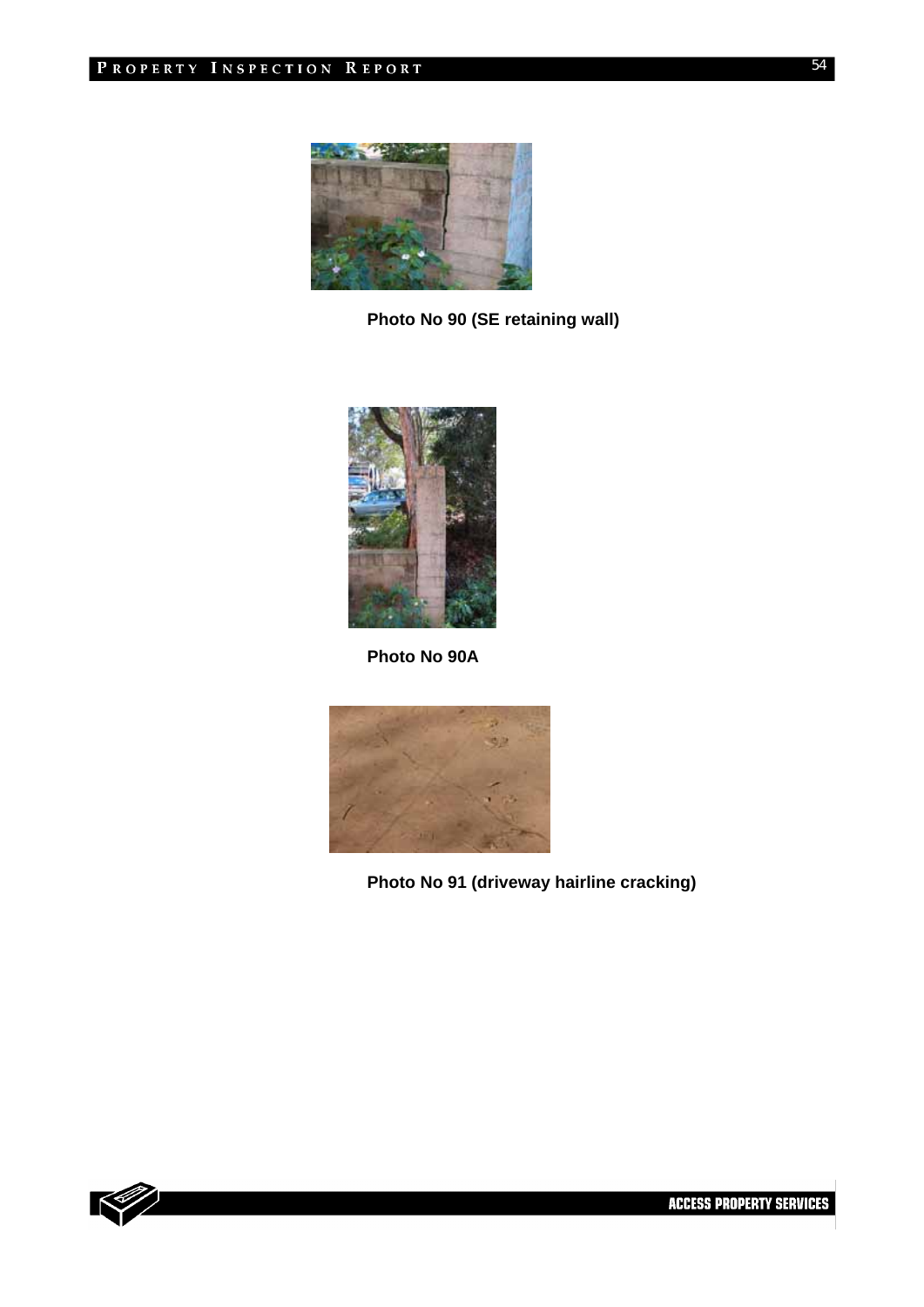

**Photo No 92** 



**Photo No 93** 



**Photo No 93A** 



**Photo No 94** 



**Photo No 95** 

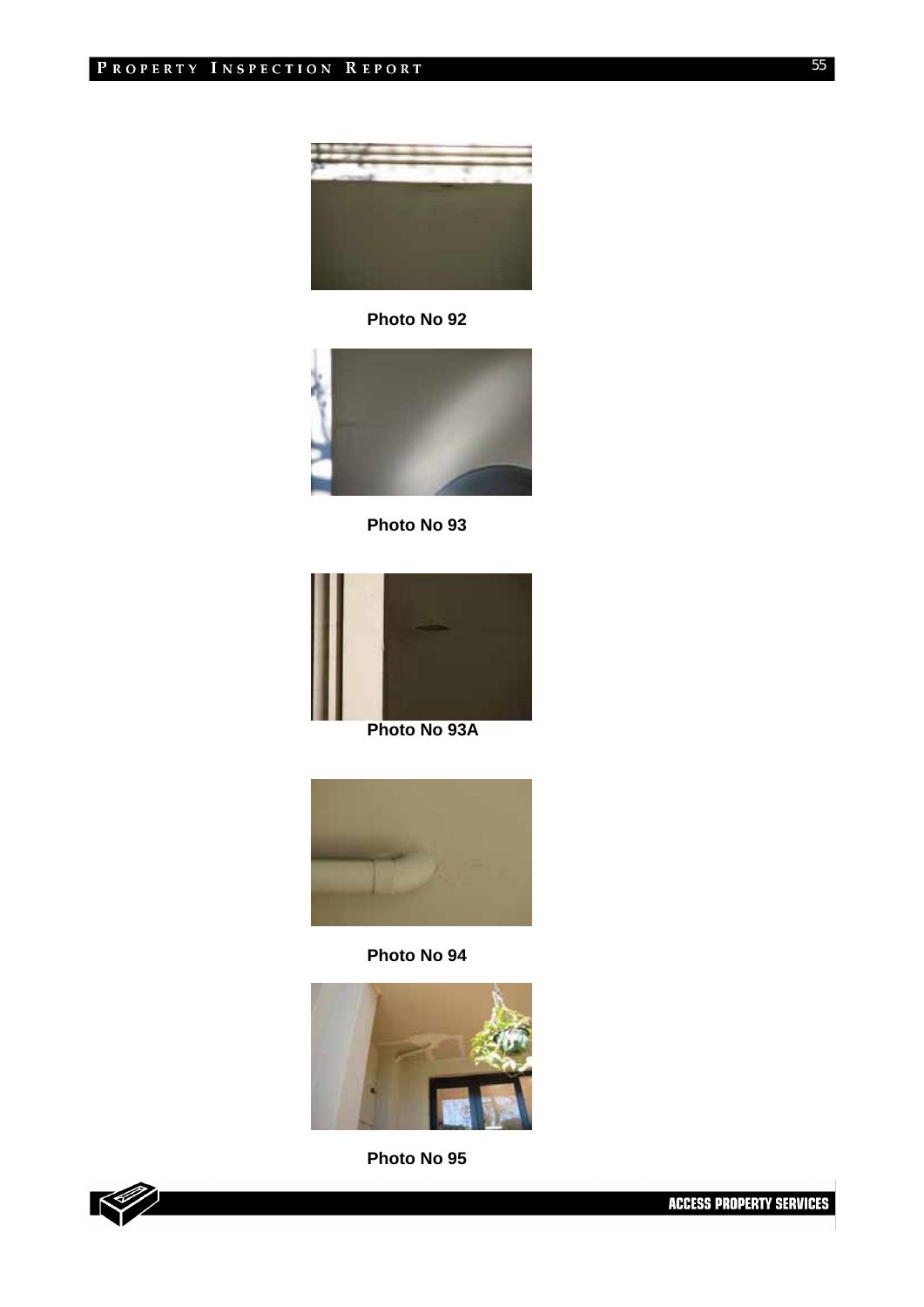

**Photo No 96** 



**Photo No 96A** 



**Photo No 97** 



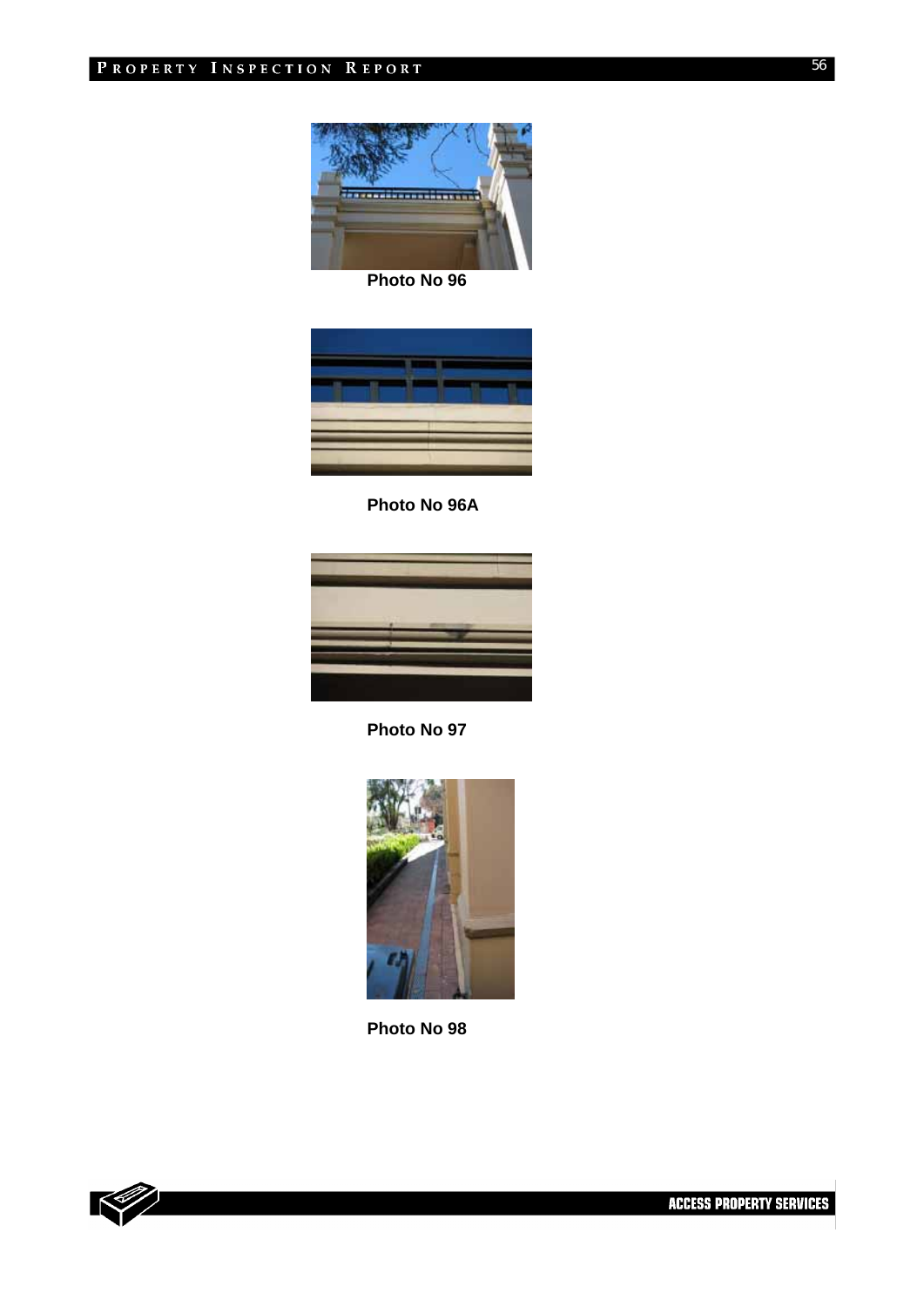

**Photo No 99** 



**Photo No 99A** 



**Photo No 100** 



**Photo No 101** 



**Photo No 101A** 

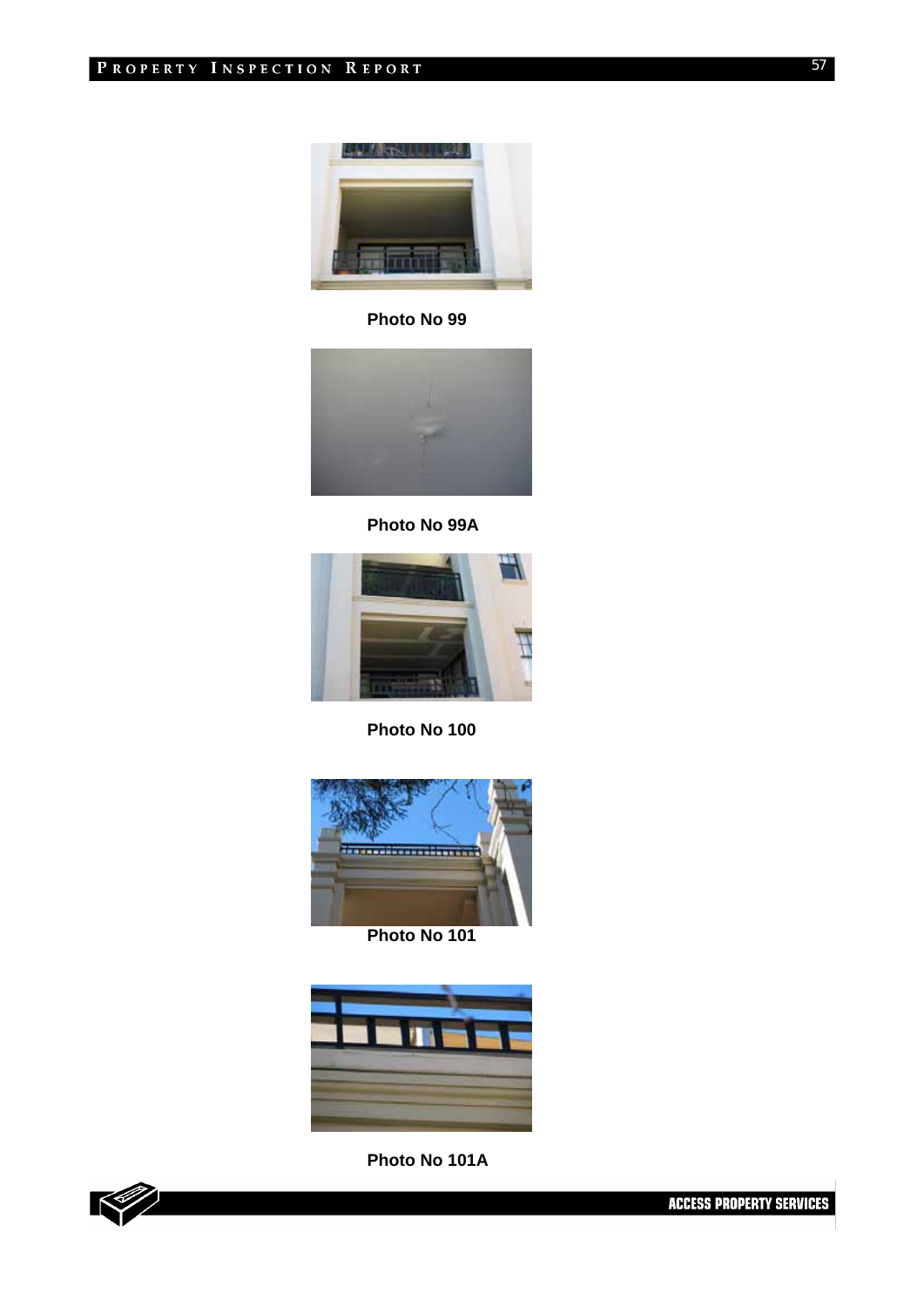

**Photo No 102** 



**Photo No 103** 



**Photo No 104 (roof)** 



**Photo No 105** 

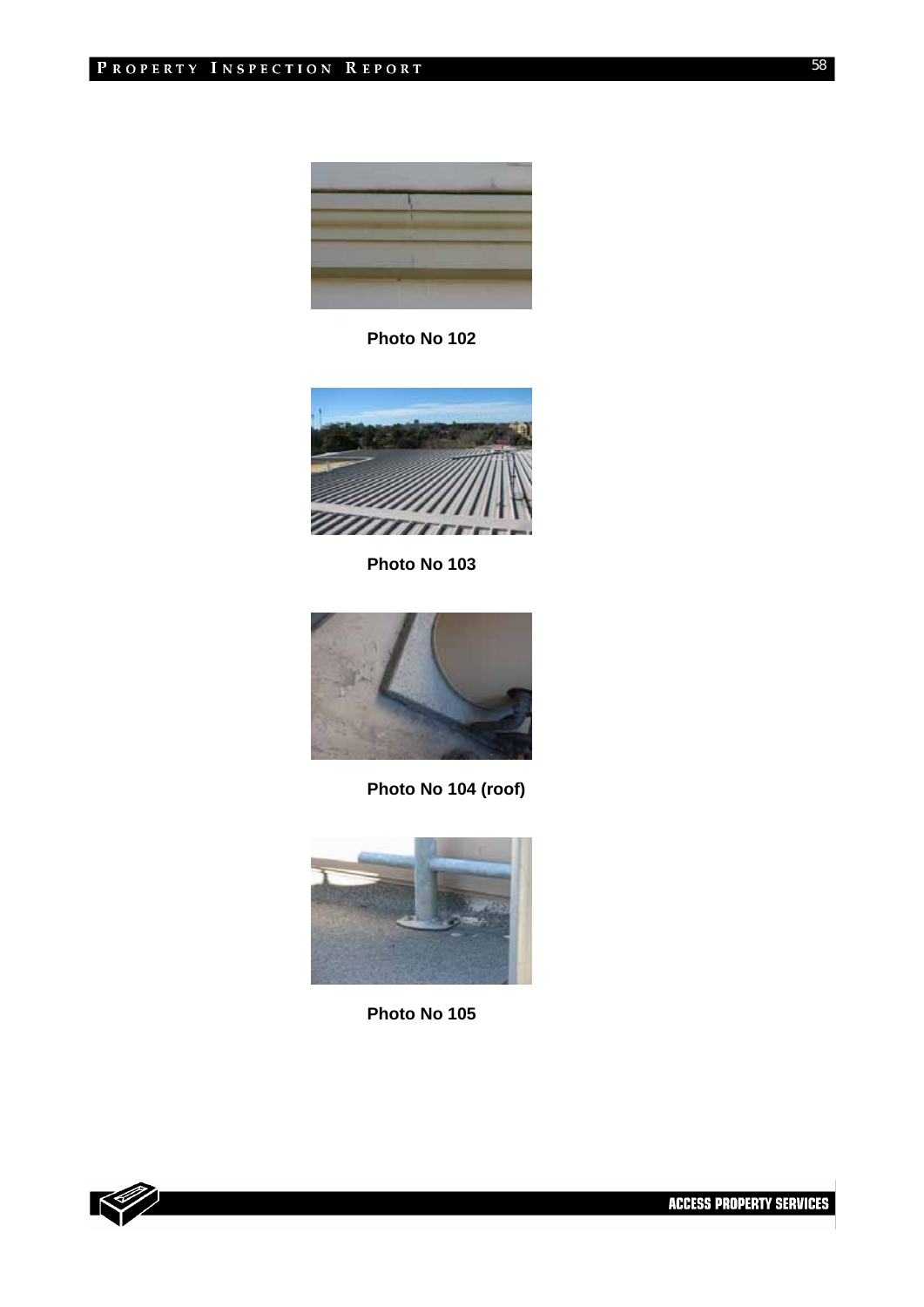

**Photo No 106 (roof debris)** 



**Photo No 106A (roof debris)** 



**Photo No 107 (exhaust duct leak)** 



**Photo No 108 (SE corner parapet leak)**